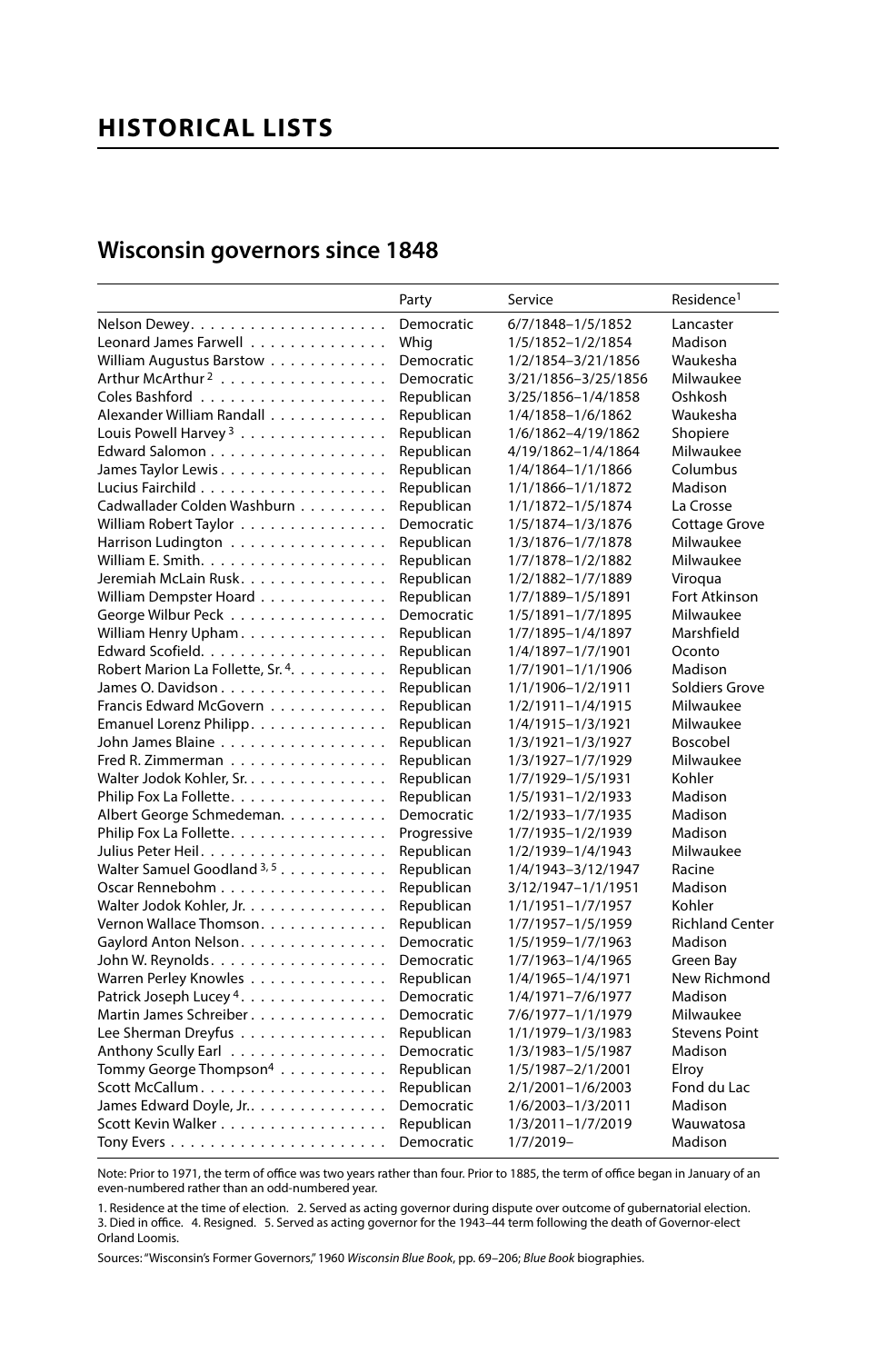## **Vote for governor in general elections since 1848**

### **1848**

### Nelson Dewey1—D . . . . . 19,875 John H. Tweedy1—W . . . . 14,621 Charles Durkee1—I . . . . . . 1,134 **Total** . . . . . . . . . . . . . . **35,309**

### **1849**

| Nelson Dewey-D 16,649                 |  |
|---------------------------------------|--|
| Alexander L. Collins-W. . 11.317      |  |
| Warren Chase-I $\ldots \ldots$ .3,761 |  |
| Total31,759                           |  |

### **1851**

| Leonard J. Farwell-W 22.319 |  |
|-----------------------------|--|
| Don A. J. Upham-D 21,812    |  |
| Total. 44,190               |  |

#### **1853**

| William A. Barstow-D. 30.405 |  |
|------------------------------|--|
| Edward D. Holton-FS 21.886   |  |
| Henry S. Baird-W 3,304       |  |
| Total. 55,683                |  |

### **1855**

| William A. Barstow <sup>2</sup> —D 36,355 |  |
|-------------------------------------------|--|
| Coles Bashford—R 36,198                   |  |
| Total. 72,598                             |  |

### **1857**

| Alexander W. Randall-R . 44.693 |  |
|---------------------------------|--|
| James B. Cross-D 44,239         |  |
| Total90,058                     |  |

### **1859**

| Alexander W. Randall-R . 59,999 |  |
|---------------------------------|--|
| Harrison C. Hobart-D. 52,539    |  |
| Total. 112,755                  |  |

### **1861**

Louis P. Harvey—R . . . . . 53,777 Benjamin Ferguson—D . . 45,456 **Total** . . . . . . . . . . . . . . **99,258**

### **1863**

| James T. Lewis-R. 72,717  |  |  |  |  |  |  |  |  |
|---------------------------|--|--|--|--|--|--|--|--|
| Henry L. Palmer-D. 49,053 |  |  |  |  |  |  |  |  |
| Total. 122,029            |  |  |  |  |  |  |  |  |

### **1865**

| Lucius Fairchild-R58.332     |  |
|------------------------------|--|
| Harrison C. Hobart-D. 48.330 |  |
| Total. 106,674               |  |

### **1867**

| Lucius Fairchild-R 73,637  |  |
|----------------------------|--|
| John J. Tallmadge-D 68,873 |  |
| Total142,522               |  |

### **1869**

Lucius Fairchild—R . . . . . 69,502 Charles D. Robinson—D . . 61,239 **Total** . . . . . . . . . . . . . **130,781**

#### **1871** Cadwallader C. Washburn—R

| Cauvanauci C. VVasiballi II     |
|---------------------------------|
| . 78,301                        |
| James R. Doolittle—D .. .68,910 |
| Total. 147.274                  |
|                                 |

### **1873**

|                           |  |  |  |  |  |  | William R. Taylor-D81,599 |
|---------------------------|--|--|--|--|--|--|---------------------------|
| Cadwallader C. Washburn—R |  |  |  |  |  |  |                           |
|                           |  |  |  |  |  |  | . 66,224                  |
|                           |  |  |  |  |  |  | Total. 147,856            |

### **1875**

| Harrison Ludington-R 85,155 |  |
|-----------------------------|--|
| William R. Taylor-D84,314   |  |
| Total. 170,070              |  |

### **1877**

| William E. Smith-R. 78,759  |
|-----------------------------|
| James A. Mallory-D. 70,486  |
| Edward P. Allis-G. 26,216   |
| Collin M. Campbell-S. 2,176 |
| Total. 178,122              |

### **1879**

| William E. Smith—R. 100,535 |  |
|-----------------------------|--|
| James G. Jenkins—D 75,030   |  |
| Reuben May-G. 12,996        |  |
| Total. 189,005              |  |

### **1881**

| Jeremiah M. Rusk—R. 81,754 |  |
|----------------------------|--|
| N.D. Fratt—D........69,797 |  |
| T.D. Kanouse-Pro 13,225    |  |
| Edward P. Allis-G 7,002    |  |
| Total. 171,856             |  |

### **1884**

| Total. 319,997               |
|------------------------------|
| William L. Utley-G. 4,274    |
| Samuel D. Hastings-Pro 8,545 |
| N.D. Fratt—D.......143,945   |
| Jeremiah M. Rusk—R. 163,214  |

### **1886**

| Total. 286,368                |
|-------------------------------|
| John Myers Olin-Pro 17,089    |
| John Cochrane-PPop 21,467     |
| Gilbert M. Woodward-D 114,529 |
| Jeremiah M. Rusk-R. 133,247   |

### **1888**

| Total. 354,714               |
|------------------------------|
| D. Frank Powell—L .....9,196 |
| E.G. Durant—Pro 14,373       |
| James Morgan-D 155,423       |
| William D. Hoard-R 175,696   |
|                              |

### **1890**

| Total. 309,254               |  |
|------------------------------|--|
| Reuben May-UL 5,447          |  |
| Charles Alexander-Pro 11,246 |  |
| William D. Hoard-R 132,068   |  |
| George W. Peck-D. 160,388    |  |
|                              |  |

### **1892**

| George W. Peck-D. 178,095     |
|-------------------------------|
| John C. Spooner-R 170,497     |
| Thomas C. Richmond-Pro 13,185 |
| C.M. Butt-PPop. 9,638         |
| Total371,559                  |

### **1894**

| William H. Upham-R 196,150   |  |
|------------------------------|--|
| George W. Peck-D. 142,250    |  |
| D. Frank Powell-PPop. 25,604 |  |
| John F. Cleghorn-Pro 11,240  |  |
| Total375,449                 |  |

### **1896**

| Willis C. Silverthorn-D . 169,257 |
|-----------------------------------|
| Joshua H. Berkey-Pro. 8,140       |
| Christ Tuttrop-SL 1,306           |
| Robert Henderson-Nat. 407         |
| Total. 444,110                    |
|                                   |

#### **1898**

| Edward Scofield-R. 173,137       |
|----------------------------------|
| Hiram W. Sawyer-D 135,353        |
| Albinus A. Worsley-PPop. . 8,518 |
| Eugene W. Chafin-Pro 8,078       |
| Howard Tuttle-SDA 2,544          |
| Henry Riese-SL. 1,473            |
| Total. 329,430                   |

#### **1900**

| Robert M. La Follette-R. 264.419 |
|----------------------------------|
| Louis G. Bomrich-D. 160,674      |
| J. Burritt Smith-Pro 9,707       |
| Howard Tuttle-SD. 6,590          |
| Frank R. Wilke-SL 509            |
| Total. 441,900                   |

### **1902**

| Robert M. La Follette-R. 193.417 |  |
|----------------------------------|--|
| David S. Rose-D 145,818          |  |
| Emil Seidel-SD 15,970            |  |
| Edwin W. Drake-Pro. 9,647        |  |
| Henry E.D. Puck—SL 791           |  |
| Total. 365,676                   |  |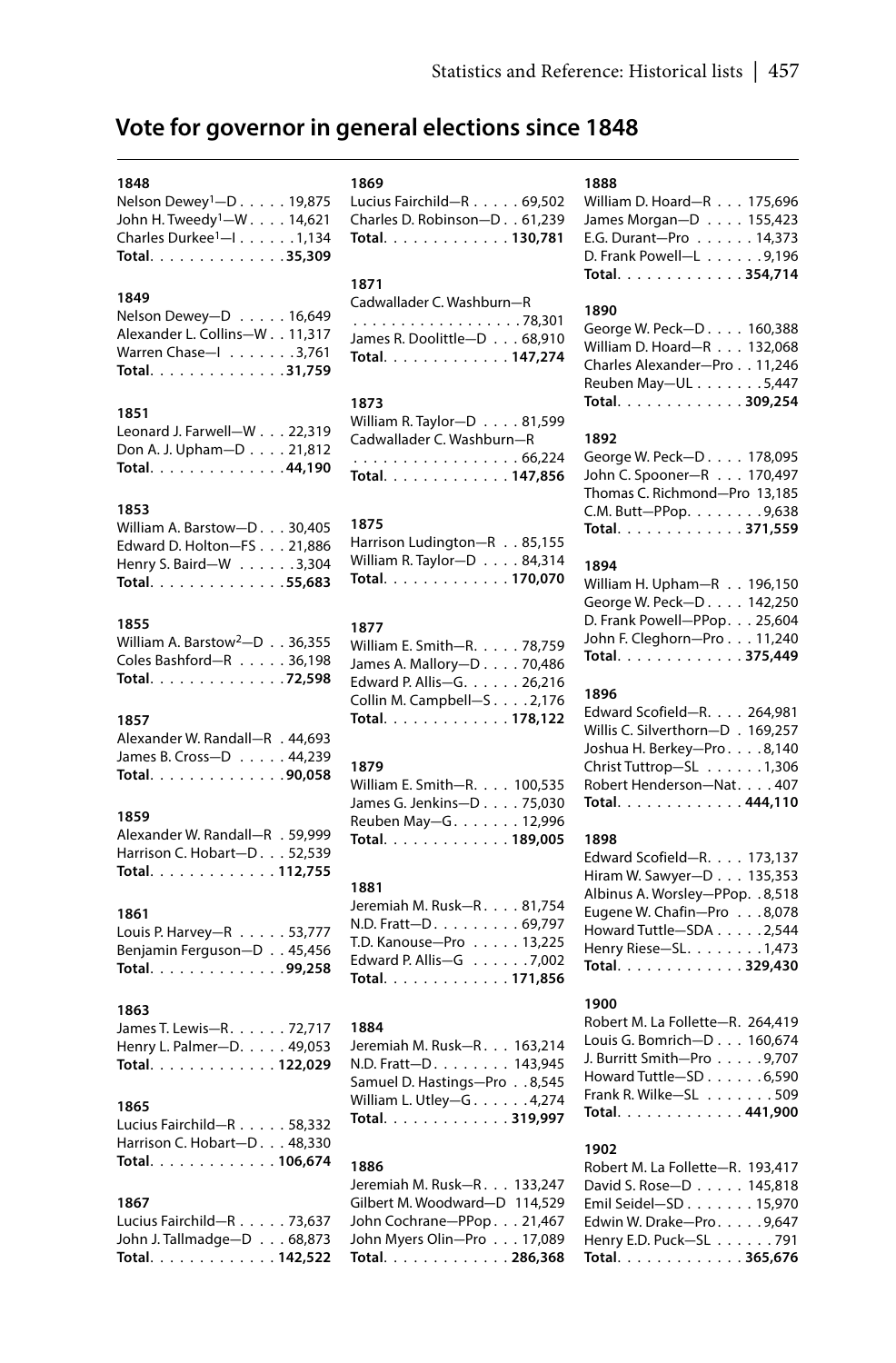# **Vote for governor in general elections since 1848,** continued

### **1904**

| Robert M. La Follette-R. 227,253 | Emar   |
|----------------------------------|--------|
| George W. Peck-D. 176,301        | Henr   |
| William A. Arnold-SD. 24,857     | Emil:  |
| Edward Scofield-NR. 12,136       | Willia |
| William H. Clark-Pro. 8,764      | Total  |
| Charles M. Minkley-SL 249        |        |
| Total. 449,570                   | 1920   |

#### **1906**

| James O. Davidson-R. . 183,558   |
|----------------------------------|
| John A. Aylward-D 103,311        |
| Winfield R. Gaylord-SD. . 24,437 |
| Ephraim L. Eaton-Pro. 8,211      |
| Ole T. Rosaas-SL 455             |
| Total. 320,003                   |

#### **1908**

| James O. Davidson-R. . 242,935 |
|--------------------------------|
| John A. Aylward-D 165,977      |
| H.D. Brown-SD. 28,583          |
| Winfred D. Cox-Pro 11,760      |
| Herman Bottema-SL 393          |
| Total. 449,656                 |

### **1910**

| Francis E. McGovern-R. 161.619   |
|----------------------------------|
| Adolph H. Schmitz-D. . 110,442   |
| William A. Jacobs-SD 39,547      |
| Byron E. Van Keuren-Pro. . 7,450 |
| Fred G. Kremer-SL. 430           |
| Total. 319,522                   |

### **1912**

| Francis E. McGovern-R. 179,360 |  |
|--------------------------------|--|
| John C. Karel-D 167,316        |  |
| Carl D. Thompson-SD. 34,468    |  |
| Charles L. Hill-Pro 9,433      |  |
| William H. Curtis-SL. 3,253    |  |
| Total. 393,849                 |  |

### **1914**

| Emanuel L. Philipp-R. . 140,787 |  |
|---------------------------------|--|
| John C. Karel-D. 119,509        |  |
| John J. Blaine—I. 32,560        |  |
| Oscar Ameringer-SD 25,917       |  |
| David W. Emerson-Pro 6,279      |  |
| John Vierthaler—I. 352          |  |
| Total. 325,430                  |  |

### **1916**

| Total. 434,340               |  |
|------------------------------|--|
| George McKerrow-Pro 9,193    |  |
| Rae Weaver-Soc 30,649        |  |
| Burt Williams-D 164,555      |  |
| Emanuel L. Philipp-R 229,889 |  |

#### **1918**

| Emanuel L. Philipp-R. . 155,799 |  |
|---------------------------------|--|
| Henry A. Moehlenpah-D 112,576   |  |
| Emil Seidel-SD 57,523           |  |
| William C. Dean-Pro. 5,296      |  |
| Total. 331,582                  |  |

| John J. Blaine—R .....366,247 |  |
|-------------------------------|--|
| Robert McCoy-D. 247,746       |  |
| William Coleman–S71,126       |  |
| Henry H. Tubbs—Pro 6,047      |  |
| Total. 691,294                |  |
|                               |  |

### **1922**

| John J. Blaine—R 367,929      |
|-------------------------------|
| Arthur A. Bentley-ID 51,061   |
| Louis A. Arnold-S 39,570      |
| M.L. Welles-Pro. 21,438       |
| Arthur A. Dietrich-ISL. 1,444 |
| Total. 481,828                |

### **1924**

| John J. Blaine-R 412,255          |
|-----------------------------------|
| Martin L. Lueck-D 317,550         |
| William F. Quick-S 45,268         |
| Adolph R. Bucknam-Pro . 11,516    |
| Severi Alanne-IW 4,107            |
| Farrand K. Shuttleworth-IPR 4,079 |
| Jose Snover-SL. 1,452             |
| Total. 796,432                    |
|                                   |

### **1926**

| Fred R. Zimmerman—R . 350,927 |
|-------------------------------|
| Charles Perry-176,507         |
| Virgil H. Cady-D 72,627       |
| Herman O. Kent-S. 40,293      |
| David W. Emerson-Pro 7,333    |
| Alex Gorden-SL 4,593          |
| Total. 552,912                |

### **1928**

| Walter J. Kohler, Sr-R 547,738 |
|--------------------------------|
| Albert G. Schmedeman-D 394,368 |
| Otto R. Hauser—S.....36,924    |
| Adolph R. Bucknam-Pro 6,477    |
| Joseph Ehrhardt-IL 1,938       |
| Alvar J. Hayes-IW 1,420        |
| Total. 989,143                 |

### **1930**

| Philip F. La Follette-R. . 392,958 |
|------------------------------------|
| Charles E. Hammersley-D 170,020    |
| Frank B. Metcalfe-S 25,607         |
| Alfred B. Taynton-Pro. 14,818      |
| Fred B. Blair—IC 2,998             |
| Total. 606,825                     |

### **1932**

| . 590,114                      |
|--------------------------------|
| Walter J. Kohler, Sr-R 470,805 |
| Frank B. Metcalfe-S 56,965     |
| William C. Dean-Pro. 3,148     |
| Fred B. Blair-Com 2,926        |
| Joe Ehrhardt-SL 398            |
| Total. 1,124,502               |

#### **1934**

| Philip F. La Follette-P 373,093 |
|---------------------------------|
| Albert G. Schmedeman-D          |
|                                 |
| Howard Greene-R. 172,980        |
| George A. Nelson-S. 44,589      |
| Morris Childs-IC 2.454          |
| Thomas W. North-IPro 857        |
| Joe Ehrhardt-ISL. 332           |
| Total. 953,797                  |
|                                 |

### **1936**

| Philip F. La Follette-P 573,724 |
|---------------------------------|
| Alexander Wiley-R. 363,973      |
| Arthur W. Lueck-D. 268,530      |
| Joseph F. Walsh-U. 27,934       |
| Joseph Ehrhardt-SL. 1,738       |
| August F. Fehlandt-Pro. 1,008   |
| Total. 1,237,095                |
|                                 |

### **1938**

| Julius P. Heil-R 543,675           |  |
|------------------------------------|--|
| Philip F. La Follette-P. . 353,381 |  |
| Harry W. Bolens-D. 78,446          |  |
| Frank W. Smith-U 4,564             |  |
| John Schleier, Jr-ISL. 1,459       |  |
| Total. 981,560                     |  |

### **1940**

| Julius P. Heil—R 558,678       |
|--------------------------------|
| Orland S. Loomis-P 546,436     |
| Francis E. McGovern-D. 264,985 |
| Fred B. Blair-Com 2,340        |
| Louis Fisher-SL. 1,158         |
| Total. 1,373,754               |
|                                |

### **1942**

| Orland S. Loomis-P 397,664    |
|-------------------------------|
| Julius P. Heil-R 291,945      |
| William C. Sullivan-D. 98,153 |
| Frank P. Zeidler-S 11,295     |
| Fred Bassett Blair-IC 1,092   |
| Georgia Cozzini-ISL. 490      |
| Total. 800,985                |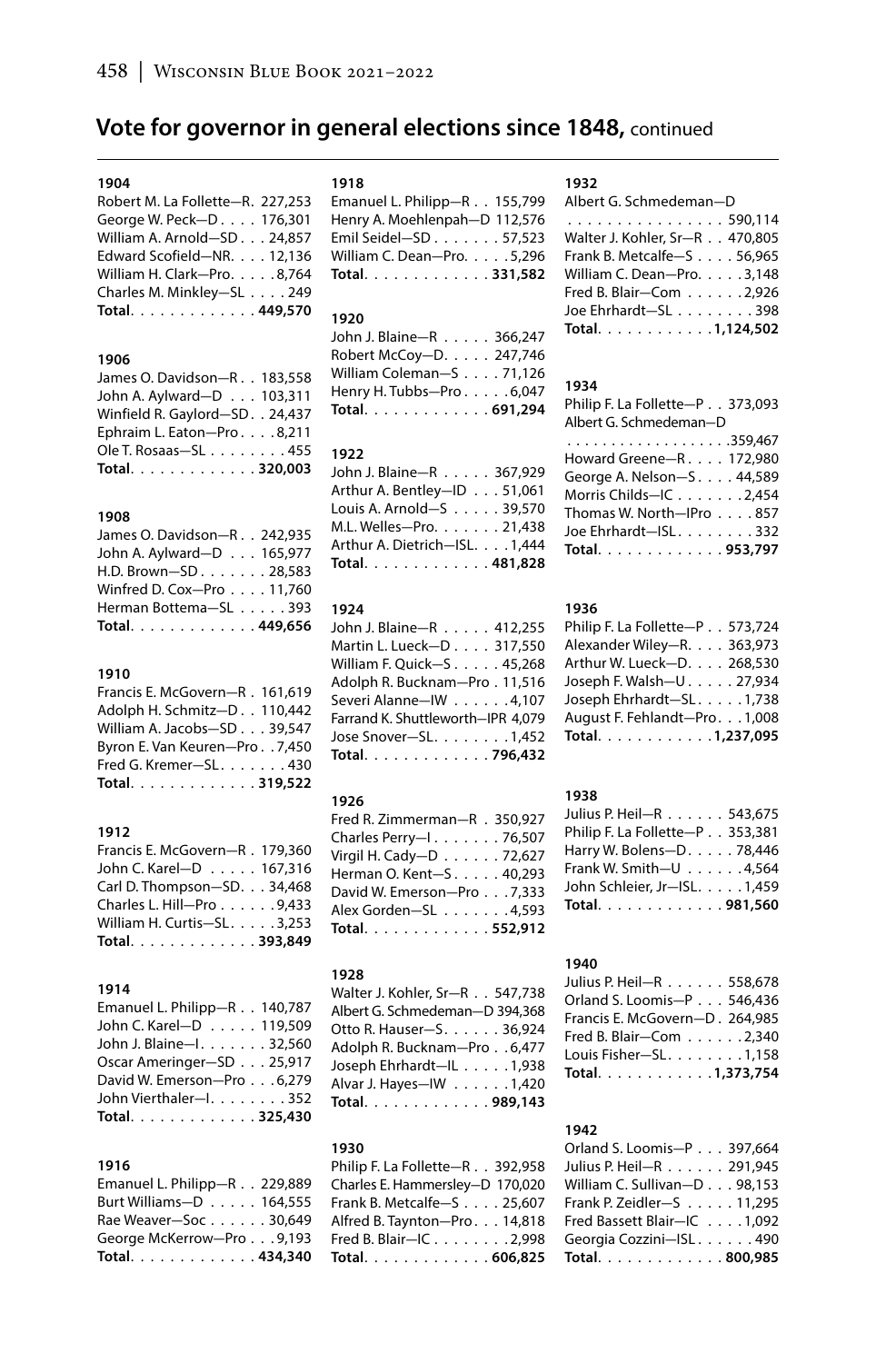### **Vote for governor in general elections since 1848,** continued

### **1944**

Walter S. Goodland-R. . 697,740 Daniel W. Hoan—D . . . . 536,357 Alexander O. Benz—P . . . 76,028 George A. Nelson—S . . . . . 9,183 Georgia Cozzini—I (ISL) . . . 1,122 **Total** . . . . . . . . . . . . **1,320,483**

### **1946**

| Total. 1,040,444                |
|---------------------------------|
| Jerry R. Kenyon-ISL 959         |
| Sigmund G. Eisenscher-IC 1,857  |
| Walter H. Uphoff-S 8,996        |
| Daniel W. Hoan-D 406.499        |
| Walter S. Goodland-R. . 621,970 |

### **1948**

| Oscar Rennebohm-R. . 684,839 |
|------------------------------|
| Carl W. Thompson-D 558,497   |
| Henry J. Berguist-PP 12,928  |
| Walter H. Uphoff-S 9,149     |
| James E. Boulton-ISW 356     |
| Georgia Cozzini-ISL. 328     |
| Total. 1,266,139             |

### **1950**

| Total. 1,138,148               |
|--------------------------------|
| William O. Hart-S 3,384        |
| M. Michael Essin-PP. 3,735     |
| Carl W. Thompson-D. 525,319    |
| Walter J. Kohler, Jr-R 605,649 |

### **1952**

| Walter J. Kohler, Jr-R . 1,009,171 |  |
|------------------------------------|--|
| William Proxmire-D. 601.844        |  |
| M. Michael Essin-I. 3,706          |  |
| Total. 1,615,214                   |  |

#### **1954**

| Walter J. Kohler, Jr-R 596.158 |  |
|--------------------------------|--|
| William Proxmire-D. 560.747    |  |
| Arthur Wepfer-1 1,722          |  |
| Total. 1,158,666               |  |

### **1956**

Vernon W. Thomson—R . 808,273 William Proxmire—D . . . 749,421 **Total** . . . . . . . . . . . . **1,557,788**

### **1958**

| Gaylord A. Nelson-D 644,296   |
|-------------------------------|
| Vernon W. Thomson-R . 556.391 |
| Wayne Leverenz-I1,485         |
| Total1,202,219                |

### **1960**

| Gaylord A. Nelson-D 890,868 |  |
|-----------------------------|--|
| Philip G. Kuehn-R 837,123   |  |
| Total. 1,728,009            |  |

### **1962**

| John W. Reynolds-D. 637,491 |
|-----------------------------|
| Philip G. Kuehn-R 625,536   |
| Adolf Wiggert-I 2,477       |
| Total. 1,265,900            |
|                             |

### **1964**

| Total. 1,694,887            |  |
|-----------------------------|--|
| John W. Reynolds-D. 837,901 |  |
| Warren P. Knowles—R 856,779 |  |

### **1966**

| Warren P. Knowles—R 626,041 |  |
|-----------------------------|--|
| Patrick J. Lucey—D 539,258  |  |
| Adolf Wiggert-I 4,745       |  |
| Total. 1,170,173            |  |

#### **1968**

| Total. 1,689,738                 |
|----------------------------------|
| Robert Wilkinson—I1.813          |
| Adolf Wiggert-I 3,225            |
| Bronson C. La Follette-D 791,100 |
| Warren P. Knowles-R. . 893,463   |

### **1970**

| Patrick J. Lucey—D 728,403    |
|-------------------------------|
| Jack B. Olson-R. 602,617      |
| Leo J. McDonald-A 9,035       |
| Georgia Cozzini-I (SL). 1,287 |
| Samuel K. Hunt-I (SW) 888     |
| Myrtle Kastner-I (PLS) 628    |
| Total. 1,343,160              |

### **1974**

| Patrick J. Lucey-D 628,639        |
|-----------------------------------|
| William D. Dyke-R. 497,189        |
| William H. Upham-A 33,528         |
| Crazy Jim <sup>3</sup> —I. 12,107 |
| William Hart-I (DS) 5,113         |
| Fred Blair-I (C) 3,617            |
| Georgia Cozzini-I (SL). 1,492     |
| Total. 1,181,685                  |
|                                   |

#### **1978**

| Lee S. Dreyfus-R 816,056         |
|----------------------------------|
| Martin J. Schreiber-D. . 673,813 |
| Eugene R. Zimmerman-C. 6,355     |
| John C. Doherty-1 2,183          |
| Adrienne Kaplan-I (SW) 1,548     |
| Henry A. Ochsner-I (SL) 849      |
| Total. 1,500,996                 |

### **1982**

| Total. 1,580,344                |
|---------------------------------|
| Peter Seidman-I (SW). 3,025     |
| James P. Wickstrom-Con. . 7,721 |
| Larry Smiley-Lib. 9,734         |
| Terry J. Kohler—R 662,738       |
| Anthony S. Earlv-D 896,872      |

### **1986**

Tommy G. Thompson—R

| . 805,090                        |
|----------------------------------|
| Anthony S. Earl-D 705,578        |
| Kathryn A. Christensen-LF 10,323 |
| Darold E. Wall-I. 3,913          |
| Sanford Knapp-1. 1,668           |
| Total. 1,526,573                 |

### **1990**

Tommy G. Thompson—R

| . 802,321                   |  |  |  |  |  |  |  |  |
|-----------------------------|--|--|--|--|--|--|--|--|
| Thomas A. Loftus-D. 576.280 |  |  |  |  |  |  |  |  |
| Total. 1,379,727            |  |  |  |  |  |  |  |  |

### **1994**

| Tommy G. Thompson-R 1,051,326 |
|-------------------------------|
| Charles J.Chvala-D 482,850    |
| David S. Harmon-Lib 11,639    |
| Edward J. Frami-Tax. 9,188    |
| Michael J. Mangan-1 8,150     |
| Total. 1,563,835              |

### **1998**

Tommy G. Thompson—R

| . 1,047,716                 |
|-----------------------------|
| Ed Garvey-D 679,553         |
| Jim Mueller-Lib 11,071      |
| Edward J. Frami-Tax. 10,269 |
| Mike Mangan-I. 4,985        |
| A-Ja-mu Muhammad-I. 1,604   |
| Jeffrey L. Smith-WG. 14     |
| Total. 1,756,014            |
|                             |

### **2002**

| Jim Doyle-D 800,515         |
|-----------------------------|
| Scott McCallum-R. 734,779   |
| Ed Thompson-Lib. 185,455    |
| Jim Young-WG44,111          |
| Alan D. Eisenberg-I2,847    |
| Ty A. Bollerud-I. 2,637     |
| Mike Mangan-I. 1,710        |
| Aneb Jah Rasta Sensas-Utcha |
| Nefer-I-I 929               |
| Total. 1,775,349            |

### **2006**

| Jim Doyle—D 1,139,115   |  |
|-------------------------|--|
| Mark Green—R 979.427    |  |
| Nelson Eisman-WG 40,709 |  |
| Total. 2,161,700        |  |

### **2010**

| Scott Walker-R 1,128,941     |  |
|------------------------------|--|
| Tom Barrett—D 1,004,303      |  |
| Jim Langer—I 10,608          |  |
| James James—I 8,273          |  |
| Total <sup>4</sup> 2,160,832 |  |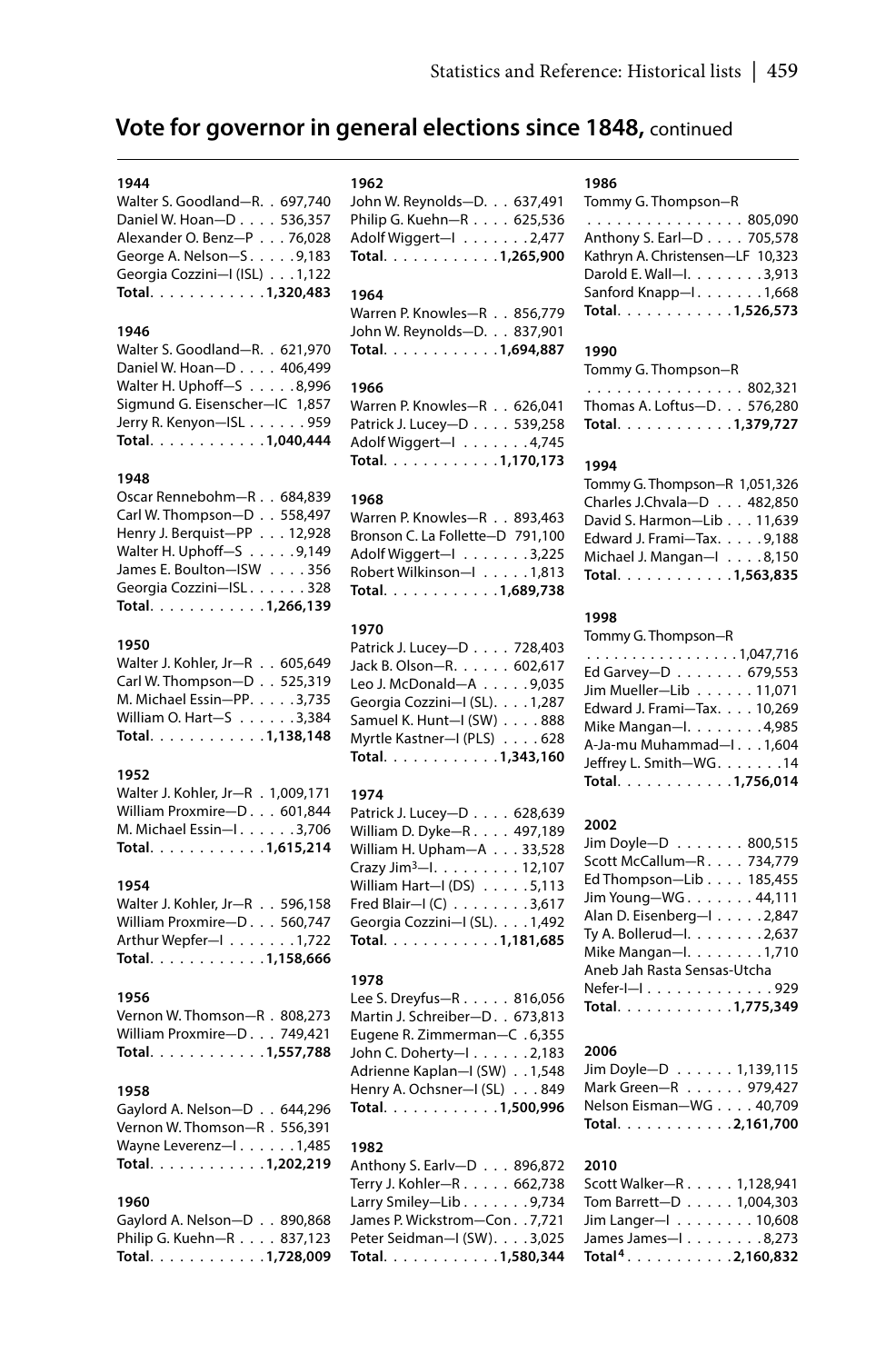### **Vote for governor in general elections since 1848,** continued

| June 5, 2012 recall election | 2014                         | 2018                        |
|------------------------------|------------------------------|-----------------------------|
| Scott Walker-R 1,335,585     | Scott Walker-R 1,259,706     | Tony Evers-D 1,324,307      |
| Tom Barrett-D 1,164,480      | Mary Burke-D 1,122,913       | Scott Walker-R 1,295,080    |
| Hari Trivedi-114.463         | Robert Burke-I (Lib). 18.720 | Phillip Anderson-Lib 20,225 |
| Total2,516,065               | Dennis Fehr-I (Peo) 7,530    | Maggie Turnbull-1 18,884    |
|                              | Total. 2,410,314             | Michael J. White-WG 11.087  |
|                              |                              | Arnie Enz-I (Wis) 2,745     |
|                              |                              | Total2,673,308              |

Note: A candidate whose party did not receive 1% of the vote for a statewide office in the previous election or who failed to meet the alternative requirement of section 5.62, Wis. Stats., is listed on the Wisconsin ballot as "independent." When a candidate's party affiliation is listed as "I," followed by a party designation in parentheses, "independent" was the official ballot listing, but a party designation was found by the Wisconsin Legislative Reference Bureau in newspaper reports. Totals include scattered votes for other candidates.

**A**—American **C**—Conservative **Com**—Communist **Con**—Constitution **D**—Democrat **DS**—Democratic Socialist **FS**—Free Soil **G**—Greenback **I**—Independent **IC**—Independent Communist **ID**—Independent Democrat **IL**—Independent Labor **IPR**—Independent Prohibition Republic

**IPro**—Independent Prohibition **ISL**—Independent Socialist Labor **ISW**—Independent Socialist Worker **IW**—Independent Worker **L**—Labor **LF**—Labor-Farm/Laborista-Agrario **Lib**—Libertarian **Nat**—National **NR**—National Republic **P**—Progressive **Peo**—People's **PLS**—Progressive Labor Socialist **PP**—People's Progressive **PPop**—People's (Populist)

**Pro**—Prohibition **R**—Republican **S**—Socialist **SD**—Social Democrat **SDA**—Social Democrat of America **SL**—Socialist Labor **SW**—Socialist Worker **Tax**—U.S. Taxpayers **U**—Union **UL**—Union Labor **W**—Whig **WG**—Wisconsin Green **Wis**—Wisconsin Party

1. Votes for Dewey and Tweedy are from 1874 *Blue Book*; Durkee vote is based on county returns, as filed in the Office of the Secretary of State, but returns from Manitowoc and Winnebago Counties were missing. Without these 2 counties, Dewey had 19,605 votes and Tweedy had 14,514 votes. 2. Barstow's plurality was set aside in *Atty. Gen. ex rel. Bashford v. Barstow*, 4 Wis. 567 (1855) because of irregularities in the election returns. 3. Legal name. 4. Total includes 6,780 votes for the Libertarian ticket, which had a candidate for lieutenant governor, but no candidate for governor.

Source: Canvass reports and Wisconsin Elections Commission records.

### **Wisconsin lieutenant governors since 1848**

|                  | Party      | Service      | Residence <sup>1</sup> |
|------------------|------------|--------------|------------------------|
|                  | Democratic | 1848-1850    | Jefferson              |
|                  | Democratic | 1850-1852    | Taycheedah             |
|                  | Democratic | 1852-1854    | La Crosse              |
|                  | Republican | 1854-1856    | Columbus               |
|                  | Democratic | 1856-1858    | Milwaukee              |
|                  | Democratic | 1858-1860    | La Crosse              |
|                  | Republican | 1860-1862    | Whitewater             |
|                  | Republican | 1862-1864    | Milwaukee              |
|                  | Republican | 1864-1870    | Elkhorn                |
|                  | Republican | 1870-1872    | Chippewa Falls         |
|                  | Republican | 1872-3/23/73 | Kenosha                |
|                  | Democratic | 1874-1878    | <b>Pleasant Valley</b> |
| James M. Bingham | Republican | 1878-1882    | Chippewa Falls         |
|                  | Republican | 1882-1887    | Ashland                |
|                  | Republican | 1887-1891    | Lancaster              |
|                  | Democratic | 1891-1895    | Racine                 |
|                  | Republican | 1895-1899    | Manitowoc              |
|                  | Republican | 1899-1903    | Watertown              |
|                  | Republican | 1903-1907    | Soldiers Grove         |
|                  | Republican | 1907-1909    | Marshfield             |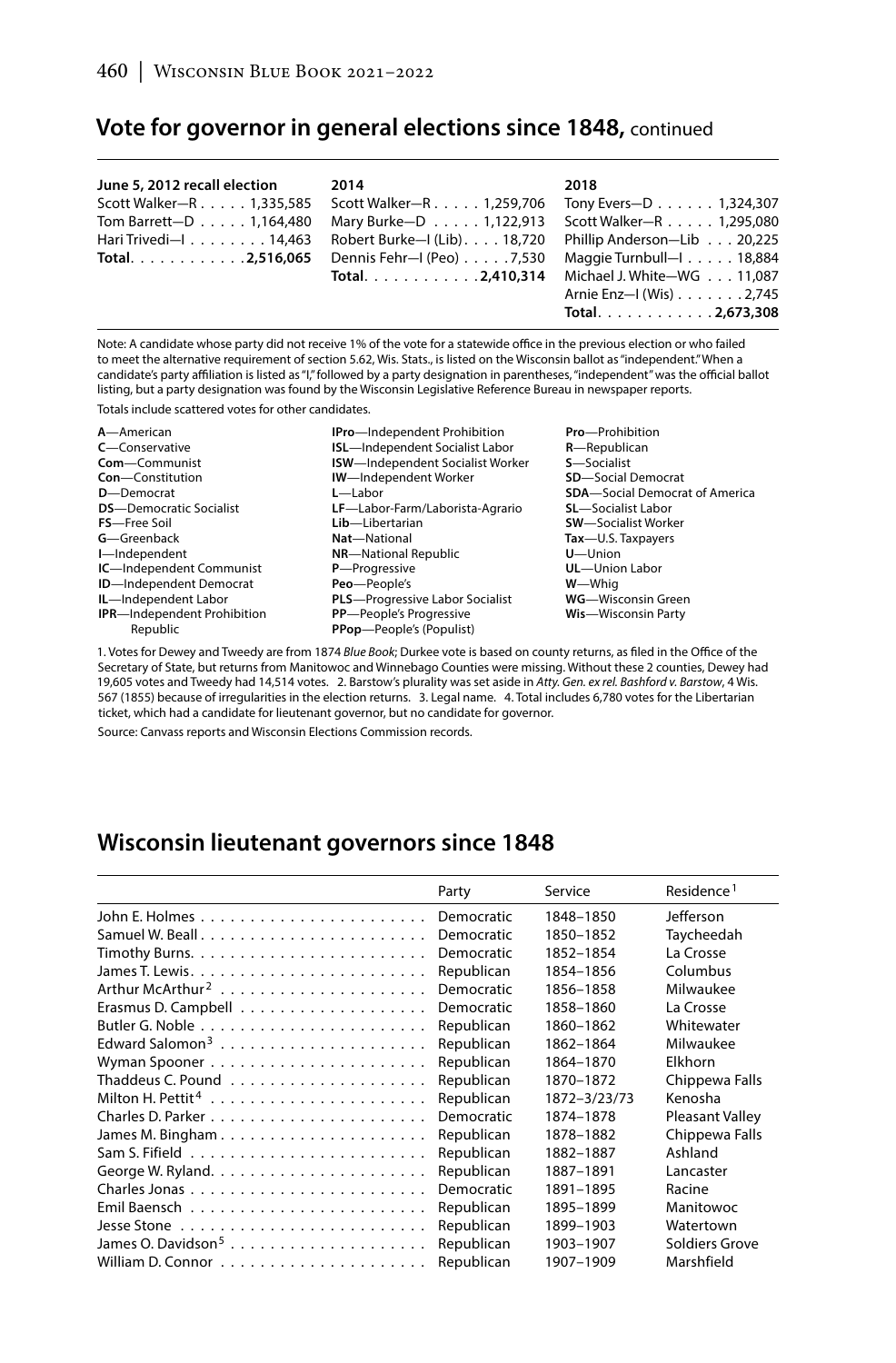|                  | Party       | Service         | Residence <sup>1</sup>  |
|------------------|-------------|-----------------|-------------------------|
|                  | Republican  | 1909-1911       | Oshkosh                 |
|                  | Republican  | 1911-1915       | La Crosse               |
|                  | Republican  | 1915-1921       | Baraboo                 |
|                  | Republican  | 1921-1925       | Eau Claire              |
|                  | Republican  | 1925-1933       | Stoughton               |
|                  | Democratic  | 1933-1937       | Milwaukee               |
|                  | Progressive | 1937-10/16/37   | Portage                 |
|                  | Progressive | 5/16/38-1939    | Madison                 |
|                  | Republican  | 1939-1945       | Racine                  |
|                  | Republican  | 1945-1949       | Madison                 |
|                  | Republican  | 1949-1955       | Milwaukee               |
|                  | Republican  | 1955-1959       | New Richmond            |
| Philleo Nash     | Democratic  | 1959-1961       | <b>Wisconsin Rapids</b> |
|                  | Republican  | 1961-1963       | New Richmond            |
|                  | Republican  | 1963-1965       | <b>Wisconsin Dells</b>  |
|                  | Democratic  | 1965-1967       | Madison                 |
|                  | Republican  | 1967-1971       | <b>Wisconsin Dells</b>  |
|                  | Democratic  | 1971-1979       | Milwaukee               |
| Russell A. Olson | Republican  | 1979-1983       | Randall                 |
|                  | Democratic  | 1983-1987       | <b>West Allis</b>       |
|                  | Republican  | 1987-2/1/01     | Fond du Lac             |
|                  | Republican  | $5/9/01 - 2003$ | Pewaukee                |
|                  | Democratic  | 2003-2011       | Green Bay               |
|                  | Republican  | 2011-2019       | Oconomowoc              |
|                  | Democratic  | $2019-$         | Milwaukee               |

### **Wisconsin lieutenant governors since 1848,** continued

Note: Prior to 1971, the term of office was two years rather than four. Prior to 1885, the term of office began in January of an even-numbered rather than an odd-numbered year. Prior to 1979, lieutenant governors did not cease to hold the office of lieutenant governor while acting in place of a governor who had died or resigned.

1. Residence at the time of election. 2. Served as acting governor 3/21/1856 to 3/25/1856 during dispute over outcome of gubernatorial election. 3. Became acting governor on the death of Governor Harvey, 4/19/1862. 4. Died in office. 5. Became acting governor when Governor La Follette resigned, 1/1/1906. 6. Resigned. 7. Appointed to serve the rest of Gunderson's term. 8. Became acting governor on the death of Governor-elect Orland Loomis, 1/1/1943. 9. Became acting governor on the death of Governor Goodland, 3/12/1947. 10. Became acting governor when Governor Lucey resigned, 7/6/1977. 11. Became governor when Governor Thompson resigned, 2/1/2001. 12. Appointed to serve the rest of McCallum's term.

Source: Wisconsin Legislative Reference Bureau, *Wisconsin Blue Book*, various editions, and bureau records.

### **Wisconsin attorneys general since 1848**

|                                  | Party      | Service   | Residence <sup>1</sup> |
|----------------------------------|------------|-----------|------------------------|
|                                  |            | 1848-1850 | Milwaukee              |
|                                  |            | 1850-1852 | Milwaukee              |
|                                  |            | 1852-1854 | Geneva                 |
|                                  |            | 1854-1856 | Madison                |
|                                  |            | 1856-1858 | <b>Mineral Point</b>   |
|                                  |            | 1858-1860 | Oshkosh                |
|                                  |            | 1860-1862 | Green Bay              |
|                                  |            | 1862-1866 | Milwaukee              |
|                                  |            | 1866-1870 | Watertown              |
| Stephen Steele Barlow Republican |            | 1870-1874 | Dellona                |
|                                  |            | 1874-1878 | <b>Beaver Dam</b>      |
|                                  | Republican | 1878-1882 | <b>Mineral Point</b>   |
|                                  | Republican | 1882-1887 | West Bend              |
|                                  | Republican | 1887-1891 | Manitowoc              |
|                                  |            | 1891-1895 | Madison                |
|                                  |            | 1895-1899 | Wausau                 |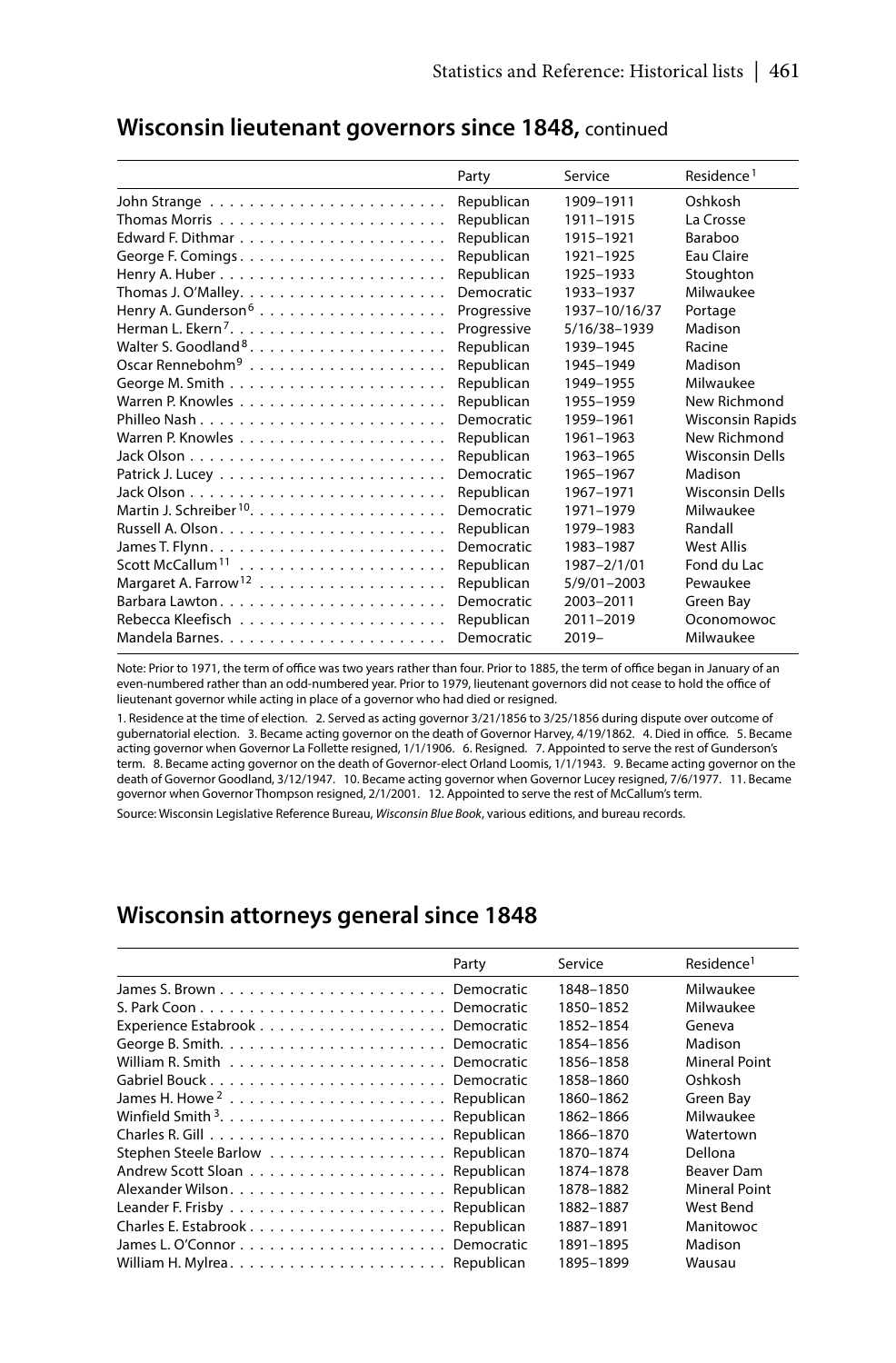| Wisconsin attorneys general since 1848, continued |  |  |  |
|---------------------------------------------------|--|--|--|
|---------------------------------------------------|--|--|--|

|                                                                    | Party       | Service          | Residence <sup>1</sup> |
|--------------------------------------------------------------------|-------------|------------------|------------------------|
|                                                                    | Republican  | 1899-1903        | Oshkosh                |
| Lafayette M. Sturdevant.                                           | Republican  | 1903-1907        | Neillsville            |
|                                                                    | Republican  | 1907-1911        | Madison                |
|                                                                    | Republican  | 1911-1913        | <b>Richland Center</b> |
|                                                                    | Republican  | 1913-1918        | Maiden Rock            |
|                                                                    | Republican  | 1918-1919        | Hudson                 |
|                                                                    | Republican  | 1919-1921        | Boscobel               |
|                                                                    | Republican  | 1921-1923        | Milwaukee              |
|                                                                    | Republican  | 1923-1927        | Madison                |
|                                                                    | Republican  | 1927-1933        | Green Bay              |
|                                                                    | Democratic  | 1933-1937        | Milwaukee              |
|                                                                    | Progressive | 1937-1939        | Mauston                |
| John E. Martin $2, \ldots, \ldots, \ldots, \ldots, \ldots, \ldots$ | Republican  | 1939-6/1/48      | Madison                |
|                                                                    | Republican  | 6/5/48-11/12/48  | Mondovi                |
| Thomas E. Fairchild <sup>7</sup>                                   | Democratic  | 11/12/48-1951    | Verona                 |
|                                                                    | Republican  | 1951-1957        | <b>Richland Center</b> |
|                                                                    | Republican  | 1957-1959        | Madison                |
|                                                                    | Democratic  | 1959-1963        | Green Bay              |
|                                                                    | Republican  | 1963-1965        | Madison                |
|                                                                    | Democratic  | 1965-1969        | Madison                |
| Robert W. Warren <sup>2</sup>                                      | Republican  | 1969-10/8/74     | Green Bay              |
|                                                                    | Democratic  | 10/8/74-11/25/74 | St. Nazianz            |
| Bronson C. La Follette <sup>9</sup>                                | Democratic  | 11/25/74-1987    | Madison                |
|                                                                    | Republican  | 1987-1991        | Green Bay              |
| James E. Doyle $\ldots \ldots \ldots \ldots \ldots \ldots \ldots$  | Democratic  | 1991-2003        | Madison                |
| Peggy A. Lautenschlager                                            | Democratic  | 2003-2007        | Fond du Lac            |
|                                                                    | Republican  | 2007-2015        | Waunakee               |
| Brad D. Schimel                                                    | Republican  | 2015-2019        | Waukesha               |
|                                                                    |             | $2019-$          | Madison                |

Note: Prior to 1971, the term of office was two years rather than four. Prior to 1885, the term of office began in January of an even-numbered rather than an odd-numbered year.

1. Residence at the time of election. 2. Resigned. 3. Appointed 10/7/1862 to serve the rest of Howe's term. 4. Resigned 1/7/1918. 5. Appointed to serve the rest of Owen's term. 6. Appointed to serve the rest of Martin's term. Resigned. 7. Attorney General-elect Fairchild appointed to serve the rest of Martin's term. 8. Appointed to serve the rest of Warren's term. Resigned. 9. Attorney General-elect La Follette appointed to serve the rest of Warren's term.

Source: Wisconsin Legislative Reference Bureau, *Wisconsin Blue Book*, various editions, and bureau records.

### **Wisconsin superintendents of public instruction since 1849**

|                         | Service   | Residence <sup>1</sup> |
|-------------------------|-----------|------------------------|
|                         | 1849-1852 | Waukesha               |
|                         | 1852-1854 | Shullsburg             |
|                         | 1854-1855 | Prairie du Chien       |
|                         | 1855-1858 | Racine                 |
|                         | 1858-1860 | Madison                |
|                         | 1860-1864 | Platteville            |
|                         | 1864-1868 | Racine                 |
|                         | 1868-1870 | Madison                |
|                         | 1870-1874 | Milwaukee              |
|                         | 1874-1878 | Milton                 |
| William Clarke Whitford | 1878-1882 | Milton                 |
|                         | 1882-1887 | Oshkosh                |
|                         | 1887-1891 | <b>River Falls</b>     |
|                         | 1891-1895 | Appleton               |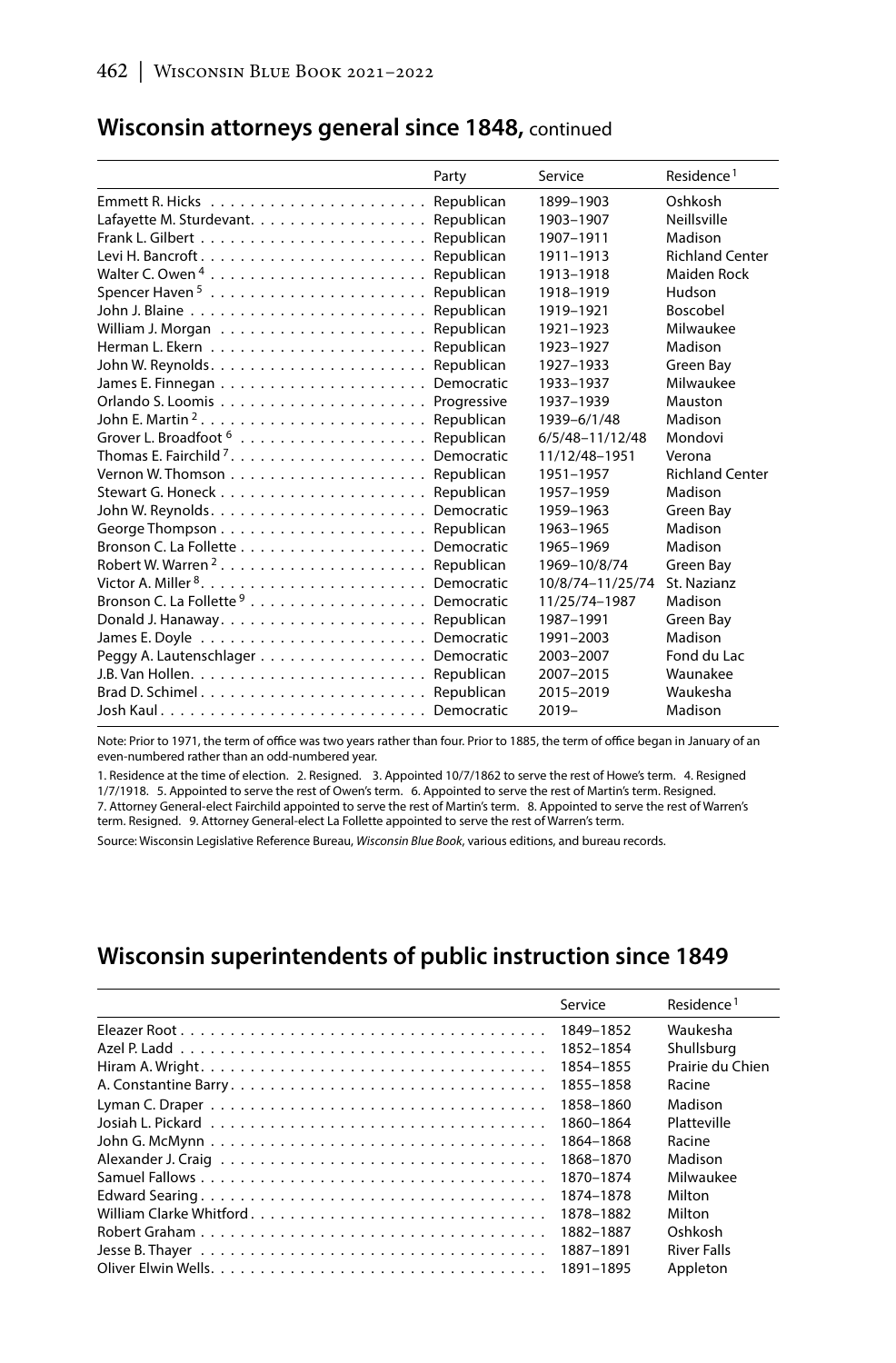# **Wisconsin superintendents of public instruction since 1849,**

continued

| Service     | Residence <sup>1</sup> |
|-------------|------------------------|
| 1895-1899   | Albion                 |
| 1899-1903   | Milwaukee              |
| 1903-1921   | <b>Delavan</b>         |
| 1921-1949   | Madison                |
| 1949-1961   | Wauwatosa              |
| 1961-7/1/66 | Manitowoc              |
| 7/1/66-1973 | Madison                |
| 1973-1981   | Madison                |
| 1981-4/9/93 | Cottage Grove          |
| 1993-2001   | Marshall               |
| 2001-2009   | Madison                |
| 2009-2019   | Madison                |
| 2019-2021   | Madison                |
| $2021 -$    | Hollandale             |

Note: Prior to 1971, the term of office was two years rather than four. Prior to 1885, the term of office began in January of an even-numbered rather than an odd-numbered year. From 1905 onward, the term of office began in July rather than in January and the office was filled at the nonpartisan spring election rather than at the November general election.

1. Residence at the time of election. 2. Resigned. 3. Appointed to serve the rest of Rothwell's term. 4. Resigned. Lee Sherman Dreyfus was appointed to serve as "interim superintendent" for the rest of Grover's term but did not officially become superintendent. 5. Appointed to serve the rest of Evers's term.

Source: Wisconsin Legislative Reference Bureau, *Wisconsin Blue Book*, various editions, and bureau records.

### **Wisconsin state treasurers since 1848**

|                                                           | Party | Service         | Residence <sup>1</sup> |
|-----------------------------------------------------------|-------|-----------------|------------------------|
|                                                           |       | 1848-1852       | Madison                |
|                                                           |       | 1852-1856       | Cedarburg              |
|                                                           |       | 1856-1858       | Manitowoc              |
|                                                           |       | 1858-1866       | Trempealeau            |
|                                                           |       | 1866-1870       | Fox Lake               |
|                                                           |       | 1870-1874       | Manitowoc              |
|                                                           |       | 1874-1878       | Milwaukee              |
|                                                           |       | 1878-1882       | Oshkosh                |
|                                                           |       | 1882-1887       | <b>Beaver Dam</b>      |
|                                                           |       | 1887-1891       | Oshkosh                |
|                                                           |       | 1891-1895       | Eau Claire             |
|                                                           |       | 1895-1899       | <b>Rice Lake</b>       |
|                                                           |       | 1899-1903       | Soldiers Grove         |
|                                                           |       | 1903-7/30/04    | Milwaukee              |
|                                                           |       | 7/30/04-1905    | Cumberland             |
|                                                           |       | 1905-1907       | Milwaukee              |
|                                                           |       | 1907-1913       | Westby                 |
|                                                           |       | 1913-1923       | Suring                 |
|                                                           |       | 1923-1933       | Madison                |
|                                                           |       | 1933-1937       | Jefferson              |
|                                                           |       | 1937-1939       | Madison                |
|                                                           |       | 1939-8/17/47    | Shell Lake             |
| John L. Sonderegger <sup>5</sup> Republican               |       | 8/19/47-9/30/48 | Madison                |
| Clyde M. Johnston (appointed from staff) <sup>5</sup> . X |       | 10/1/48-1949    | Madison                |
|                                                           |       | 1949-12/4/57    | Milwaukee              |
|                                                           |       | 12/5/57-1959    | Milwaukee              |
|                                                           |       | 1959-1961       | Milwaukee              |
|                                                           |       | 1961-2/20/68    | Milwaukee              |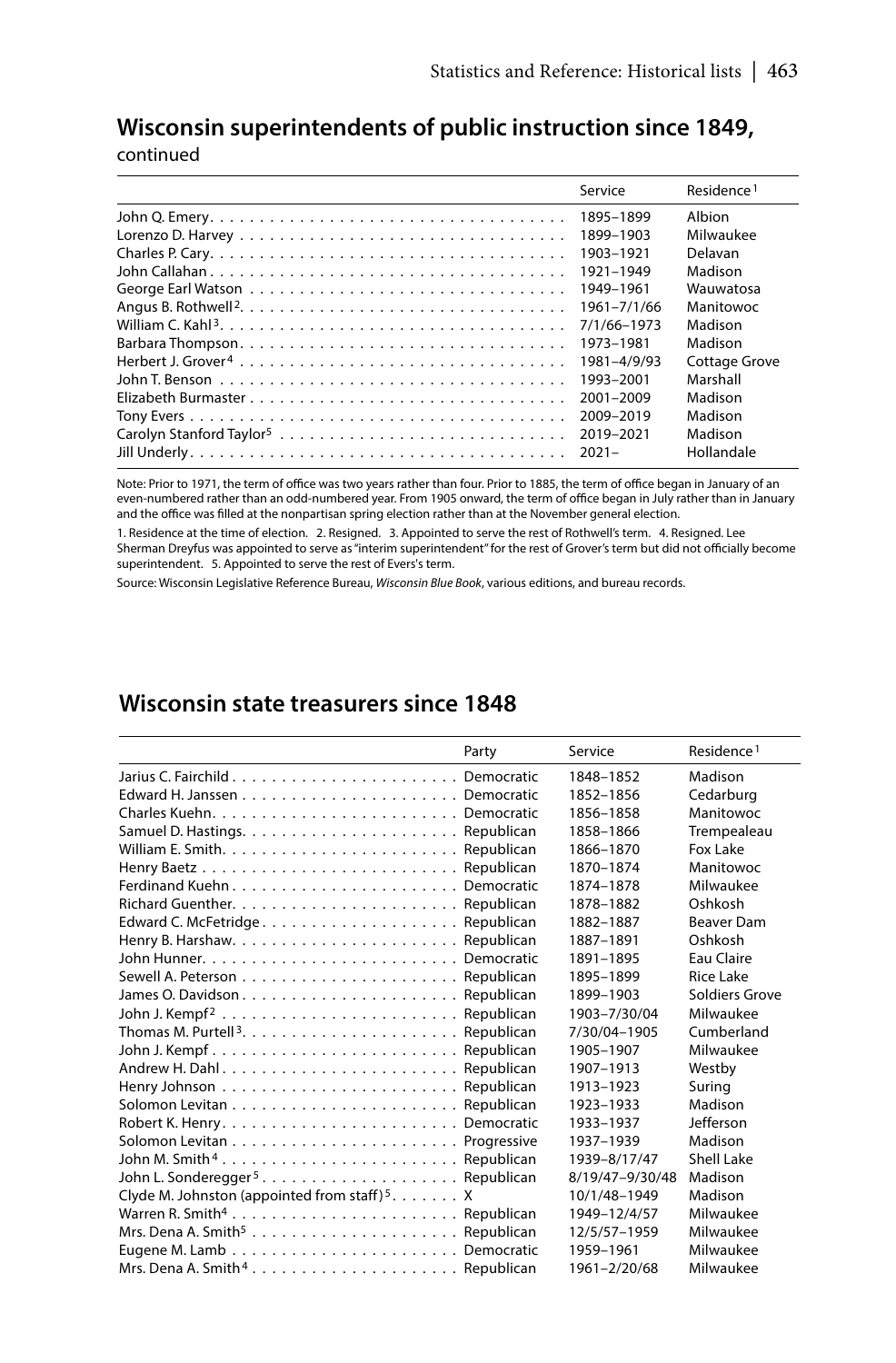### **Wisconsin state treasurers since 1848,** continued

| Harold W. Clemens <sup>5</sup> Republican | 2/21/68-1971<br>1971-1991                                                | Oconomowoc<br>Madison                                            |
|-------------------------------------------|--------------------------------------------------------------------------|------------------------------------------------------------------|
| Matt AdamczykRepublican                   | 1991-1995<br>1995-2007<br>2007-2011<br>2011-2015<br>2015-2019<br>$2019-$ | Shawano<br>Appleton<br>Milwaukee<br>Eden<br>Wauwatosa<br>Madison |

Note: Prior to 1971, the term of office was two years rather than four. Prior to 1885, the term of office began in January of an even-numbered rather than an odd-numbered year.

X—Not applicable.

1. Residence at the time of election. 2. Vacated office by failure to give the required bond. 3. Appointed to serve the rest of Kempf's term. 4. Died in office. 5. Appointed.

Source: Wisconsin Legislative Reference Bureau, *Wisconsin Blue Book*, various editions, and bureau records.

### **Wisconsin secretaries of state since 1848**

|                                                               | Party       | Service         | Residence <sup>1</sup>   |
|---------------------------------------------------------------|-------------|-----------------|--------------------------|
|                                                               |             | 1848-1850       | Delavan                  |
|                                                               | Democratic  | 1850-1852       | Waukesha                 |
|                                                               | Democratic  | 1852-1854       | Green Bay                |
|                                                               | Democratic  | 1854-1856       | Janesville               |
|                                                               | Democratic  | 1856-1860       | Belmont                  |
|                                                               | Republican  | 1860-1862       | Shopiere                 |
|                                                               | Republican  | 1862-1864       | Columbus                 |
|                                                               | Republican  | 1864-1866       | Madison                  |
|                                                               | Republican  | 1866-1870       | <b>Mineral Point</b>     |
|                                                               | Republican  | 1870-1874       | Portage                  |
|                                                               | Democratic  | 1874-1878       | Prairie du Chien         |
| Hans B. Warner $\ldots \ldots \ldots \ldots \ldots \ldots$    | Republican  | 1878-1882       | Ellsworth                |
|                                                               | Republican  | 1882-1891       | Kenosha                  |
|                                                               | Democratic  | 1891-1895       | Chippewa Falls           |
|                                                               | Republican  | 1895-1899       | Viroqua                  |
|                                                               | Republican  | 1899-1903       | Jackson                  |
|                                                               | Republican  | 1903-1907       | Mondovi                  |
|                                                               | Republican  | 1907-1913       | Hudson                   |
|                                                               | Republican  | 1913-1917       | Mt. Horeb                |
|                                                               | Republican  | 1917-1921       | <b>Black River Falls</b> |
|                                                               | Republican  | 1921-1923       | Green Bay                |
| Fred R. Zimmerman $\ldots \ldots \ldots \ldots \ldots \ldots$ | Republican  | 1923-1927       | Milwaukee                |
|                                                               | Republican  | 1927-1935       | Milwaukee                |
|                                                               | Progressive | 1935-1939       | Milwaukee                |
|                                                               | Republican  | 1939-12/14/54   | Milwaukee                |
|                                                               | Republican  | 12/16/54-1/3/55 | Milwaukee                |
| Mrs. Glenn M. Wise $4, 1, 1, 1, 1, 1, 1, 1, 1, 1, 1, 1, 1, 1$ | Republican  | 1/3/55-1957     | Madison                  |
|                                                               | Republican  | 1957-1975       | Madison                  |
|                                                               | Democratic  | 1975-1979       | Kenosha                  |
|                                                               | Democratic  | 1979-1983       | Milwaukee                |
|                                                               | Democratic  | $1983 -$        | Madison                  |

Note: Prior to 1971, the term of office was two years rather than four. Prior to 1885, the term of office began in January of an even-numbered rather than an odd-numbered year.

1. Residence at the time of election. 2. Died after being reelected for a new term but before the new term began. 3. Appointed to serve the rest of Zimmerman's unfinished term. 4. Appointed to serve Zimmerman's new term.

Source: Wisconsin Legislative Reference Bureau, *Wisconsin Blue Book*, various editions, and bureau records.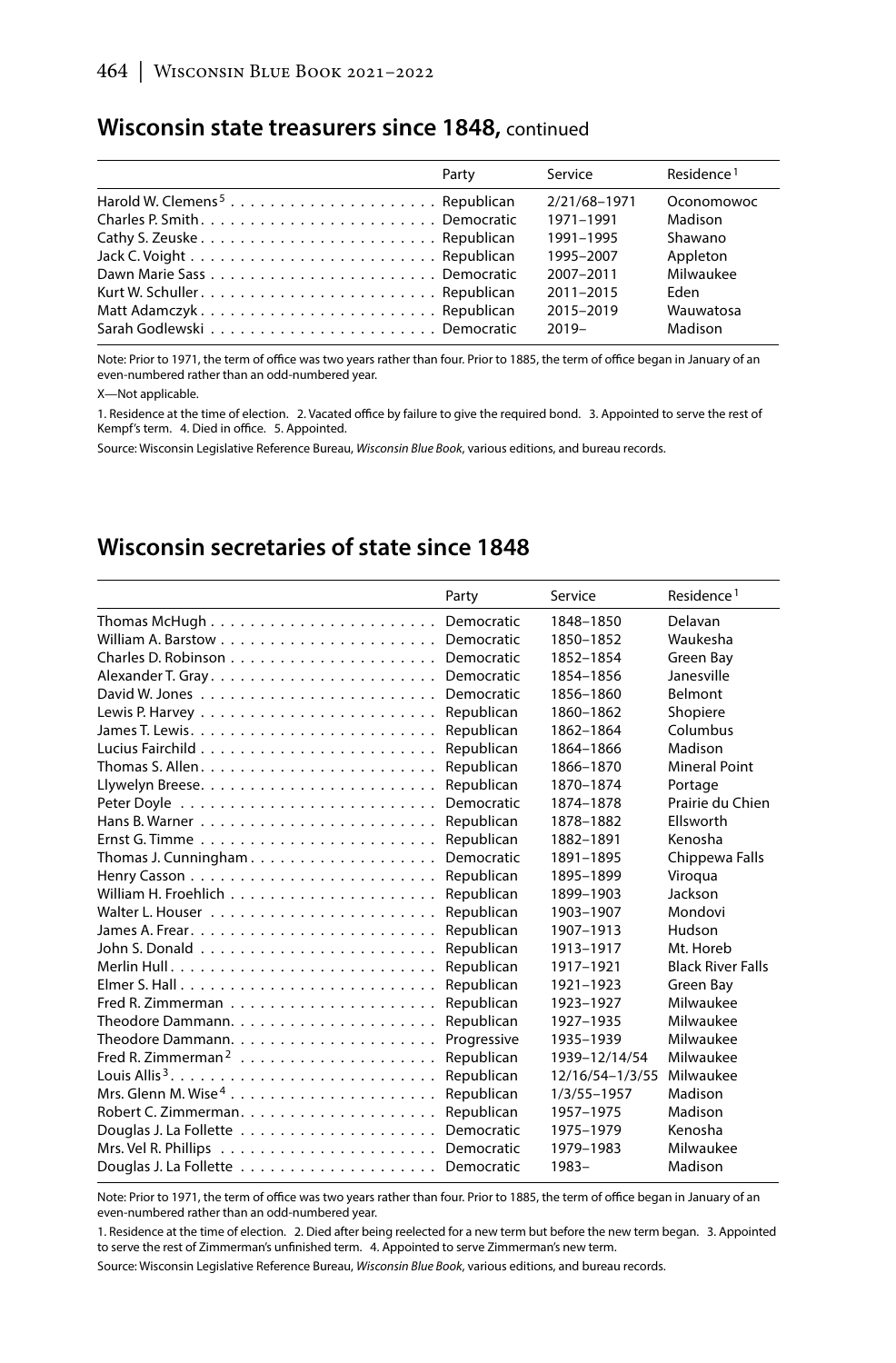# **Justices of the Wisconsin Supreme Court since 1836**

|                                                              | Service                  | Residence <sup>1</sup> |
|--------------------------------------------------------------|--------------------------|------------------------|
| Judges during the territorial period                         |                          |                        |
| Charles Dunn (Chief Justice) <sup>2</sup> 1836-1848          |                          | <b>NA</b>              |
|                                                              |                          | <b>NA</b>              |
|                                                              |                          | <b>NA</b>              |
|                                                              |                          | NA                     |
| Circuit judges who served as justices 1848-1853 <sup>3</sup> |                          |                        |
|                                                              |                          | Fond du Lac            |
|                                                              |                          | Milwaukee              |
|                                                              |                          | Janesville             |
|                                                              |                          | Horicon                |
|                                                              |                          | <b>Mineral Point</b>   |
|                                                              |                          | Prairie du Chien       |
| Timothy O. Howe 1851-1853                                    |                          | Green Bay              |
| Justices since 1853                                          |                          |                        |
|                                                              |                          | Janesville             |
|                                                              |                          | New Diggings           |
|                                                              | 1853-1859                | Milwaukee              |
|                                                              |                          | Potosi                 |
|                                                              |                          | Portage                |
|                                                              |                          | Milwaukee              |
|                                                              |                          | Milwaukee              |
|                                                              |                          | Racine                 |
|                                                              |                          | Racine                 |
|                                                              |                          | Sheboygan              |
|                                                              |                          | Madison                |
|                                                              |                          | Janesville             |
|                                                              |                          | Racine                 |
|                                                              |                          | Madison                |
|                                                              |                          | Trempealeau            |
|                                                              |                          | Chippewa Falls         |
|                                                              |                          | Wausau                 |
|                                                              |                          | Milwaukee              |
|                                                              |                          | Madison                |
|                                                              |                          | Neenah                 |
|                                                              |                          | Milwaukee              |
|                                                              |                          | Madison<br>Rhinelander |
|                                                              |                          | Superior               |
|                                                              |                          | Wausau                 |
|                                                              |                          | Milwaukee              |
|                                                              |                          | Maiden Rock            |
|                                                              |                          | Madison                |
|                                                              |                          | Milwaukee              |
|                                                              |                          | Madison                |
|                                                              |                          | Madison                |
|                                                              |                          | Fond du Lac            |
|                                                              |                          | Milwaukee              |
|                                                              |                          | Milwaukee              |
|                                                              |                          | Madison                |
|                                                              |                          | <b>Stevens Point</b>   |
|                                                              |                          | Madison                |
|                                                              |                          | Green Bay              |
|                                                              |                          | Arcadia                |
|                                                              |                          | Madison<br>Oshkosh     |
|                                                              |                          | Green Bay              |
|                                                              |                          | Mondovi                |
|                                                              | 1949-1964 (C.J. 1962-64) | Madison                |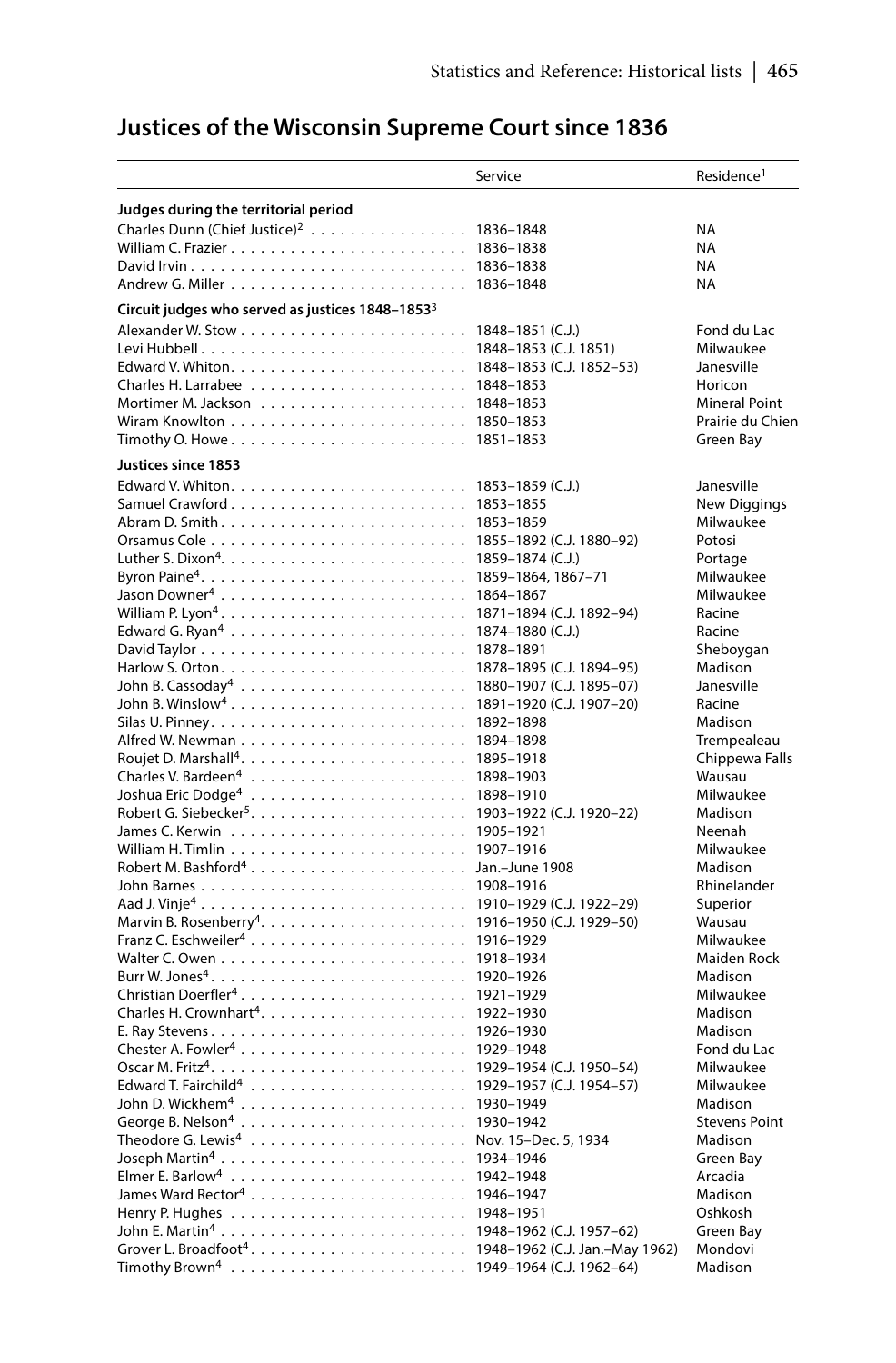### **Justices of the Wisconsin Supreme Court since 1836,** continued

|                                                               | Service              | Residence <sup>1</sup> |
|---------------------------------------------------------------|----------------------|------------------------|
|                                                               |                      | Hartford               |
|                                                               |                      | Sheboygan              |
|                                                               |                      | Milwaukee              |
|                                                               |                      | Madison                |
|                                                               |                      | Verona                 |
|                                                               |                      | Milwaukee              |
|                                                               |                      | Milwaukee              |
|                                                               |                      | Milwaukee              |
|                                                               |                      | Madison                |
|                                                               |                      | Neillsville            |
|                                                               |                      | Sheboygan              |
|                                                               |                      | Milwaukee              |
|                                                               |                      | Eau Claire             |
|                                                               |                      | Milwaukee              |
|                                                               |                      | Madison                |
| Shirley S. Abrahamson <sup>4</sup> 1976-2019 (C.J. 1996-2015) |                      | Madison                |
|                                                               |                      | Waukesha               |
|                                                               |                      | Milwaukee              |
|                                                               |                      | Milwaukee              |
|                                                               |                      | Milwaukee              |
|                                                               |                      | <b>Stevens Point</b>   |
|                                                               |                      | Wautoma                |
|                                                               |                      | Milwaukee              |
|                                                               |                      | Wausau                 |
|                                                               |                      | Green Bay              |
|                                                               |                      | Appleton               |
|                                                               |                      | Milwaukee              |
|                                                               | $(C.J. 2015 - 2021)$ | Madison                |
|                                                               |                      | Milwaukee              |
|                                                               | $(C.J. 2021-)$       | <b>West Bend</b>       |
|                                                               |                      | Webster                |
|                                                               |                      | Milwaukee              |
|                                                               |                      | <b>North Prairie</b>   |
|                                                               |                      | Whitefish Bay          |
|                                                               |                      | Oconomowoc             |
|                                                               |                      | Madison                |

Note: The structure of the Wisconsin Supreme Court has varied. There were three justices during the territorial period. From 1848 to 1853, circuit judges acted as supreme court justices—five from 1848 to 1850 and six from 1850 to 1853. From 1853 to 1877, there were three elected justices. The number was increased to five in 1877, and to seven in 1903.

C.J.—Chief justice; NA—Not available.

1. Residence at the time of election or appointment. 2. Before 1889, the chief justice was elected or appointed to the position. From 1889 to 2015, the most senior justice seved as chief justice. From 2015 onward, the justices have elected one of themselves to be chief justice for a two-year term. 3. Circuit judges acted as supreme court justices from1848 to 1853. 4. Initially appointed to the court. 5. Siebecker was elected April 7, 1903, but prior to inauguration for his elected term was appointed April 9, 1903, to fill the vacancy caused by the death of Justice Bardeen.

Sources: Wisconsin Legislative Reference Bureau, *Wisconsin Blue Book*, 1935, 1944, 1977; Wisconsin Elections Commission; Wisconsin Supreme Court, *Wisconsin Reports*, various volumes.

# **Senate presidents, or presidents pro tempore, and assembly speakers since 1848**

| Session    | Senate presidents or<br>presidents pro tempore <sup>1</sup> | Residence <sup>2</sup> | Assembly speakers     | Residence <sup>2</sup> |
|------------|-------------------------------------------------------------|------------------------|-----------------------|------------------------|
| $1848$ $X$ |                                                             |                        | Ninian E. Whiteside-D | Lafavette County       |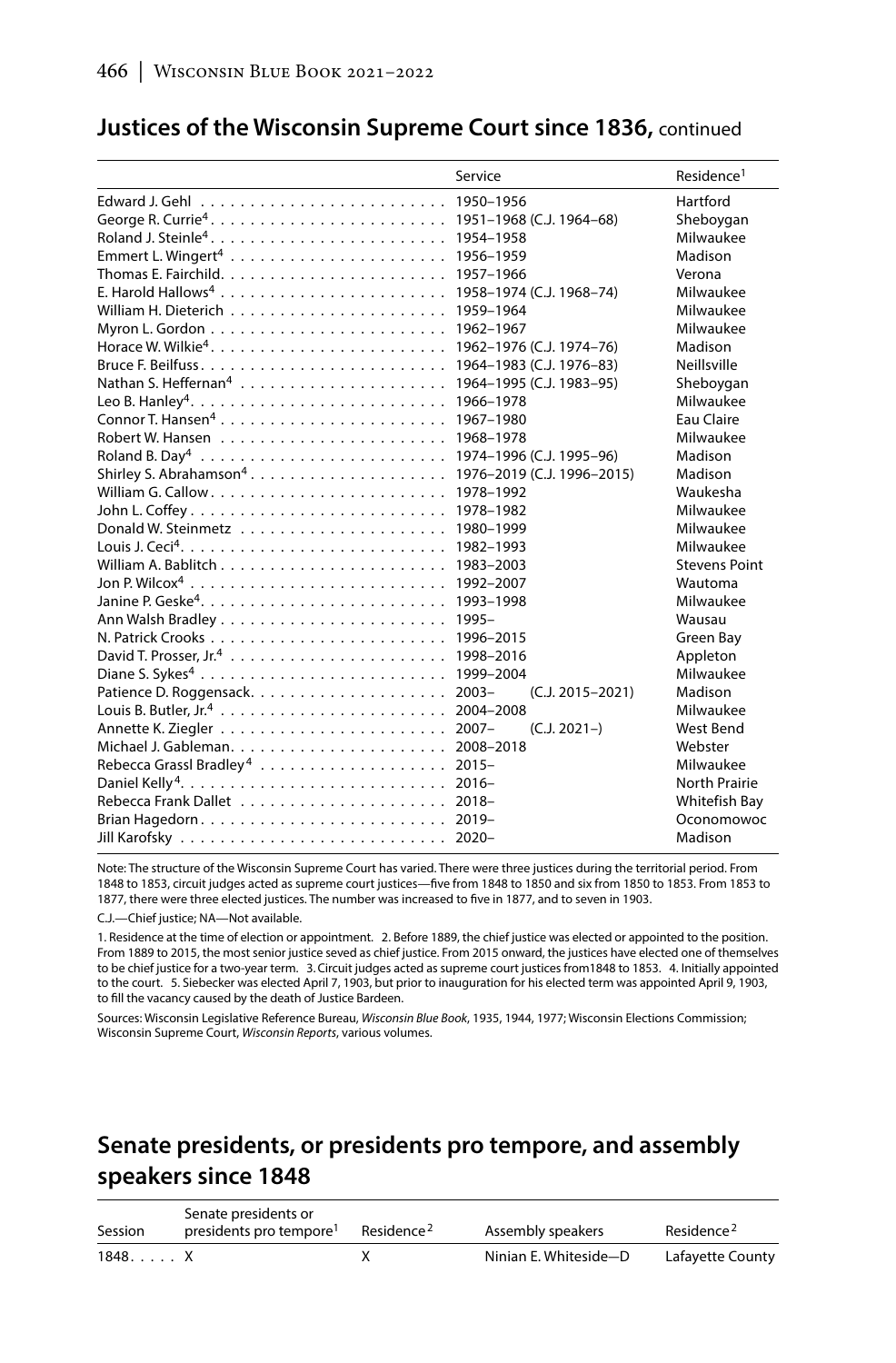|         | Senate presidents or                               |                          |                                  |                                    |
|---------|----------------------------------------------------|--------------------------|----------------------------------|------------------------------------|
| Session | presidents pro tempore <sup>1</sup>                | Residence <sup>2</sup>   | Assembly speakers                | Residence <sup>2</sup>             |
| 1849    | X                                                  | X                        | Harrison C. Hobart-D             | Sheboygan                          |
| 1850 NA |                                                    | <b>NA</b>                | Moses M. Strong-D                | <b>Mineral Point</b>               |
| 1851 NA |                                                    | <b>NA</b>                | Frederick W. Horn-D              | Cedarburg                          |
|         | 1852. E.B. Dean, Jr.-D                             | Madison                  | James M. Shafter—W               | Sheboygan                          |
|         | 1853. Duncan C. Reed-D                             | Milwaukee                | Henry L. Palmer-D                | Milwaukee                          |
|         | 1854. Benjamin Allen-D                             | Hudson                   | Frederick W. Horn-D              | Cedarburg                          |
|         | 1855. Eleazor Wakeley-D                            | Whitewater               | Charles C. Sholes-R              | Kenosha                            |
|         | 1856. Louis Powell Harvey-R                        | Shopiere                 | William Hull-D                   | <b>Grant County</b>                |
| 1857. X |                                                    | X                        | Wyman Spooner-R                  | Elkhorn                            |
|         | 1858. Hiram H. Giles-R                             | Stoughton                | Frederick S. Lovell-R            | Kenosha County                     |
|         | 1859. Dennison Worthington-R Summit                |                          | William P. Lyon-R                | Racine                             |
|         | 1860. Moses M. Davis-R                             | Portage                  | William P. Lyon-R                | Racine                             |
|         | 1861. Alden I. Bennett-R                           | <b>Beloit</b>            | Amasa Cobb-R                     | <b>Mineral Point</b>               |
|         | 1862. Frederick O. Thorp-D                         | West Bend                | James W. Beardsley-UD            | Prescott                           |
|         | 1863. Wyman Spooner-R                              | Elkhorn                  | J. Allen Barber-R                | Lancaster                          |
|         | 1864. Smith S. Wilkinson-R                         | Prairie du Sac           | William W. Field-U               | Fennimore                          |
|         | 1865 Willard H. Chandler-U                         | Windsor                  | William W. Field-U               | Fennimore                          |
|         | 1866. Willard H. Chandler-U                        | Windsor                  | Henry D. Barron-U                | St. Croix Falls                    |
|         | 1867 George F. Wheeler-U                           | Nanuapa                  | Angus Cameron-U                  | La Crosse                          |
|         | 1868. Newton M. Littlejohn-R                       | Whitewater               | Alexander M. Thomson-R           | Janesville                         |
|         | 1869. George C. Hazelton-R                         | Boscobel                 | Alexander M. Thomson-R           | Janesville                         |
|         | 1870. David Taylor-R                               | Sheboygan                | James M. Bingham-R               | Palmyra                            |
|         | 1871. Charles G. Williams-R                        | Janesville               | William E. Smith-R               | Fox Lake                           |
|         | 1872. Charles G. Williams-R                        | Janesville               | Daniel Hall-R                    | Watertown                          |
|         | 1873. Henry L. Eaton-R                             | Lone Rock                | Henry D. Barron-R                | St. Croix Falls                    |
|         | 1874. John C. Holloway-R                           | Lancaster                | Gabriel Bouck-D                  | Oshkosh                            |
|         | 1875. Henry D. Barron-R                            | St. Croix Falls          | Frederick W. Horn-R              | Cedarburg                          |
|         | 1876. Robert L.D. Potter-R                         | Wautoma                  | Sam S. Fifield-R                 | Ashland                            |
|         | 1877. William H. Hiner-R                           | Fond du Lac              | John B. Cassoday-R               | Janesville                         |
|         | 1878. Levi W. Barden-R                             | Portage                  | Augustus R. Barrows-GB           | Chippewa Falls                     |
|         | 1879. William T. Price-R                           | <b>Black River Falls</b> | David M. Kelly-R                 | Green Bay                          |
|         | 1880. Thomas B. Scott-R                            | <b>Grand Rapids</b>      | Alexander A. Arnold-R            | Galesville                         |
|         | 1881. Thomas B. Scott-R                            | <b>Grand Rapids</b>      | Ira B. Bradford-R                | Augusta                            |
|         | 1882. George B. Burrows-R                          | Madison                  | Franklin L. Gilson-R             | Ellsworth                          |
|         | 1883 George W. Ryland-R                            | Lancaster                | Earl P. Finch-D                  | Oshkosh                            |
|         | 1885 Edward S. Minor-R                             | Sturgeon Bay             | Hiram O. Fairchild-R             | Marinette                          |
|         | 1887 Charles K. Erwin-R                            | Tomah                    | Thomas B. Mills-R)               | Millston                           |
|         | 1889. Thomas A. Dyson-R                            | La Crosse                | Thomas B. Mills-R                | Millston                           |
|         | 1891. Frederick W. Horn-D                          | Cedarburg                | James J. Hogan-D                 | La Crosse                          |
|         | 1893 Robert J. MacBride-D                          | Neillsville              | Edward Keogh-D                   | Milwaukee                          |
|         | 1895 Thompson D. Weeks-R                           | Whitewater               | George B. Burrows-R              | Madison                            |
|         | 1897. Lyman W. Thayer-R                            | Ripon                    | George A. Buckstaff-R            | Oshkosh                            |
|         | 1899. Lyman W. Thayer-R                            | Ripon                    | George H. Ray-R                  | La Crosse                          |
|         | 1901. James J. McGillivray-R                       | <b>Black River Falls</b> | George H. Ray-R                  | La Crosse                          |
|         | 1903-05 James J. McGillivray-R                     | <b>Black River Falls</b> | Irvine L. Lenroot-R              | <b>West Superior</b>               |
|         | 1907. James H. Stout-R                             | Menomonie                | Herman L. Ekern-R                | Whitehall                          |
|         | 1909. James H. Stout-R                             | Menomonie                | Levi H. Bancroft-R               | <b>Richland Center</b>             |
|         |                                                    |                          |                                  |                                    |
|         | 1911. Harry C. Martin-R<br>1913. Harry C. Martin-R | Darlington<br>Darlington | C.A. Ingram-R<br>Merlin Hull-R   | Durand<br><b>Black River Falls</b> |
|         |                                                    |                          |                                  |                                    |
|         | 1915. Edward T. Fairchild-R                        | Milwaukee                | Lawrence C. Whittet-R            | Edgerton                           |
|         | 1917. Timothy Burke-R                              | Green Bay                | Lawrence C. Whittet-R            | Edgerton                           |
|         | 1919. Willard T. Stevens-R                         | Rhinelander              | Riley S. Young-R                 | Darien                             |
|         | 1921. Timothy Burke-R                              | Green Bay                | Riley S. Young-R                 | Darien                             |
|         | 1923. Henry A. Huber-R                             | Stoughton                | John L. Dahl—R                   | Rice Lake                          |
|         | 1925. Howard Teasdale-R                            | Sparta                   | Herman Sachtjen <sup>3</sup> -R  | Madison                            |
|         |                                                    |                          | George A. Nelson <sup>3</sup> -R | Milltown                           |
|         | $1927$ William L. Smith-R                          | Neillsville              | John W. Eber—R                   | Milwaukee                          |

# **Senate presidents, or presidents pro tempore, and assembly speakers since 1848,** continued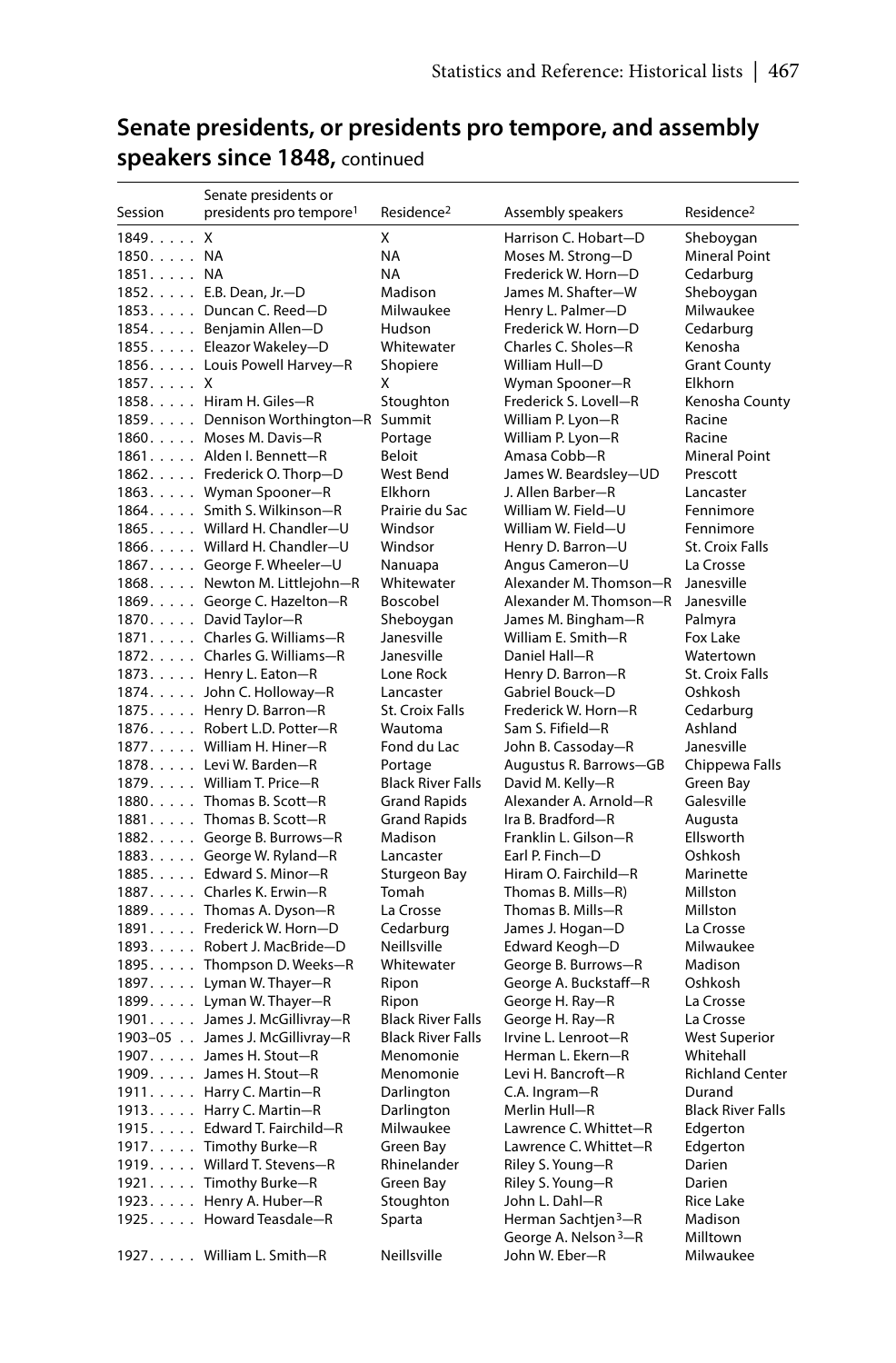### **Senate presidents, or presidents pro tempore, and assembly speakers since 1848,** continued

|         | Senate presidents or                  |                        |                                    |                        |
|---------|---------------------------------------|------------------------|------------------------------------|------------------------|
| Session | presidents pro tempore <sup>1</sup>   | Residence <sup>2</sup> | Assembly speakers                  | Residence <sup>2</sup> |
|         | 1929. Oscar H. Morris-R               | Milwaukee              | Charles B. Perry-R                 | Wauwatosa              |
|         | 1931. Herman J. Severson-P            | lola                   | Charles B. Perry-R                 | Wauwatosa              |
|         | 1933. Orland S. Loomis-R              | Mauston                | Cornelius T. Young-D               | Milwaukee              |
|         | 1935. Harry W. Bolens-D               | Port Washington        | Jorge W. Carow-P                   | Ladysmith              |
|         | 1937. Walter J. Rush-P                | Neillsville            | Paul R. Alfonsi-P                  | Pence                  |
|         | 1939. Edward J. Roethe-R              | Fennimore              | Vernon W. Thomson-R                | <b>Richland Center</b> |
|         | 1941-43 Conrad Shearer-R              | Kenosha                | Vernon W. Thomson-R                | <b>Richland Center</b> |
|         | 1945. Conrad Shearer-R                | Kenosha                | Donald C. McDowell-R               | Soldiers Grove         |
|         | 1947. Frank E. Panzer-R               | <b>Brownsville</b>     | Donald C. McDowell-R               | Soldiers Grove         |
|         | 1949. Frank E. Panzer-R               | Brownsville            | Alex L. Nicol-R                    | Sparta                 |
|         | 1951-53 Frank E. Panzer-R             | Brownsville            | Ora R. Rice-R                      | Delavan                |
|         | 1955. Frank E. Panzer-R               | Brownsville            | Mark Catlin, Jr.—R                 | Appleton               |
|         | 1957. Frank E. Panzer-R               | Brownsville            | Robert G. Marotz-R                 | Shawano                |
|         | 1959. Frank E. Panzer-R               | Brownsville            | George Molinaro-D                  | Kenosha                |
|         | 1961. Frank E. Panzer-R               | Brownsville            | David J. Blanchard-R               | Edgerton               |
|         | 1963. Frank E. Panzer-R               | Brownsville            | Robert D. Haase-R                  | Marinette              |
|         | 1965. Frank E. Panzer-R               | <b>Brownsville</b>     | Robert T. Huber-D                  | <b>West Allis</b>      |
|         | 1967-69 Robert P. Knowles-R           | New Richmond           | Harold V. Froehlich-R              | Appleton               |
|         | 1971 Robert P. Knowles-R              | New Richmond           | Robert T. Huber <sup>4</sup> -D    | <b>West Allis</b>      |
|         |                                       |                        | Norman C. Anderson <sup>4</sup> -D | Madison                |
|         | 1973. Robert P. Knowles-R             | New Richmond           | Norman C. Anderson-D               | Madison                |
|         | 1975 Fred A. Risser-D                 | Madison                | Norman C. Anderson-D               | Madison                |
|         | 1977-81 Fred A. Risser-D              | Madison                | Edward G. Jackamonis-D             | Waukesha               |
|         | 1983-89 Fred A. Risser-D              | Madison                | Thomas A. Loftus-D                 | Sun Prairie            |
|         | 1991 Fred A. Risser-D                 | Madison                | Walter J. Kunicki-D                | Milwaukee              |
|         | 1993 Fred A. Risser <sup>5</sup> -D   | Madison                | Walter J. Kunicki-D                | Milwaukee              |
|         | Brian D. Rude <sup>5</sup> -R         | Coon Valley            |                                    |                        |
|         | 1995 Brian D. Rude <sup>6</sup> -R    | Coon Valley            | David T. Prosser, Jr.-R            | Appleton               |
|         | Fred A. Risser <sup>6</sup> -D        | Madison                |                                    |                        |
|         | 1997. Fred A. Risser <sup>7</sup> -D  | Madison                | Ben Brancel <sup>8</sup> -R        | Endeavor               |
|         | Brian D. Rude <sup>7</sup> -R         | Coon Valley            | Scott R. Jensen <sup>8</sup> -R    | Waukesha               |
|         | 1999 Fred A. Risser-D                 | Madison                | Scott R. Jensen-R                  | Waukesha               |
|         | 2001. Fred A. Risser-D                | Madison                | Scott R. Jensen-R                  | Waukesha               |
|         | 2003-05 Alan J. Lasee-R               | De Pere                | John Gard-R                        | Peshtigo               |
|         | 2007 Fred A. Risser-D                 | Madison                | Michael D. Huebsch-R               | <b>West Salem</b>      |
|         | 2009. Fred A. Risser-D                | Madison                | Michael J. Sheridan-D              | Janesville             |
|         | 2011 Michael G. Ellis <sup>9</sup> —R | Neenah                 | Jeff Fitzgerald-R                  | Horicon                |
|         | Fred A. Risser <sup>9</sup> -D        | Madison                |                                    |                        |
|         | 2013. Michael G. Ellis-R              | Neenah                 | Robin J. Vos-R                     | Burlington             |
|         | 2015. Mary A. Lazich-R                | New Berlin             | Robin J. Vos-R                     | Burlington             |
|         | 2017-19 Roger Roth-R                  | Appleton               | Robin J. Vos-R                     | Burlington             |
|         | 2021. Chris Kapenga-R                 | Delafield              | Robin J. Vos-R                     | Rochester              |

Note: Political party indicated is for session elected and is obtained from newspaper accounts for some early legislators. X–Not applicable. No permanent president pro tempore; NA–Not available; D–Democrat; GB–Greenback; P–Progressive; R– Republican; U–Union; UD–Union Democrat; W–Whig.

1. Prior to May 1, 1979, the president pro tempore is listed because the lieutenant governor, rather than a legislator, was the president of the senate under the constitution until that time. 2. Residence at the time of election. 3. Nelson was elected to serve at special session, 4/15/26 to 4/16/26, as Sachtjen had resigned. 4. Anderson was elected speaker 1/18/72 after Huber resigned 5. A new president was elected on 4/20/93 after a change in party control following two special elections. 6. A new president was elected on 7/9/96 after a change in party control following a recall election. 7. A new president was elected on 4/21/98 after a change in party control following a special election. 8. Jensen was elected speaker 11/4/97 after Brancel resigned. 9. A new president was elected on 7/17/12 after a change in party control following a recall election.

Sources: Senate and Assembly Journals; Wisconsin Legislative Reference Bureau records.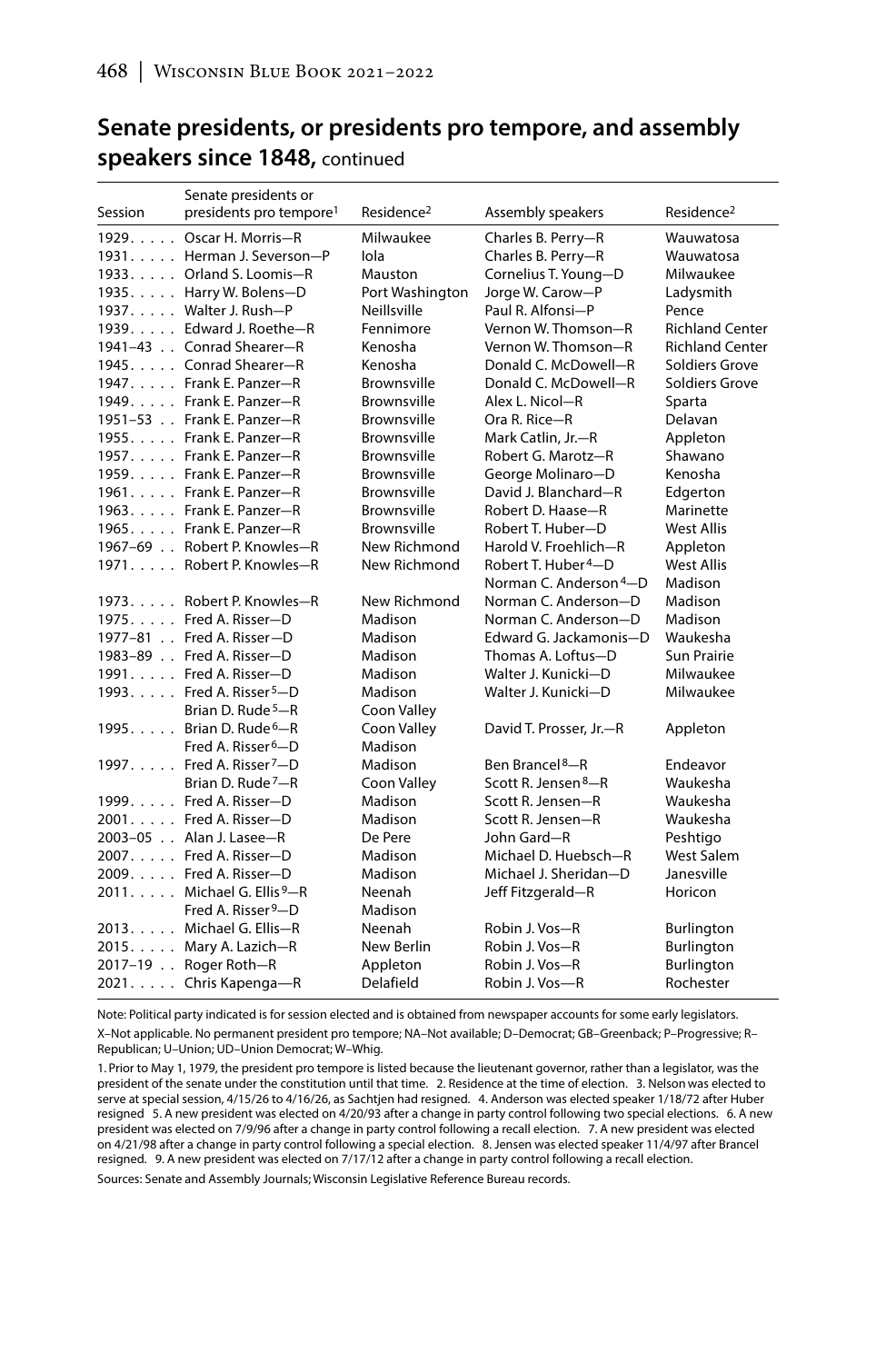# **Majority and minority leaders of the legislature since 1937**

| Session | Senate majority                                    | Senate minority                      | Assembly majority               | Assembly minority               |
|---------|----------------------------------------------------|--------------------------------------|---------------------------------|---------------------------------|
| 1937.   | Maurice Coakley-R                                  | <b>NA</b>                            | <b>NA</b>                       | <b>NA</b>                       |
| 1939    | Maurice Coakley-R                                  | Philip Nelson-P                      | <b>NA</b>                       | Paul Alfonsi-P                  |
| 1941    | Maurice Coakley-R                                  | Cornelius Young-D                    | Mark Catlin, Jr.—R              | Andrew Biemiller-P              |
|         |                                                    |                                      |                                 | Robert Tehan-D                  |
| 1943    | Warren Knowles <sup>1</sup> -R                     | <b>NA</b>                            | Mark Catlin, Jr.-R              | Elmer Genzmer-D                 |
|         | John Byrnes <sup>1</sup> -R                        |                                      |                                 | Lyall Beggs-P                   |
| 1945    | Warren Knowles-R                                   | Anthony Gawronski-D Vernon Thomson-R |                                 | Lyall Beggs-P                   |
|         |                                                    |                                      |                                 | Leland McParland-D              |
| 1947    | Warren Knowles-R                                   | Robert Tehan-D                       | Vernon Thomson-R                | Leland McParland-D              |
| 1949    | Warren Knowles-R                                   | <b>NA</b>                            | Vernon Thomson-R                | Leland McParland-D              |
| 1951    | Warren Knowles-R                                   | Gaylord Nelson-D                     | Arthur Mockrud-R                | George Molinaro-D               |
| 1953    | Warren Knowles-R                                   | Henry Maier-D                        | Mark Catlin, Jr.-R              | George Molinaro-D               |
| 1955    | Paul Rogan <sup>2</sup> -R                         | Henry Maier-D                        | Robert Marotz-R                 | Robert Huber-D                  |
| 1957.   | Robert Travis-R                                    | Henry Maier-D                        | Warren Grady-R                  | Robert Huber-D                  |
| 1959    | Robert Travis-R                                    | Henry Maier-D                        | Keith Hardie-D                  | David Blanchard-R               |
| 1961    | Robert Travis-R                                    | William Moser <sup>3</sup> -D        | Robert Haase-R                  | Robert Huber-D                  |
| 1963    | Robert Knowles-R                                   | Richard Zaborski-D                   | Paul Alfonsi-R                  | Robert Huber-D                  |
| 1965    | Robert Knowles-R                                   | Richard Zaborski-D                   | Frank Nikolay-D                 | Robert Haase <sup>4</sup> -R    |
|         |                                                    |                                      |                                 | Paul Alfonsi <sup>4</sup> -R    |
| 1967.   | Jerris Leonard-R                                   | Fred Risser-D                        | J. Curtis McKay-R               | Robert Huber-D                  |
| 1969    | Ernest Keppler-R                                   | Fred Risser-D                        | Paul Alfonsi-R                  | Robert Huber-D                  |
| 1971    | Ernest Keppler-R                                   | Fred Risser-D                        | Norman Anderson <sup>5</sup> -D | Harold Froehlich-R              |
|         |                                                    |                                      | Anthony Earl <sup>5</sup> -D    |                                 |
| 1973    | Raymond Johnson-R                                  | Fred Risser-D                        | Anthony Earl-D                  | John Shabaz-R                   |
| 1975    | Wayne Whittow <sup>6</sup> -D                      | Clifford Krueger-R                   | Terry Willkom-D                 | John Shabaz-R                   |
|         | William Bablitch <sup>6</sup> -D                   |                                      |                                 |                                 |
| 1977    | William Bablitch-D                                 | Clifford Krueger-R                   | James Wahner-D                  | John Shabaz—R                   |
| 1979    | William Bablitch-D                                 | Clifford Krueger-R                   | James Wahner <sup>7</sup> -D    | John Shabaz-R                   |
|         |                                                    |                                      | Gary Johnson <sup>7</sup> -D    |                                 |
| 1981    | William Bablitch <sup>9</sup> -D                   | Walter Chilsen-R                     | Thomas Loftus-D                 | John Shabaz <sup>8</sup> -R     |
|         | Timothy Cullen <sup>9</sup> -D                     |                                      |                                 | Tommy Thompson <sup>8</sup> -R  |
| 1983    | Timothy Cullen-D                                   | James Harsdorf-R                     | Gary Johnson-D                  | Tommy Thompson-R                |
| 1985    | Timothy Cullen-D                                   | Susan Engeleiter-R                   | Dismas Becker-D                 | Tommy Thompson-R                |
| 1987    | Joseph Strohl-D                                    | Susan Engeleiter-R                   | Thomas Hauke-D                  | Betty Jo Nelsen-R               |
| 1989    | Joseph Strohl-D                                    | Michael Ellis-R                      | Thomas Hauke-D                  | David Prosser-R                 |
| 1991.   | David Helbach-D                                    | Michael Ellis-R                      | David Travis-D                  | David Prosser-R                 |
| 1993    | David Helbach <sup>10</sup> -D                     | Michael Ellis <sup>10</sup> -R       | David Travis-D                  | David Prosser-R                 |
|         | Michael Ellis <sup>10</sup> -R                     | David Helbach <sup>10,11</sup> -D    |                                 |                                 |
|         |                                                    | Robert Jauch <sup>11</sup> -D        |                                 |                                 |
| 1995    | Michael Ellis <sup>13</sup> -R                     | Robert Jauch <sup>12</sup> -D        | Scott Jensen-R                  | Walter Kunicki-D                |
|         |                                                    | Charles Chvala <sup>12,13</sup> -D   |                                 |                                 |
|         | Charles Chvala <sup>13</sup> -D                    | Michael Ellis <sup>13</sup> -R       |                                 |                                 |
| 1997.   | Charles Chvala <sup>14</sup> -D                    | Michael Ellis <sup>14</sup> -R       | Steven Foti-R                   | Walter Kunicki <sup>15</sup> -D |
|         | Michael Ellis <sup>14</sup> -R                     | Charles Chvala <sup>14</sup> -D      |                                 | Shirley Krug <sup>15</sup> -D   |
| 1999.   | Charles Chvala-D                                   | Michael Ellis <sup>16</sup> -R       | Steven Foti-R                   | Shirley Krug-D                  |
|         |                                                    | Mary Panzer <sup>16</sup> -R         |                                 |                                 |
| 2001    | Charles Chvala-D                                   | Mary Panzer-R                        | Steven Foti-R                   | Shirley Krug-D                  |
|         | Russell Decker <sup>17</sup> -D                    |                                      |                                 | Spencer Black <sup>18</sup> -D  |
|         | Fred Risser <sup>17</sup> -D                       |                                      |                                 |                                 |
|         | Jon Erpenbach <sup>17</sup> -D                     |                                      |                                 |                                 |
| 2003    | Mary Panzer <sup>19</sup> -R                       | Jon Erpenbach-D                      | Steven Foti-R                   | James Kreuser-D                 |
|         | Scott Fitzgerald <sup>19</sup> -R                  |                                      |                                 |                                 |
|         | Dale Schultz <sup>20</sup> -R                      | Judith Robson <sup>20</sup> -D       |                                 |                                 |
| 2005    | Dale Schultz-R                                     | Judith Robson-D                      | Michael Huebsch-R               | James Kreuser-D                 |
| 2007.   | Judith Robson-D                                    | Scott Fitzgerald-R                   | Jeff Fitzgerald-R               | James Kreuser-D                 |
|         | Russell Decker <sup>21</sup> -D                    |                                      |                                 |                                 |
| 2009.   | Russell Decker <sup>22</sup> -D                    | Scott Fitzgerald-R                   | Thomas Nelson-D                 | Jeff Fitzgerald-R               |
| 2011    | Dave Hansen <sup>22</sup> -D<br>Scott Fitzgerald-R | Mark Miller-D                        | Scott Suder-R                   | Peter Barca-D                   |
|         | Mark Miller <sup>23</sup> -D                       | Scott Fitzgerald <sup>23</sup> -R    |                                 |                                 |
|         |                                                    |                                      |                                 |                                 |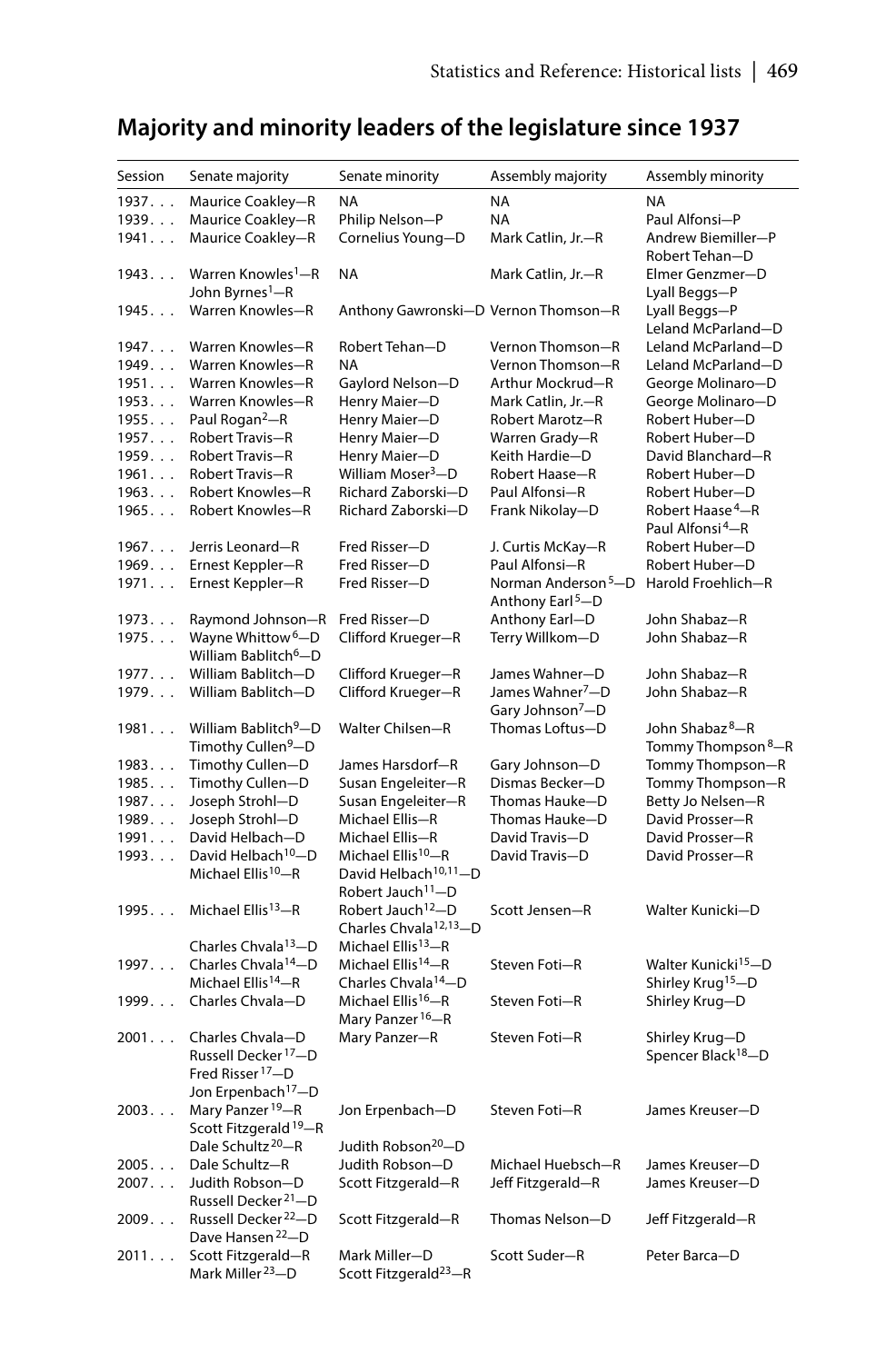### **Majority and minority leaders of the legislature since 1937,**

continued

| Session | Senate majority                                | Senate minority                                                                    | Assembly majority                                                               | Assembly minority                                                              |
|---------|------------------------------------------------|------------------------------------------------------------------------------------|---------------------------------------------------------------------------------|--------------------------------------------------------------------------------|
|         | 2013 Scott Fitzgerald-R                        | Chris Larson-D                                                                     | Scott Suder <sup>24</sup> -R<br>Bill Kramer <sup>25</sup> -R<br>Pat Strachota-R | Peter Barca-D                                                                  |
| 2015    | Scott Fitzgerald—R<br>2017. Scott Fitzgerald-R | Jennifer Shilling-D<br>Jennifer Shilling-D                                         | Jim Steineke-R<br>Jim Steineke-R                                                | Peter Barca-D<br>Peter Barca <sup>26</sup> -D<br>Gordon Hintz <sup>27</sup> -D |
|         | 2019. Scott Fitzgerald-R                       | Jennifer Shilling <sup>28</sup> -D Jim Steineke-R<br>Janet Bewley <sup>28</sup> -D |                                                                                 | Gordon Hintz-D                                                                 |
| 2021    | Devin LeMahieu-R                               | Janet Bewley-D                                                                     | Jim Steineke-R                                                                  | Gordon Hintz-D                                                                 |

Note: Majority and minority leaders, who are chosen by the party caucuses in each house, were first recognized officially in the senate and assembly rules in 1963. Prior to the 1977 session, these positions were also referred to as "floor leader." NA–Not available. D–Democrat; P–Progressive; R–Republican.

1. Knowles granted leave of absence to return to active duty in U.S. Navy; Byrnes chosen to succeed him on 4/30/1943. 2. Resigned after sine die adjournment. 3. Resigned 1/30/1962. 4. Haase resigned 9/15/1965; Alfonsi elected 10/4/1965. 5. Earl elected 1/18/1972 to succeed Anderson who became assembly speaker. 6. Whittow resigned 4/30/1976; Bablitch elected 5/17/1976. 7. Wahner resigned 1/28/1980; Johnson elected 1/28/1980. 8. Shabaz resigned 12/18/1981; Thompson elected 12/21/1981. 9. Bablitch resigned 5/26/1982; Cullen elected 5/26/1982. 10. Democrats controlled senate from 1/4/1993 to 4/20/1993 when Republicans assumed control after a special election. 11. Helbach resigned 5/12/1993; Jauch elected 5/12/1993. 12. Jauch resigned 10/17/1995; Chvala elected 10/24/1995. 13. Republicans controlled senate from 1/5/1995 to 6/13/1996 when Democrats assumed control after a recall election. 14. Democrats controlled the senate from 1/6/1997 to 4/21/1998 when Republicans assumed control after a special election. 15. Kunicki resigned 6/3/1998; Krug elected 6/3/1998. 16. Ellis resigned 1/25/2000; Panzer elected 1/25/2000. 17. Decker and Risser elected co-leaders 10/22/2002. Erpenbach elected leader 12/4/2002. 18. Black elected 5/1/2001. 19. Panzer resigned 9/17/2004; Fitzgerald elected 9/17/2004. 20. Schultz elected 11/9/2004; Robson elected 11/9/2004. 21. Decker elected 10/24/2007. 22. Hansen replaced Decker as leader, 12/15/2010. 23. After a resignation on 3/16/12 resulted in a 16–16 split, Fitzgerald and Miller served as co-leaders. A recall election gave Democrats control of the senate as of 7/17/12. 24. Suder resigned 9/3/13; Kramer elected 9/4/13. 25. Kramer removed 3/4/14; Strachota elected 3/4/14. 26. On 9/19/17, Barca resigned as Minority Leader, effective 9/30/17. 27. On 9/19/17, Hintz elected Minority Leader, effective 10/1/17. 28. Shilling resigned 4/24/20; Bewley elected 4/24/20.

Sources: *Wisconsin Blue Book*, various editions; Senate and Assembly Journals; newspaper accounts.

### **Chief clerks and sergeants at arms of the legislature since 1848**

|                  |                       | Senate                 | Assembly             |                          |  |
|------------------|-----------------------|------------------------|----------------------|--------------------------|--|
| Session          | Chief clerk           | Sergeant at arms       | Chief clerk          | Sergeant at arms         |  |
| $1848. \ldots$ . | Henry G. Abbey        | Lyman H. Seaver        | Daniel N. Johnson    | John Mullanphy           |  |
| 1849.            | William R. Smith      | F.W. Shollner          | Robert L. Ream       | Felix McLinden           |  |
| 1850             | William R. Smith      | James Hanrahan         | Alex T. Gray         | E. R. Hugunin            |  |
| 1851.            | William Hull          | E. D. Masters          | Alex T. Gray         | C. M. Kingsbury          |  |
| 1852             | John K. Williams      | Patrick Cosgrove       | Alex T. Gray         | Elisha Starr             |  |
| 1853             | John K. Williams      | <b>Thomas Hood</b>     | <b>Thomas McHugh</b> | <b>Richard F. Wilson</b> |  |
| $1854. \ldots$ . | Samuel G. Bugh        | J. M. Sherwood         | Thomas McHugh        | William H. Gleason       |  |
| 1855.            | Samuel G. Bugh        | William H. Gleason     | David Atwood         | William Blake            |  |
| $1856. \ldots$ . | <b>Byron Paine</b>    | Joseph Baker           | James Armstrong      | <b>Egbert Mosely</b>     |  |
| $1857.$          | William H. Brisbane   | Alanson Filer          | William C. Webb      | William C. Rogers        |  |
| 1858.            | John L.V. Thomas      | Nathaniel L. Stout     | L. H. D. Crane       | <b>Francis Massing</b>   |  |
| 1859.            | Hiram Bowen           | Asa Kinney             | L. H. D. Crane       | <b>Emmanual Munk</b>     |  |
| $1860. \ldots$ . | J. H. Warren          | Asa Kinney             | L. H. D. Crane       | Joseph Gates             |  |
| 1861.            | J. H. Warren          | J. A. Hadley           | L. H. D. Crane       | Craig B. Peebe           |  |
| $1862. \ldots$ . | J. H. Warren          | B. U. Caswell          | John S. Dean         | A. A. Huntington         |  |
| 1863             | Frank M. Stewart      | Luther Bashford        | John S. Dean         | A. M. Thompson           |  |
| 1864.            | Frank M. Stewart      | <b>Nelson Williams</b> | John S. Dean         | A. M. Thompson           |  |
| 1865             | Frank M. Stewart      | Nelson Williams        | John S. Dean         | Alonzo Wilcox            |  |
| $1866. \ldots$   | Frank M. Stewart      | <b>Nelson Williams</b> | E.W. Young           | L. M. Hammond            |  |
|                  | 1867 Leander B. Hills | Asa Kinney             | E.W. Young           | Daniel Webster           |  |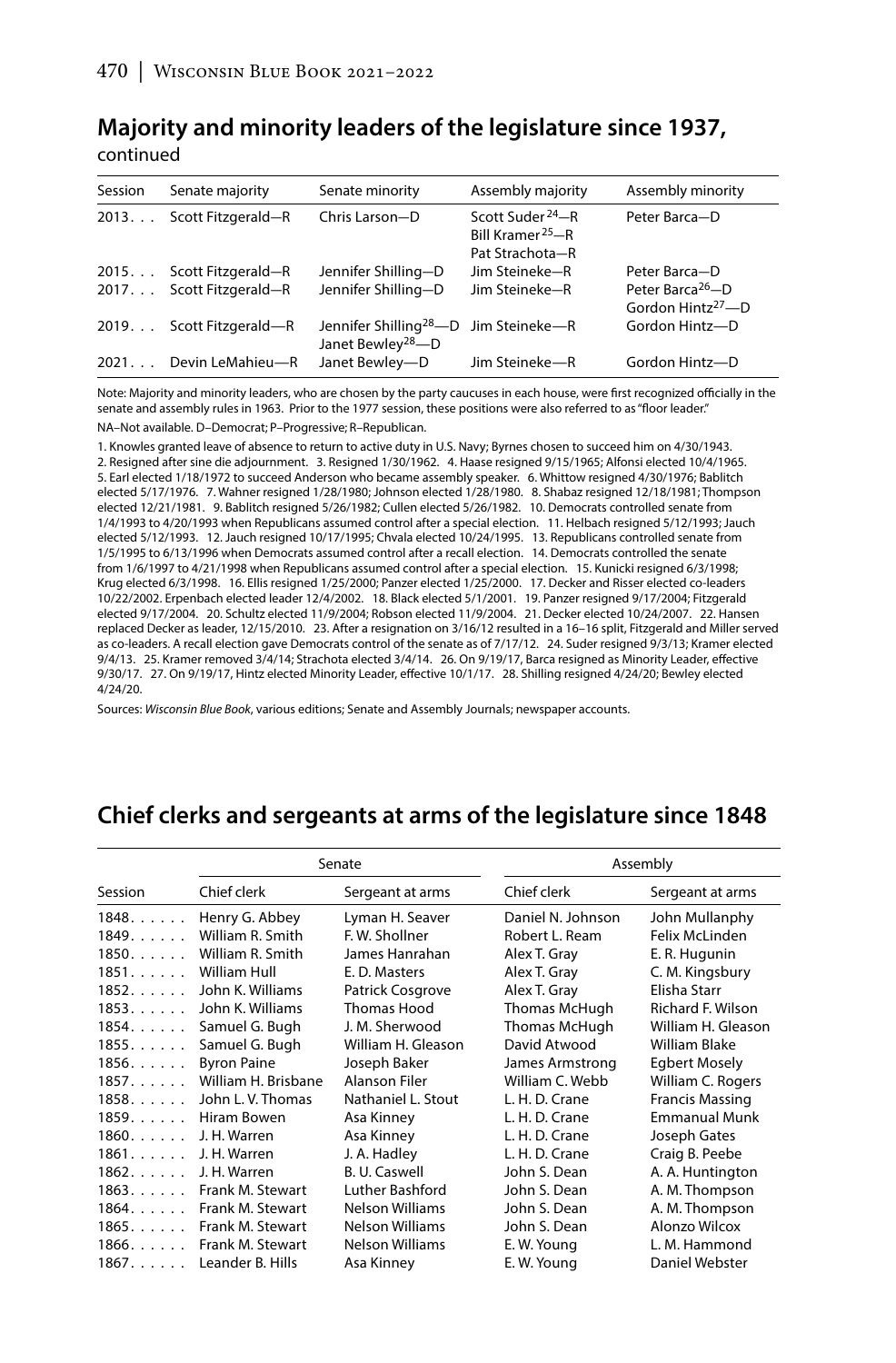### **Chief clerks and sergeants at arms of the legislature since 1848,**  continued

|                  |                                 | Senate                   | Assembly                          |                           |  |
|------------------|---------------------------------|--------------------------|-----------------------------------|---------------------------|--|
| Session          | Chief clerk                     | Sergeant at arms         | Chief clerk                       | Sergeant at arms          |  |
| 1868             | Leander B. Hills                | W. H. Hamilton           | E. W. Young                       | C. L. Harris              |  |
| $1869. \ldots$ . | Leander B. Hills                | W. H. Hamilton           | E. W. Young                       | Rolin C. Kelly            |  |
| 1870.            | Leander B. Hills                | E. M. Rogers             | E. W. Young                       | Ole C. Johnson            |  |
| 1871.            | O. R. Smith                     | W. W. Baker              | E. W. Young                       | Sam S. Fifield            |  |
| 1872.            | J. H. Waggoner                  | W. D. Hoard              | E. W. Young                       | Sam S. Fifield            |  |
| 1873             | J. H. Waggoner                  | Albert Emonson           | E. W. Young                       | O. C. Bissel              |  |
| 1874.            | J. H. Waggoner                  | O. U. Aiken              | George W. Peck                    | Joseph Deuster            |  |
| 1875.            | Fred A. Dennett                 | O. U. Aiken              | R. M. Strong                      | J. W. Brackett            |  |
| 1876.            | A. J. Turner                    | E. T. Gardner            | R. M. Strong                      | Elisha Starr              |  |
| 1877.            | A. J. Turner                    | C. E. Bullard            | W. A. Nowell                      | Thomas B. Reid            |  |
| 1878.            | A. J. Turner <sup>1</sup>       | L. J. Brayton            | Jabez R. Hunter                   | <b>Anton Klaus</b>        |  |
|                  | Charles E. Bross <sup>1</sup>   |                          |                                   |                           |  |
| $1879. \ldots$   | Charles E. Bross                | Chalmers Ingersoll       | John E. Eldred                    | Miletus Knight            |  |
| 1880.            | Charles E. Bross                | Chalmers Ingersoll       | John E. Eldred                    | D. H. Pulcifer            |  |
| $1881. \ldots$   | Charles E. Bross                | W. W. Baker              | John E. Eldred                    | G. W. Church              |  |
| $1882. \ldots$   | Charles E. Bross                | A. T. Glaze              | E. D. Coe                         | D. E. Welch               |  |
| $1883$           | Charles E. Bross                | A. D. Thorp              | I.T. Carr                         | Thomas Kennedy            |  |
| 1885             | Charles E. Bross                | <b>Hubert Wolcott</b>    | E.D. Coe                          | John M. Ewing             |  |
| 1887.            | Charles E. Bross                | T. J. George             | E.D. Coe                          | William A. Adamson        |  |
| 1889             | Charles E. Bross                | T.J. George              | E.D. Coe                          | F. E. Parsons             |  |
| 1891.            | J. P. Hume                      | John A. Barney           | George W. Porth                   | Patrick Whelan            |  |
| 1893.            | Sam J. Shafer                   | John B. Becker           | George W. Porth                   | <b>Theodore Knapstein</b> |  |
| 1895             | Walter L. Houser                | <b>Charles Pettibone</b> | W. A. Nowell                      | B. F. Millard             |  |
| 1897.            | Walter L. Houser                | <b>Charles Pettibone</b> | W. A. Nowell                      | C. M. Hambright           |  |
| 1899.            | Walter L. Houser                | <b>Charles Pettibone</b> | W. A. Nowell                      | James H. Agen             |  |
| 1901.            | Walter L. Houser                | <b>Charles Pettibone</b> | W. A. Nowell                      | A. M. Anderson            |  |
| 1903             | Theodore W. Goldin              | Sanfield McDonald        | C. O. Marsh                       | A. M. Anderson            |  |
| 1905.            | L.K. Eaton                      | R. C. Falconer           | C.O. Marsh                        | Nicholas Streveler        |  |
| 1907.            | A. R. Emerson                   | R. C. Falconer           | C. E. Shaffer                     | W. S. Irvine              |  |
| $1909. \ldots$   | F. E. Andrews                   | R. C. Falconer           | C. E. Shaffer                     | W. S. Irvine              |  |
| $1911 - 13$      | F. M. Wylie                     | C. A. Leicht             | C. E. Shaffer                     | W. S. Irvine              |  |
| 1915.            | O. G. Munson                    | F. E. Andrews            | C. E. Shaffer                     | W. S. Irvine              |  |
| 1917.            | O. G. Munson                    | F. E. Andrews            | C. E. Shaffer                     | T. G. Cretney             |  |
| 1919.            | O. G. Munson                    | John Turner              | C. E. Shaffer                     | T. G. Cretney             |  |
| 1921.            | O. G. Munson                    | Vincent Kielpinski       | C. E. Shaffer                     | T. G. Cretney             |  |
| 1923             | F.W. Schoenfeld                 | C. A. Leicht             | C. E. Shaffer                     | T. W. Bartingale          |  |
| 1925.            | F.W. Schoenfeld                 | C. A. Leicht             | C. E. Shaffer                     | C. E. Hanson              |  |
| 1927-29          | O. G. Munson                    | George W. Rickeman       | C. E. Shaffer                     | C. F. Moulton             |  |
| 1931.            | R. A. Cobban                    | Emil A. Hartman          | C. E. Shaffer                     | <b>Gustave Rheingans</b>  |  |
| 1933             | R. A. Cobban                    | Emil A. Hartman          | John J. Slocum                    | George C. Faust           |  |
| $1935 - 37$      | Lawrence R. Larsen              | Emil A. Hartman          | Lester R. Johnson                 | <b>Gustave Rheingans</b>  |  |
| 1939.            | Lawrence R. Larsen              | Emil A. Hartman          | John J. Slocum                    | Robert A. Merrill         |  |
| $1941 - 43$      | Lawrence R. Larsen              | Emil A. Hartman          | Arthur L. May                     | Norris J. Kellman         |  |
| 1945             | Lawrence R. Larsen              | Harold E. Damon          | Arthur L. May                     | Norris J. Kellman         |  |
| $1947 - 53$      | Thomas M. Donahue               | Harold E. Damon          | Arthur L. May                     | Norris J. Kellman         |  |
| $1955 - 57$      | Lawrence R. Larsen              | Harold E. Damon          | Arthur L. Mav                     | Norris J. Kellman         |  |
| 1959             | Lawrence R. Larsen              | Harold E. Damon          | Norman C. Anderson                | Thomas H. Browne          |  |
| 1961.            | Lawrence R. Larsen              | Harold E. Damon          | Robert G. Marotz                  | Norris J. Kellman         |  |
| 1963             | Lawrence R. Larsen              | Harold E. Damon          | Kenneth E. Priebe                 | Norris J. Kellman         |  |
| 1965             | Lawrence R. Larsen <sup>2</sup> | Harold E. Damon          | James P. Buckley                  | Thomas H. Browne          |  |
|                  | William P. Nugent <sup>2</sup>  |                          |                                   |                           |  |
| 1967.            | William P. Nugent               | Harry O. Levander        | Arnold W. F. Langner <sup>3</sup> | Louis C. Romell           |  |
|                  |                                 |                          | Wilmer H. Struebing <sup>3</sup>  |                           |  |
| 1969             | William P. Nugent               | Kenneth Nicholson        | Wilmer H. Struebing               | Louis C. Romell           |  |
| 1971.            | William P. Nugent               | Kenneth Nicholson        | Thomas P. Fox                     | William F. Quick          |  |
| 1973.            | William P. Nugent               | Kenneth Nicholson        | Thomas S. Hanson                  | William F. Quick          |  |
| 1975.            | Glenn E. Bultman                | Robert M. Thompson       | Everett E. Bolle                  | Raymond J. Tobiasz        |  |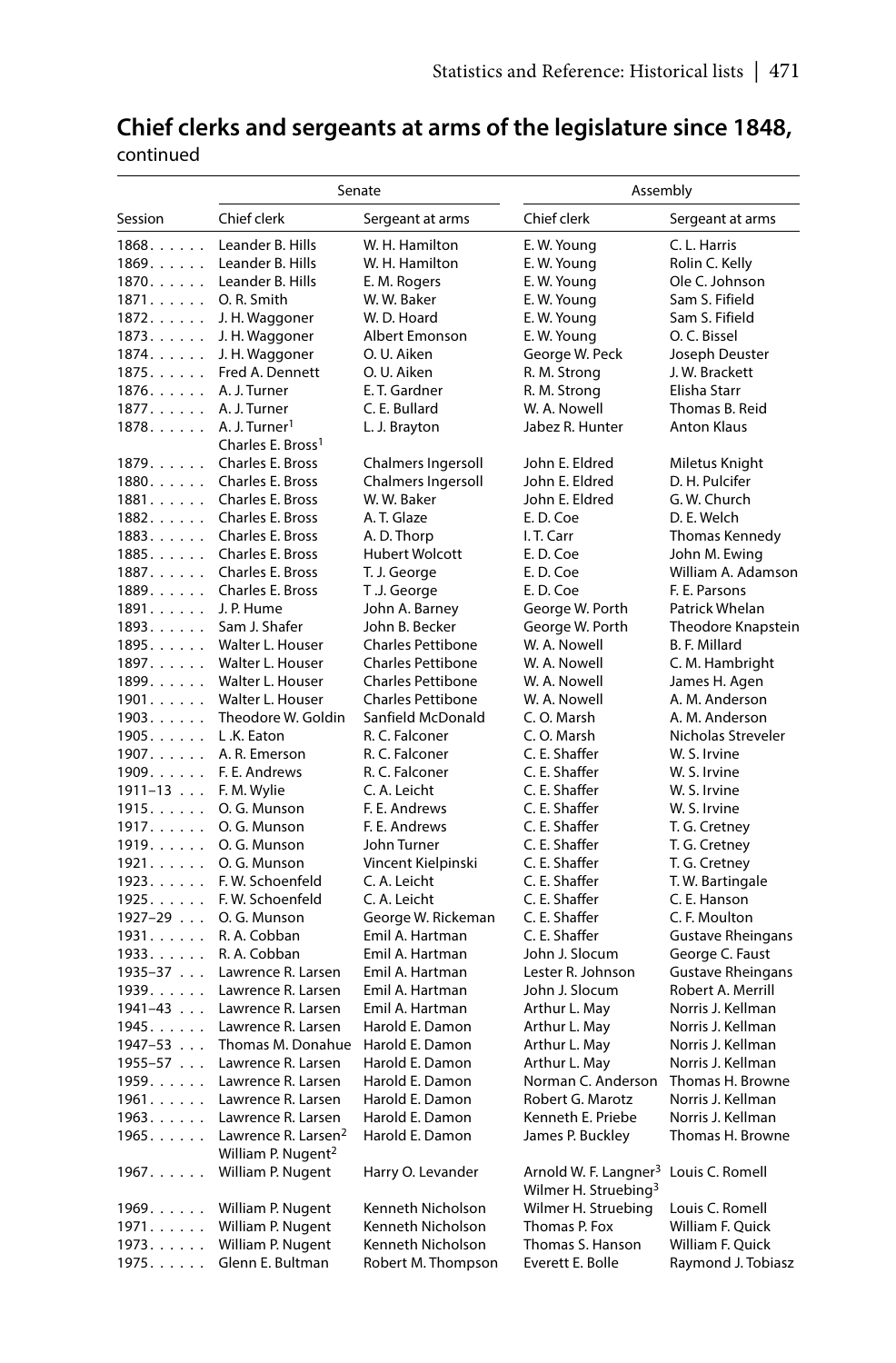# **Chief clerks and sergeants at arms of the legislature since 1848,**

continued

|             |                                  | Assembly<br>Senate             |                                 |                              |
|-------------|----------------------------------|--------------------------------|---------------------------------|------------------------------|
| Session     | Chief clerk                      | Sergeant at arms               | Chief clerk                     | Sergeant at arms             |
| 1977.       | Donald J. Schneider              | Robert M. Thompson             | Everett E. Bolle                | Joseph E. Jones              |
| 1979        | Donald J. Schneider              | Daniel B. Fields               | Marcel Dandeneau                | Joseph E. Jones              |
| 1981        | Donald J. Schneider              | Daniel B. Fields               | David R. Kedrowski              | Lewis T. Mittness            |
| 1983        | Donald J. Schneider              | Daniel B. Fields               | Joanne M. Duren                 | Lewis T. Mittness            |
| 1985        | Donald J. Schneider              | Daniel B. Fields               | Joanne M. Duren                 | <b>Patrick Essie</b>         |
| 1987.       | Donald J. Schneider              | Daniel B. Fields               | Thomas T. Melvin                | <b>Patrick Essie</b>         |
| $1989 - 91$ | Donald J. Schneider              | Daniel B. Fields               | Thomas T. Melvin                | Robert G. Johnston           |
| 1993        | Donald J. Schneider              | Daniel B. Fields <sup>4</sup>  | Thomas T. Melvin                | Robert G. Johnston           |
|             |                                  | Jon H. Hochkammer <sup>4</sup> |                                 |                              |
|             | 1995. Donald J. Schneider        | Jon H. Hochkammer              | Thomas T. Melvin <sup>5</sup>   | John A. Scocos               |
|             |                                  |                                | Charles R. Sanders <sup>5</sup> |                              |
|             | 1997. Donald J. Schneider        | Jon H. Hochkammer              | Charles R. Sanders              | John A. Scocos <sup>6</sup>  |
|             |                                  |                                |                                 | Denise L. Solie <sup>6</sup> |
| 1999        | Donald J. Schneider              | Jon H. Hochkammer              | Charles R. Sanders              | Denise L. Solie              |
| 2001.       | Donald J. Schneider              | Jon H. Hochkammer <sup>7</sup> | John A. Scocos <sup>7</sup>     | Denise L. Solie              |
| 2003        | Donald J. Schneider <sup>8</sup> | Edward A. Blazel               | Patrick E. Fuller               | Richard A. Skindrud          |
|             | Robert J. Marchant <sup>8</sup>  |                                |                                 |                              |
| $2005 - 07$ | Robert J. Marchant               | Edward A. Blazel               | Patrick E. Fuller               | Richard A. Skindrud          |
| 2009.       | Robert J. Marchant               | Edward A. Blazel               | Patrick E. Fuller               | William M. Nagy              |
| 2011        | Robert J. Marchant <sup>9</sup>  | Edward A. Blazel               | Patrick E. Fuller               | Anne Tonnon Byers            |
| $2013 - 19$ | Jeffrey Renk                     | Edward A. Blazel               | Patrick E. Fuller               | Anne Tonnon Byers            |
|             | 2021 Michael Queensland          | Tom Engels                     | Edward A. Blazel                | Anne Tonnon Byers            |

1. Bross elected 2/6/78; Turner resigned 2/7/78. 2. Larsen died 3/2/65; Nugent elected 3/31/65. 3. Langner resigned 5/2/67; Struebing elected 5/16/67. 4. Fields served until 8/2/93. Randall Radtke served as acting sergeant from 8/3/93 to 11/3/93. Hochkammer elected 1/25/94. 5. Melvin retired 1/31/95; Sanders elected 5/24/95. 6. Scocos resigned 9/25/97; Solie elected 1/15/98. 7. Scocos resigned 2/25/02. Hochkammer resigned 9/2/02. No replacement was elected for either. 8. Schneider resigned 7/4/03; Marchant elected 1/20/04. 9. Marchant resigned 1/2/12.

Sources: Wisconsin Legislative Reference Bureau, *Wisconsin Blue Book*, various editions; journals and organizing resolutions of each house.

## **Political composition of the legislature since 1885**

|                      |                |    | Senate <sup>2</sup> |   |    |    |         | Assembly <sup>3</sup> |    |           |
|----------------------|----------------|----|---------------------|---|----|----|---------|-----------------------|----|-----------|
| Session <sup>1</sup> | D              | R  | P                   | S | SD |    | D<br>R  | P                     | S  | <b>SD</b> |
| 1885.                | 13             | 20 |                     |   |    | 39 | 61      |                       |    |           |
|                      | 6              | 25 |                     |   |    | 30 | 57      |                       |    |           |
|                      | 6              | 24 |                     |   |    | 29 | 71      |                       |    |           |
|                      | 19             | 14 |                     |   |    | 66 | 33      |                       |    |           |
|                      | 26             | 7  |                     |   |    | 56 | 44      |                       |    |           |
|                      | 13             | 20 |                     |   |    | 19 | 81      |                       |    |           |
|                      | 4              | 29 |                     |   |    |    | 8<br>91 |                       |    |           |
|                      | 2              | 31 |                     |   |    | 19 | 81      |                       |    |           |
|                      | $\overline{2}$ | 31 |                     |   |    | 18 | 82      |                       |    |           |
|                      | 3              | 30 |                     |   |    | 25 | 75      |                       |    |           |
|                      | 4              | 28 |                     |   |    | 11 | 85      |                       |    | 4         |
|                      | 5              | 27 |                     |   |    | 19 | 76      |                       |    | 5         |
|                      | 4              | 28 |                     |   |    | 17 | 80      |                       |    | 3         |
|                      | 4              | 27 |                     |   | 2  | 29 | 59      |                       |    | 12        |
|                      | 9              | 23 |                     |   |    | 37 | 57      |                       |    | 6         |
|                      | 11             | 21 |                     |   |    | 29 | 63      |                       |    | 8         |
|                      | 6              | 24 |                     | 3 |    | 14 | 79      |                       | 7  |           |
|                      | $\overline{2}$ | 27 |                     | 4 |    |    | 5<br>79 |                       | 16 |           |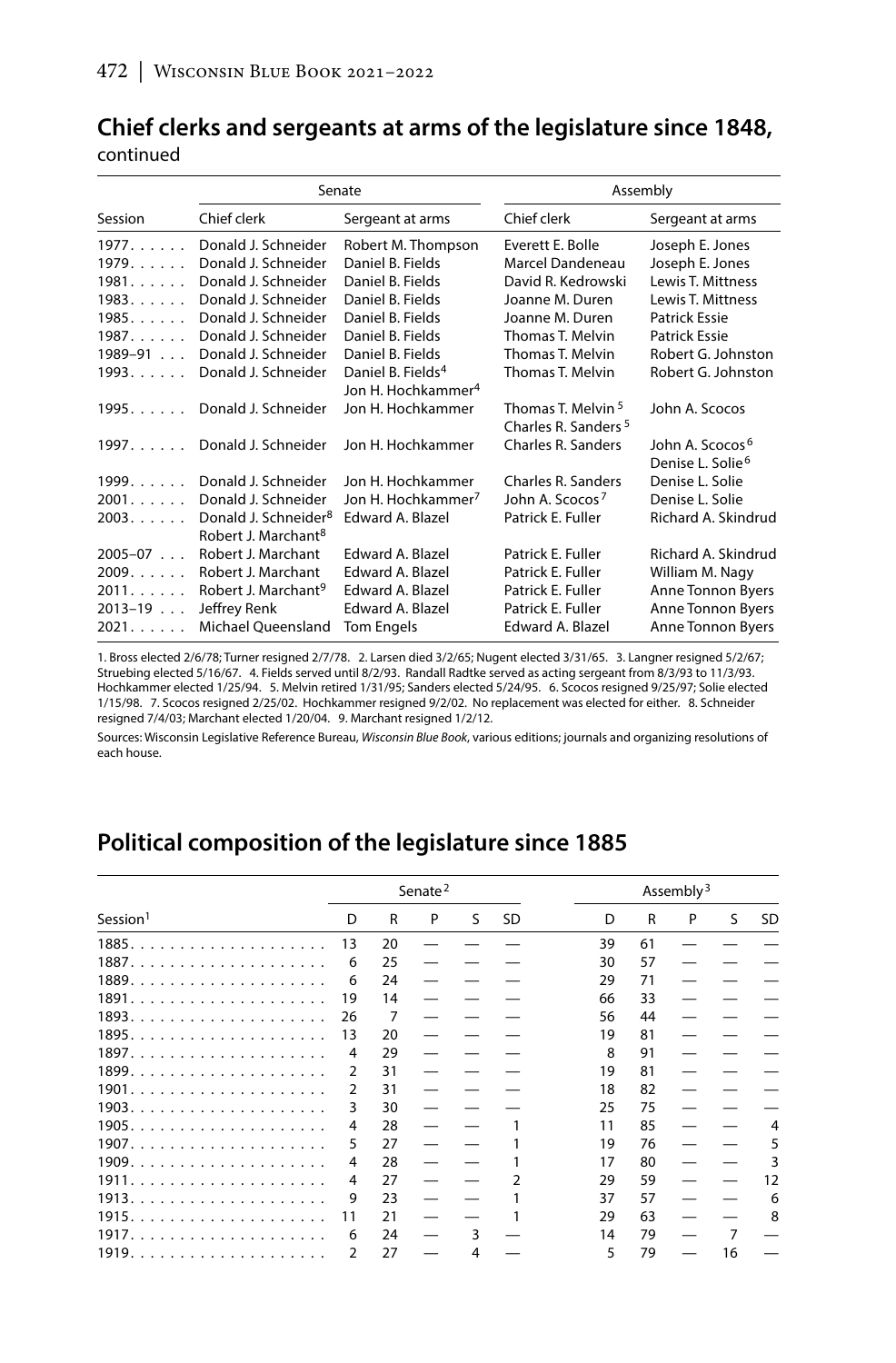|                      |                          |    | Senate <sup>2</sup>      |                          |                          | Assembly <sup>3</sup> |              |                          |                          |                          |
|----------------------|--------------------------|----|--------------------------|--------------------------|--------------------------|-----------------------|--------------|--------------------------|--------------------------|--------------------------|
| Session <sup>1</sup> | D                        | R  | P                        | S                        | SD                       | D                     | $\mathsf{R}$ | P                        | S                        | SD                       |
|                      | 2                        | 27 |                          | 4                        |                          | $\overline{2}$        | 92           | $\overline{\phantom{0}}$ | 6                        |                          |
|                      |                          | 30 |                          | 3                        |                          | 1                     | 89           | $\overline{\phantom{0}}$ | 10                       |                          |
|                      |                          | 30 | $\overline{\phantom{0}}$ | 3                        | $\overline{\phantom{0}}$ | 1                     | 92           | $\overline{\phantom{0}}$ | 7                        |                          |
|                      | $\overline{\phantom{0}}$ | 31 |                          | $\overline{2}$           | $\overline{\phantom{0}}$ | 3                     | 89           | $\overline{\phantom{0}}$ | 8                        |                          |
|                      |                          | 31 |                          | $\overline{2}$           |                          | 6                     | 90           |                          | 3                        |                          |
|                      | 1                        | 30 | $\overline{\phantom{0}}$ | $\overline{2}$           | $\overline{\phantom{0}}$ | $\overline{2}$        | 89           | $\equiv$                 | 9                        | $\overline{\phantom{0}}$ |
|                      | 9                        | 23 |                          | $\mathbf{1}$             | $\overline{\phantom{0}}$ | 59                    | 13           | 24                       | 3                        |                          |
|                      | 13                       | 6  | 14                       | $\overline{\phantom{0}}$ | $\overline{\phantom{0}}$ | 35                    | 17           | 45                       | 3                        | $\overline{\phantom{0}}$ |
|                      | 9                        | 8  | 16                       |                          | $\overline{\phantom{0}}$ | 31                    | 21           | 46                       | $\overline{2}$           |                          |
|                      | 6                        | 16 | 11                       |                          |                          | 15                    | 53           | 32                       |                          |                          |
|                      | 3                        | 24 | 6                        | $\overline{\phantom{0}}$ | $\overline{\phantom{0}}$ | 15                    | 60           | 25                       | $\overline{\phantom{0}}$ | $\equiv$                 |
|                      | 4                        | 23 | 6                        |                          |                          | 14                    | 73           | 13                       |                          | $\qquad \qquad -$        |
|                      | 6                        | 22 | 5                        |                          |                          | 19                    | 75           | 6                        |                          |                          |
|                      | 5                        | 27 | $\mathbf{1}$             | —                        | $\overline{\phantom{0}}$ | 11                    | 88           |                          | —                        |                          |
|                      | 3                        | 27 |                          |                          |                          | 26                    | 74           | $\overline{\phantom{0}}$ |                          |                          |
|                      | 7                        | 26 | $\equiv$                 | $\overline{\phantom{0}}$ | $\overline{\phantom{0}}$ | 24                    | 75           | $\overline{\phantom{0}}$ | $\overline{\phantom{0}}$ | $\overline{\phantom{0}}$ |
|                      | 7                        | 26 |                          |                          |                          | 25                    | 75           | $\overline{\phantom{0}}$ | $\overline{\phantom{0}}$ |                          |
|                      | 8                        | 24 |                          |                          |                          | 36                    | 64           |                          |                          | $\qquad \qquad -$        |
|                      |                          | 23 |                          | $\overline{\phantom{0}}$ | $\overline{\phantom{0}}$ | 33                    |              | $\overline{\phantom{0}}$ | $\overline{\phantom{0}}$ | $\overline{\phantom{0}}$ |
|                      | 10<br>12                 | 20 |                          |                          |                          | 55                    | 67<br>45     |                          |                          |                          |
|                      | 13                       | 20 |                          |                          |                          | 45                    | 55           |                          | $\overline{\phantom{0}}$ |                          |
|                      |                          |    |                          |                          |                          |                       |              |                          |                          |                          |
|                      | 11                       | 22 | —                        |                          | $\overline{\phantom{0}}$ | 46                    | 53           |                          | $\overline{\phantom{0}}$ |                          |
|                      | 12                       | 20 |                          |                          |                          | 52                    | 48           |                          |                          |                          |
|                      | 12                       | 21 |                          |                          |                          | 47                    | 53           | $\overline{\phantom{0}}$ | $\overline{\phantom{0}}$ |                          |
|                      | 10                       | 23 |                          |                          |                          | 48                    | 52           | $\overline{\phantom{0}}$ | $\overline{\phantom{0}}$ | $\qquad \qquad -$        |
|                      | 12                       | 20 |                          |                          |                          | 67                    | 33           |                          |                          |                          |
|                      | 15                       | 18 |                          |                          | $\overline{\phantom{0}}$ | 62                    | 37           | $\overline{\phantom{0}}$ | $\overline{\phantom{0}}$ | $\overline{\phantom{0}}$ |
|                      | 18                       | 13 |                          |                          | $\overline{\phantom{0}}$ | 63                    | 36           | $\overline{\phantom{0}}$ |                          |                          |
|                      | 23                       | 10 |                          |                          |                          | 66                    | 33           | $\overline{\phantom{0}}$ |                          |                          |
|                      | 21                       | 10 |                          |                          | -                        | 60                    | 39           |                          | —                        |                          |
|                      | 19                       | 14 |                          |                          |                          | 59                    | 39           | $\overline{\phantom{0}}$ | $\overline{\phantom{0}}$ |                          |
|                      | 17                       | 14 |                          |                          |                          | 59                    | 40           | $\overline{\phantom{0}}$ | $\overline{\phantom{0}}$ |                          |
|                      | 19                       | 14 |                          |                          | $\overline{\phantom{0}}$ | 52                    | 47           | —                        | $\overline{\phantom{0}}$ |                          |
|                      | 19                       | 11 |                          |                          |                          | 54                    | 45           |                          |                          |                          |
|                      | 20                       | 13 |                          | $\overline{\phantom{0}}$ | $\overline{\phantom{0}}$ | 56                    | 43           | $\overline{\phantom{0}}$ | $\overline{\phantom{0}}$ | $\overline{\phantom{0}}$ |
|                      | 19                       | 14 |                          |                          | $\overline{\phantom{0}}$ | 58                    | 41           | $\overline{\phantom{0}}$ | $\overline{\phantom{0}}$ |                          |
| $19934$              | 15                       | 15 |                          |                          |                          | 52                    | 47           | $\overline{\phantom{0}}$ | $\overline{\phantom{0}}$ |                          |
| 1995 $4$             | 16                       | 17 | $\overline{\phantom{0}}$ |                          | $\overline{\phantom{0}}$ | 48                    | 51           | $\overline{\phantom{0}}$ |                          |                          |
|                      | 17                       | 16 |                          |                          | $\overline{\phantom{0}}$ | 47                    | 52           | $\overline{\phantom{0}}$ | $\overline{\phantom{0}}$ |                          |
|                      | 17                       | 16 |                          |                          |                          | 44                    | 55           |                          | $\overline{\phantom{0}}$ |                          |
|                      | 18                       | 15 |                          |                          | $\overline{\phantom{0}}$ | 43                    | 56           | —                        | $\overline{\phantom{0}}$ | —                        |
|                      | 15                       | 18 |                          |                          |                          | 41                    | 58           |                          |                          |                          |
|                      | 14                       | 19 | $\overline{\phantom{0}}$ | $\overline{\phantom{0}}$ | $\overline{\phantom{0}}$ | 39                    | 60           | $\overline{\phantom{0}}$ | $\overline{\phantom{0}}$ | $\overline{\phantom{0}}$ |
|                      | 18                       | 15 |                          |                          | $\overline{\phantom{0}}$ | 47                    | 52           | $\overline{\phantom{0}}$ | $\overline{\phantom{0}}$ |                          |
|                      | 18                       | 15 | $\overline{\phantom{0}}$ | $\overline{\phantom{0}}$ |                          | 52                    | 46           | $\overline{\phantom{0}}$ | $\overline{\phantom{0}}$ |                          |
|                      | 14                       | 19 | —                        |                          | $\overline{\phantom{0}}$ | 38                    | 60           |                          | $\equiv$                 |                          |
|                      | 15                       | 18 |                          | $\overline{\phantom{0}}$ | $\overline{\phantom{0}}$ | 39                    | 59           | $\overline{\phantom{0}}$ | $\overline{\phantom{0}}$ |                          |
|                      | 14                       | 18 |                          |                          |                          | 36                    | 63           |                          | $\overline{\phantom{0}}$ |                          |
|                      | 13                       | 20 | $\overline{\phantom{0}}$ | $\overline{\phantom{0}}$ | $\frac{1}{\sqrt{2}}$     | 35                    | 64           | $\overline{\phantom{0}}$ | $\overline{a}$           | $\overline{\phantom{0}}$ |
|                      | 14                       | 19 |                          |                          |                          | 36                    | 63           |                          |                          |                          |
| 2021.                | 12                       | 21 |                          |                          |                          | 38                    | 61           |                          |                          |                          |

### **Political composition of the legislature since 1885,** continued

Note: The number of assembly districts was reduced from 100 to 99 beginning in 1973. There have been 33 senate districts since 1862. Any deviation of a session's total from these numbers indicates vacant seats.

— Represents zero; D–Democrat; P–Progressive; R–Republican; S–Socialist; SD–Social Democrat.

1. Political composition at inauguration. 2. Miscellaneous affiliations for senate seats not shown in the table are: one Independent and one People's (1887); one Independent and 2 Union Labor (1889). 3. Miscellaneous affiliations for assembly seats not shown: 3 Independent, 4 Independent Democrat, and 6 People's (1887); one Union Labor (1891); one Fusion (1897);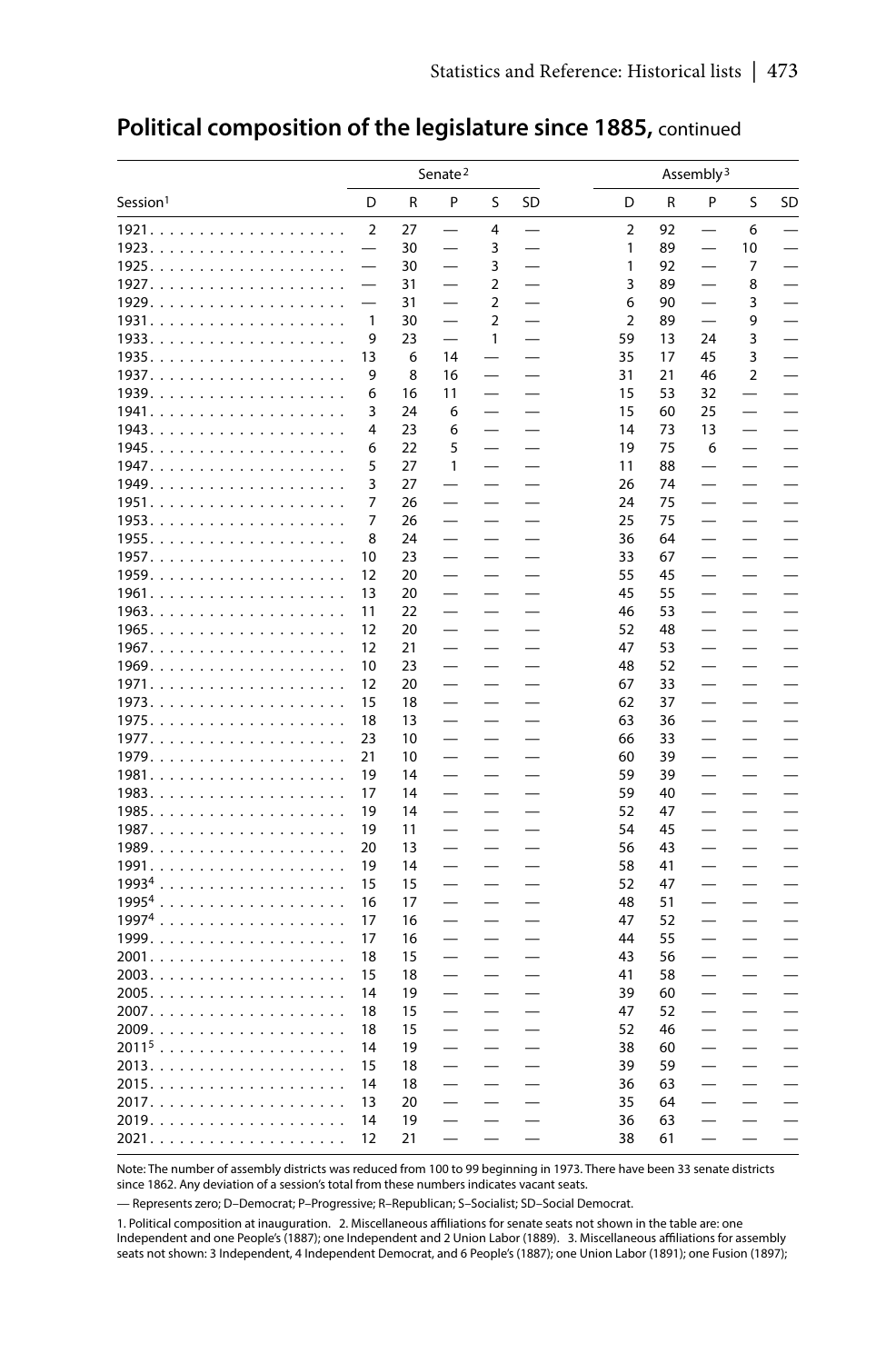### 474 | Wisconsin Blue Book 2021–2022

one Independent (1929, 2009, 2011); one Independent Republican (1933). 4. In the 1993, 1995, and 1997 Legislatures, majority control of the senate shifted during the session. On 4/20/93, vacancies were filled resulting in a total of 16 Democrats and 17 Republicans; on 6/16/96, there were 17 Democrats and 16 Republicans; on 4/19/98, there were 16 Democrats and 17 Republicans. 5. A series of recall elections during the session resulted in a switch in majority control of the senate, with 17 Democrats and 16 Republicans as of 7/16/12.

Sources: Pre-1943 data compiled from the Secretary of State, *Officers of Wisconsin: U.S., State, Judicial, Congressional, Legislative and County Officers*, 1943 and prior editions, and the *Wisconsin Blue Book*, various editions. Later data compiled from Wisconsin Legislative Reference Bureau records.

## **Wisconsin legislative sessions since 1848**

|                                               | Opening/final |      |              | Measures introduced |                          | Bills vetoed <sup>1</sup> | Laws           |  |
|-----------------------------------------------|---------------|------|--------------|---------------------|--------------------------|---------------------------|----------------|--|
|                                               | adjournment   | Days | <b>Bills</b> | Joint res.          | Res.                     | (overridden)              | enacted        |  |
| 1848.                                         | $6/5 - 8/21$  | 78   | 217          |                     |                          |                           | 155            |  |
| 1849.                                         | $1/10 - 4/2$  | 83   | 428          |                     | $\overline{\phantom{0}}$ | 2(1)                      | 220            |  |
| 1850.                                         | $1/9 - 2/11$  | 34   | 438          |                     |                          | 1                         | 284            |  |
| 1851.                                         | $1/8 - 3/17$  | 69   | 707          |                     |                          | 9                         | 407            |  |
| 1852.                                         | $1/14 - 4/19$ | 97   | 813          |                     |                          | 3(1)                      | 504            |  |
| 1853.                                         | $1/12 - 7/13$ | 183  | 1,145        |                     |                          | 6                         | 521            |  |
| 1854.                                         | $1/11 - 4/3$  | 83   | 880          |                     |                          | $\overline{2}$            | 437            |  |
| 1855.                                         | $1/10 - 4/2$  | 83   | 955          |                     | $\overline{\phantom{0}}$ | 6                         | 500            |  |
| 1856.                                         | $1/9 - 10/14$ | 288  | 1,242        |                     |                          | 1                         | 688            |  |
| 1857.                                         | $1/14 - 3/9$  | 55   | 895          |                     | $\overline{\phantom{0}}$ |                           | 517            |  |
| 1858.                                         | $1/13 - 5/17$ | 125  | 1,364        | 157                 | 342                      | 28                        | 436            |  |
| 1859.                                         | $1/12 - 3/21$ | 69   | 986          | 113                 | 143                      | 9                         | 680            |  |
| 1860.                                         | $1/11 - 4/2$  | 83   | 1,024        | 69                  | 246                      | $\overline{2}$            | 489            |  |
| 1861.                                         | $1/9 - 4/17$  | 99   | 857          | 100                 | 235                      | $\overline{2}$            | 387            |  |
| $1861$ SS $\ldots$ $\ldots$ $\ldots$ $\ldots$ | $5/15 - 5/27$ | 13   | 28           | 24                  | 34                       | $\overline{\phantom{0}}$  | 15             |  |
| 1862.                                         | $1/8 - 6/17$  | 161  | 1.008        | 125                 | 207                      | 36 <sup>2</sup> (8)       | 514            |  |
| $1862$ SS $\ldots$ $\ldots$ $\ldots$ $\ldots$ | $9/10 - 9/26$ | 17   | 43           | 25                  | 37                       |                           | 17             |  |
| 1863.                                         | $1/14 - 4/2$  | 79   | 895          | 101                 | 157                      | 10(1)                     | 383            |  |
| 1864.                                         | $1/13 - 4/4$  | 83   | 835          | 66                  | 141                      |                           | 509            |  |
| 1865.                                         | $1/11 - 4/10$ | 90   | 1,132        | 82                  | 190                      | $\overline{2}$            | 565            |  |
| 1866.                                         | $1/10 - 4/12$ | 93   | 1,107        | 64                  | 208                      | 5                         | 733            |  |
| 1867.                                         | $1/9 - 4/11$  | 93   | 1,161        | 97                  | 161                      | $\overline{2}$            | 790            |  |
| 1868.                                         | $1/8 - 3/6$   | 59   | 987          | 73                  | 119                      | 2(2)                      | 692            |  |
| 1869.                                         | $1/13 - 3/11$ | 58   | 887          | 52                  | 81                       | 14(1)                     | 657            |  |
| 1870.                                         | $1/12 - 3/17$ | 65   | 1.043        | 54                  | 89                       | 2                         | 666            |  |
| 1871.                                         | $1/11 - 3/25$ | 74   | 1,066        | 55                  | 82                       | 4                         | 671            |  |
| 1872.                                         | $1/10 - 3/26$ | 77   | 709          | 79                  | 124                      | 2                         | 322            |  |
| 1873.                                         | $1/8 - 3/20$  | 72   | 611          | 62                  | 122                      | 4                         | 308            |  |
| 1874.                                         | $1/14 - 3/12$ | 58   | 688          | 91                  | 111                      | $\overline{2}$            | 349            |  |
| 1875.                                         | $1/13 - 3/6$  | 53   | 637          | 39                  | 93                       | $\overline{2}$            | 344            |  |
| 1876.                                         | $1/12 - 3/14$ | 63   | 715          | 57                  | 115                      | $\overline{2}$            | 415            |  |
| 1877.                                         | $1/10 - 3/8$  | 58   | 720          | 59                  | 95                       | 4                         | 384            |  |
| 1878.                                         | $1/9 - 3/21$  | 72   | 735          | 79                  | 134                      | $\overline{2}$            | 342            |  |
| $1878$ SS $.$                                 | $6/4 - 6/7$   | 4    | 6            | 14                  | 10                       |                           | 5              |  |
| 1879.                                         | $1/8 - 3/5$   | 57   | 610          | 49                  | 105                      |                           | 256            |  |
| 1880.                                         | $1/14 - 3/17$ | 64   | 669          | 58                  | 93                       | 3                         | 323            |  |
| 1881.                                         | $1/12 - 4/4$  | 83   | 780          | 104                 | 100                      | 6                         | 334            |  |
| 1882.                                         | $1/11 - 3/31$ | 80   | 728          | 57                  | 90                       | 6                         | 330            |  |
| 1883.                                         | $1/10 - 4/4$  | 85   | 705          | 75                  | 100                      | $\overline{2}$            | 360            |  |
| 1885.                                         | $1/14 - 4/13$ | 90   | 963          | 97                  | 108                      | 8                         | 471            |  |
| 1887.                                         | $1/12 - 4/15$ | 94   | 1,293        | 114                 | 60                       | 10                        | 553            |  |
| 1889.                                         | $1/9 - 4/19$  | 101  | 1,355        | 136                 | 82                       | 6(1)                      | 529            |  |
| 1891.                                         | $1/14 - 4/25$ | 102  | 1,216        | 137                 | 91                       | 10(1)                     | 483            |  |
| $1892$ SS $\ldots$                            | $6/28 - 7/1$  | 4    | 4            | 7                   | 16                       |                           | 1              |  |
| $1892$ SS $.$                                 | 10/17-10/27   | 11   | 8            | 6                   | 14                       |                           | $\overline{2}$ |  |
| 1893.                                         | $1/11 - 4/21$ | 101  | 1,124        | 135                 | 86                       | 6                         | 312            |  |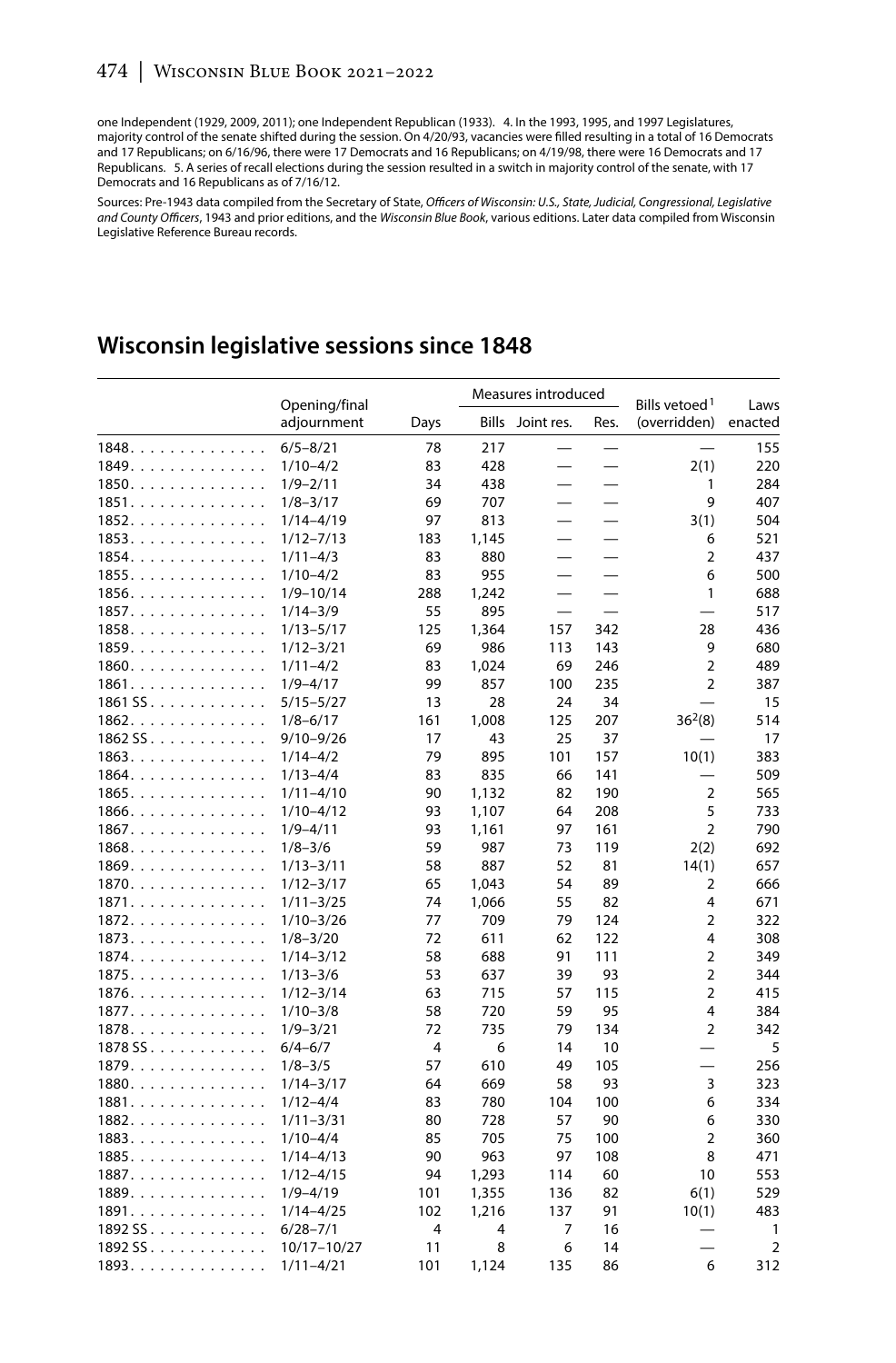|                                                        | Opening/final                    |                |                | Measures introduced |          | Bills vetoed <sup>1</sup> | Laws                  |
|--------------------------------------------------------|----------------------------------|----------------|----------------|---------------------|----------|---------------------------|-----------------------|
|                                                        | adjournment                      | Days           | Bills          | Joint res.          | Res.     | (overridden)              | enacted               |
| 1895.                                                  | $1/9 - 4/20$                     | 102            | 1,154          | 139                 | 88       |                           | 387                   |
| $1896$ SS $\ldots$ $\ldots$ $\ldots$ $\ldots$          | $2/18 - 2/28$                    | 11             | 3              | 11                  | 15       |                           | 1                     |
| 1897.                                                  | $1/13 - 8/20$                    | 220            | 1,077          | 155                 | 39       | 19(1)                     | 381                   |
| 1899.                                                  | $1/11 - 5/4$                     | 114            | 910            | 113                 | 40       | 3                         | 357                   |
| 1901.                                                  | $1/9 - 5/15$                     | 127            | 1,091          | 81                  | 39       | 24                        | 470                   |
| 1903.                                                  | $1/14 - 5/23$                    | 130            | 1,115          | 65                  | 81       | 23                        | 451                   |
| 1905.                                                  | $1/11 - 6/21$                    | 162            | 1,357          | 134                 | 101      | 22                        | 523                   |
| $1905$ SS $\ldots$ $\ldots$ $\ldots$ $\ldots$          | $12/4 - 12/19$                   | 16             | 24             | 15                  | 26       |                           | 17                    |
| 1907.                                                  | $1/9 - 7/16$                     | 189            | 1,685          | 205                 | 84       | 28(1)                     | 677                   |
| 1909.                                                  | $1/13 - 6/18$                    | 157            | 1,567          | 213                 | 49<br>37 | 22<br>15                  | 550<br>665            |
| 1911.<br>$1912$ SS $\ldots$ $\ldots$ $\ldots$ $\ldots$ | $1/11 - 7/15$<br>$4/30 - 5/6$    | 186<br>7       | 1,710<br>41    | 267<br>7            | 6        |                           | 22                    |
| 1913.                                                  | $1/8 - 8/9$                      | 214            | 1,847          | 175                 | 79       | 24                        | 778                   |
| 1915.                                                  | $1/13 - 8/24$                    | 224            | 1,560          | 220                 | 79       | 15                        | 637                   |
| $1916$ SS $.$                                          | 10/10-10/11                      | 2              | 2              | 8                   | 4        |                           | 2                     |
| 1917.                                                  | $1/10 - 7/16$                    | 188            | 1,439          | 229                 | 115      | 18                        | 679                   |
| $1918$ SS $\ldots$ $\ldots$ $\ldots$ $\ldots$          | $2/19 - 3/9$                     | 19             | 27             | 22                  | 28       | $\overline{2}$            | 16                    |
| $1918$ SS $.$                                          | $9/24 - 9/25$                    | $\overline{2}$ | $\overline{2}$ | 6                   | 9        | $\overline{\phantom{0}}$  | $\overline{2}$        |
| 1919.                                                  | $1/8 - 7/30$                     | 204            | 1,350          | 268                 | 100      | 39                        | 703                   |
| $1919$ SS $\ldots$ $\ldots$ $\ldots$ $\ldots$          | $9/4 - 9/8$                      | 5              | 7              | 4                   | 6        |                           | 7                     |
| $1920$ SS $\ldots$ $\ldots$ $\ldots$ $\ldots$          | $5/25 - 6/4$                     | 11             | 46             | 10                  | 22       | $\overline{2}$            | 32                    |
| 1921.                                                  | $1/12 - 7/14$                    | 184            | 1,199          | 207                 | 93       | 41(1)                     | 591                   |
| $1922$ SS $\ldots$ $\ldots$ $\ldots$ $\ldots$          | $3/22 - 3/28$                    | 7              | 10             | 7                   | 12       | 1                         | $\overline{4}$        |
| 1923.                                                  | $1/10 - 7/14$                    | 186            | 1,247          | 215                 | 93       | 52                        | 449                   |
| 1925.                                                  | $1/14 - 6/29$                    | 167            | 1,144          | 200                 | 115      | 73                        | 454                   |
| $1926$ SS $\ldots$ $\ldots$ $\ldots$ $\ldots$          | $4/15 - 4/16$                    | 2              | 1              | 8                   | 12       |                           | 1                     |
| 1927.                                                  | $1/12 - 8/13$                    | 214            | 1,341          | 235                 | 167      | 90(2)                     | 542                   |
| $1928$ SS $.$<br>$1928$ SS $.$                         | $1/24 - 2/4$<br>$3/6 - 3/13$     | 12<br>8        | 20<br>13       | 35<br>9             | 23<br>17 |                           | 5<br>$\overline{2}$   |
| 1929.                                                  | $1/9 - 9/20$                     | 255            | 1,366          | 278                 | 185      | 44                        | 530                   |
| 1931.                                                  | $1/14 - 6/27$                    | 165            | 1,429          | 291                 | 160      | 56                        | 487                   |
| 1931 SS                                                | 11/24/31-2/5/32                  | 74             | 99             | 93                  | 83       | $\overline{2}$            | 31                    |
| 1933.                                                  | $1/11 - 7/25$                    | 196            | 1,411          | 324                 | 157      | 15                        | 496                   |
| $1933$ SS $.$                                          | 12/11/33-2/3/34                  | 55             | 45             | 160                 | 53       |                           | 20                    |
| 1935.                                                  | $1/9 - 9/27$                     | 262            | 1,662          | 346                 | 190      | 27                        | 556                   |
| 1937.                                                  | $1/13 - 7/2$                     | 171            | 1,404          | 228                 | 127      | 10                        | 432                   |
| $1937$ SS $\ldots$ $\ldots$ $\ldots$ $\ldots$          | $9/15 - 10/16$                   | 32             | 28             | 18                  | 23       |                           | 15                    |
| 1939.                                                  | $1/11 - 10/6$                    | 269            | 1,559          | 268                 | 133      | 22                        | 535                   |
| 1941.                                                  | $1/8 - 6/6$                      | 150            | 1,368          | 160                 | 109      | 17                        | 333                   |
| 1943.                                                  | 1/13/43-1/22/44                  | 375            | 1,153          | 202                 | 136      | 39(20)                    | 577                   |
| 1945.                                                  | $1/10 - 9/6$                     | 240            | 1,156          | 208                 | 109      | 30(5)                     | 590                   |
| $1946$ SS $.$                                          | $7/29 - 7/30$                    | $\overline{2}$ | $\overline{2}$ | 6<br>195            | 14<br>97 |                           | $\overline{2}$<br>615 |
| 1947.<br>$1948$ SS $\ldots$ $\ldots$ $\ldots$ $\ldots$ | $1/8 - 9/11$<br>7/19-7/20        | 247<br>2       | 1,220          | 5                   | 11       | 10(1)                     |                       |
| 1949.                                                  | $1/12 - 9/13$                    | 245            | 1,432          | 188                 | 86       | 17(2)                     | 643                   |
| 1951.                                                  | $1/10 - 6/14$                    | 156            | 1,559          | 157                 | 73       | 18                        | 735                   |
| 1953.                                                  | $1/14 - 11/6$                    | 297            | 1,593          | 175                 | 70       | 31(3)                     | 687                   |
| 1955.                                                  | $1/12 - 10/21$                   | 283            | 1,503          | 256                 | 74       | 38                        | 696                   |
| 1957.                                                  | $1/9 - 9/27$                     | 262            | 1,512          | 246                 | 71       | 35(1)                     | 706                   |
| $1958$ SS $\ldots$ $\ldots$ $\ldots$ $\ldots$          | $6/11 - 6/13$                    | 3              | 3              | 7                   | 13       |                           | 3                     |
| 1959.                                                  | 1/14/59-5/27/60                  | 500            | 1,769          | 272                 | 84       | 36(4)                     | 696                   |
| 1961.                                                  | 1/11/61-1/9/63                   | 729            | 1,592          | 295                 | 68       | 70(2)                     | 689                   |
| 1963.                                                  | 1/9/63-1/13/65                   | 736            | 1,619          | 241                 | 110      | 72(4)                     | 580                   |
| $1963$ SS $\ldots$ $\ldots$ $\ldots$ $\ldots$          | 12/10-12/12                      | 3              | 8              | 10                  | 10       |                           | 3                     |
| $19653$                                                | $1/13/65 - 1/2/67$               | 720            | 1,818          | 293                 | 86       | 24(1)                     | 666                   |
| 1967.                                                  | 1/11/67-1/6/69                   | 727            | 1,700          | 215                 | 61       | 18                        | 355                   |
| 1969.<br>1969 SS <sup>4</sup> .                        | 1/6/69-1/4/71<br>9/29/69-1/17/70 | 729<br>111     | 2,014<br>5     | 232<br>5            | 101<br>8 | 34(1)                     | 501<br>1              |
|                                                        |                                  |                |                |                     |          |                           |                       |

# **Wisconsin legislative sessions since 1848,** continued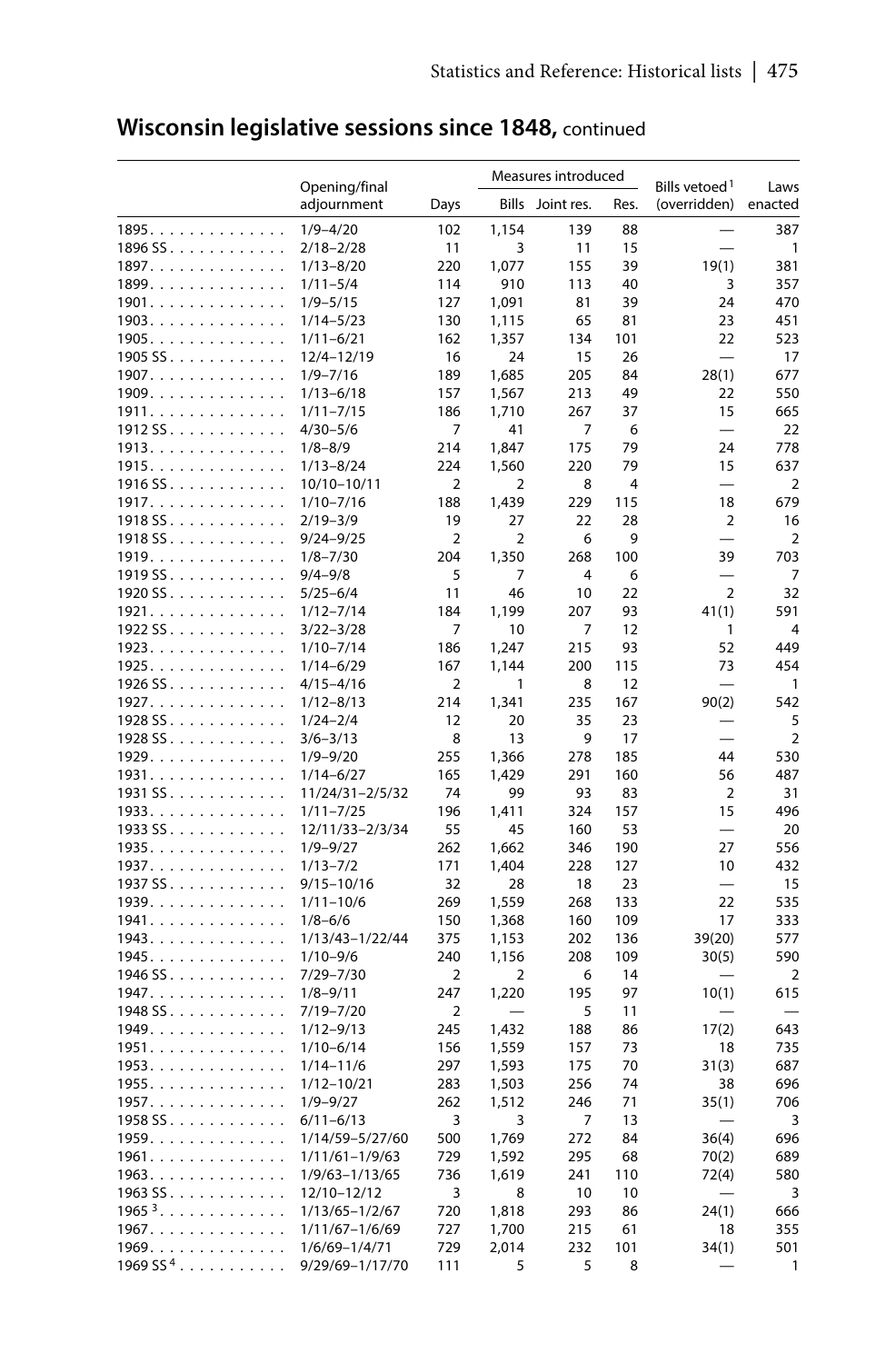# **Wisconsin legislative sessions since 1848,** continued

|                                                        | Opening/final           |                       |                         | Measures introduced |                         | Bills vetoed <sup>1</sup> | Laws                  |
|--------------------------------------------------------|-------------------------|-----------------------|-------------------------|---------------------|-------------------------|---------------------------|-----------------------|
|                                                        | adjournment             | Days                  | <b>Bills</b>            | Joint res.          | Res.                    | (overridden)              | enacted               |
| $1970$ SS $\ldots$ $\ldots$ $\ldots$ $\ldots$          | 12/22                   | 1                     |                         | 1                   | 5                       |                           |                       |
| 1971.                                                  | $1/4/71 - 1/1/73$       | 729                   | 2,568                   | 291                 | 121                     | 32(3)                     | 336                   |
| $1972$ SS $\ldots$ $\ldots$ $\ldots$ $\ldots$          | $4/19 - 4/28$           | 10                    | 9                       | 4                   | 4                       |                           | 6                     |
| 1973.                                                  | $1/1/73 - 1/6/75$       | 736                   | 2,501                   | 277                 | 126                     | 13                        | 332                   |
| 1973 SS.                                               | 12/17-12/21             | 5                     | 3                       | 2                   | 6                       |                           | $\overline{2}$        |
| 1974 SS.                                               | $4/29 - 6/13$           | 46                    | 12                      | 1                   | 4                       |                           | 6                     |
| $1974$ SS $\ldots$ $\ldots$ $\ldots$ $\ldots$          | 11/19-11/20             | 2                     | 2                       |                     |                         |                           | 1                     |
| 1975.                                                  | $1/6/75 - 1/3/77$       | 729                   | 2,325                   | 169                 | 88                      | 36(6)                     | 414                   |
| 1975 SS $.$                                            | $12/9 - 12/11$          | 3                     | 13                      | 1                   | $\overline{2}$          | 1                         | 6                     |
| $1976$ SS $\ldots$ $\ldots$ $\ldots$ $\ldots$          | 5/18                    | 1                     | $\overline{2}$          | 2                   | 3                       |                           | 1                     |
| $1976$ SS $\ldots$ $\ldots$ $\ldots$ $\ldots$          | $6/15 - 6/17$           | 3                     | 13                      | 4                   | 3                       |                           | 9                     |
| 1976 SS                                                | 9/8<br>1/3/77-1/3/79    | 1<br>730              | 4                       | 1<br>182            | 4<br>48                 |                           | $\overline{2}$<br>442 |
| 1977.<br>$1977$ SS $\ldots$ $\ldots$ $\ldots$ $\ldots$ | 6/30                    | 1                     | 2,053                   | 1                   | 2                       | 21(4)                     |                       |
| 1977 $SS$ .                                            | $11/7 - 11/11$          | 5                     | 6                       | 4                   | $\overline{2}$          |                           | 5                     |
| $1978$ SS $\ldots$ $\ldots$ $\ldots$ $\ldots$          | $6/13 - 6/15$           | 3                     | 2                       | 5                   | 2                       |                           | $\overline{2}$        |
| $1978$ SS $\ldots$ $\ldots$ $\ldots$ $\ldots$          | 12/20                   | 1                     | 2                       | 4                   | $\overline{2}$          |                           | $\overline{2}$        |
| $1979^5$                                               | $1/3/79 - 1/5/81$       | 734                   | 1,920                   | 203                 | 40                      | 19(3)                     | 350                   |
| $1979$ SS $.$                                          | 9/5                     | 1                     | 10                      | 3                   | 2                       |                           | 5                     |
| $1980$ SS $\ldots$ $\ldots$ $\ldots$ $\ldots$          | $1/22 - 1/25$           | 4                     | 8                       | 3                   | 2                       |                           |                       |
| $1980$ SS $.$                                          | $6/3 - 7/3$             | 31                    | 20                      | 14                  | $\overline{2}$          |                           | $\overline{7}$        |
| $1981^6$                                               | $1/5/81 - 1/3/83$       | 729                   | 1,987                   | 176                 | 70                      | 10(2)                     | 381                   |
| $1981$ SS $\ldots$ $\ldots$ $\ldots$ $\ldots$          | $11/4 - 11/17$          | 14                    | 6                       | 3                   | $\overline{2}$          |                           | 3                     |
| 1982 SS                                                | $4/6 - 5/20$            | 45                    | $\overline{4}$          | $\overline{2}$      | $\overline{2}$          | 1                         | 1                     |
| $1982$ SS $\ldots$                                     | $5/26 - 5/28$           | 3                     | 13                      | 7                   | $\overline{2}$          |                           | 9                     |
| 1983.                                                  | 1/3/83-1/7/85           | 736                   | 1,902                   | 173                 | 50                      | 3                         | 521                   |
| $1983$ SS $\ldots$ $\ldots$ $\ldots$ $\ldots$          | $1/4 - 1/6$             | 3                     | $\overline{2}$          | $\overline{2}$      | 1                       |                           | $\overline{2}$        |
| $1983$ SS.                                             | $4/12 - 4/14$           | 3                     | 1                       | 1                   |                         |                           | 1                     |
| 1983 SS.                                               | $7/11 - 7/14$           | 4                     | 5                       | 3                   | 1                       |                           | $\overline{4}$        |
| $1983$ SS $\ldots$ $\ldots$ $\ldots$ $\ldots$          | 10/18-10/28             | 11                    | 12                      | 1                   |                         |                           | 11                    |
| $1984$ SS $\ldots$ $\ldots$ $\ldots$ $\ldots$          | $2/2 - 4/4$             | 63                    | 2                       | 1                   |                         |                           |                       |
| $1984$ SS $\ldots$ $\ldots$ $\ldots$ $\ldots$          | $5/22 - 5/24$           | 3                     | 12                      | 5                   | 1                       |                           | 11                    |
| 1985.                                                  | 1/7/85-1/5/87           | 729                   | 1,624                   | 171                 | 41                      | 7                         | 293                   |
| $1985$ SS $\ldots$ $\ldots$ $\ldots$ $\ldots$          | $3/19 - 3/21$           | 3                     | 6                       | 1                   |                         |                           | 3                     |
| $1985$ SS $.$                                          | $9/24 - 10/19$          | 26                    | 22                      | 1                   |                         |                           | 17                    |
| $1985$ SS $\dots$ $\dots$ $\dots$ $\dots$              | 10/31                   | 1                     | 1                       | 3                   |                         |                           | 1                     |
| $1985$ SS $\dots$ $\dots$ $\dots$ $\dots$              | 11/20                   | $\mathbf{1}$          | 24                      | $\overline{2}$      |                         |                           | 12                    |
| $1986$ SS $\dots$ $\dots$ $\dots$ $\dots$              | $1/27 - 5/30$           | 124                   | 1                       | 4                   |                         |                           | $\mathbf{1}$          |
| $1986$ SS $.$                                          | $3/24 - 3/26$           | 3                     | $\mathbf{1}$            | 1                   |                         |                           | 1                     |
| $1986$ SS $\ldots$ $\ldots$ $\ldots$ $\ldots$          | $5/20 - 5/29$           | 10                    | 44                      | 3                   |                         |                           | 12                    |
| $1986$ SS $\ldots$ $\ldots$ $\ldots$ $\ldots$          | 7/15                    | 1                     | 3                       | 1                   |                         |                           | $\overline{2}$        |
| $1987^7$                                               | 1/5/87-1/3/89           | 730<br>$\overline{2}$ | 1,631<br>$\overline{2}$ | 196                 | 21                      | 35                        | 413<br>$\overline{2}$ |
| 1987 SS.                                               | $9/15 - 9/16$           | 203                   | 19                      | 1<br>3              |                         | 3                         |                       |
| 1987 SS<br>$1988$ SS $.$                               | 11/18/87-6/7/88<br>6/30 | 1                     | $\overline{4}$          | 1                   | 3                       |                           | 5<br>$\overline{2}$   |
| $1989^8$                                               | 1/3/89-1/7/91           | 735                   | 1,557                   | 244                 | 45                      | 35                        | 361                   |
| 198955                                                 | 10/10/89-3/22/90        | 164                   | 52                      | 6                   |                         |                           | 7                     |
| $1990$ SS $.$                                          | 5/15/90                 | 1                     | 7                       | 1                   |                         |                           |                       |
| $1991^9$                                               | $1/7/91 - 1/4/93$       | 729                   | 1,676                   | 244                 | 32                      | 33                        | 318                   |
| 1991 SS.                                               | $1/29/-7/4$             | 157                   | 16                      | 1                   |                         |                           | 2                     |
| $1991$ SS $\ldots$ $\ldots$ $\ldots$ $\ldots$          | 10/15/91-5/21/92        | 220                   | 9                       | 2                   |                         |                           | 1                     |
| $1992$ SS $\ldots$ $\ldots$ $\ldots$ $\ldots$          | $4/14 - 6/4$            | 52                    | $\overline{7}$          | 1                   | $\overline{2}$          |                           | $\overline{2}$        |
| 1992 SS.                                               | 6/1                     | 1                     |                         | $\overline{2}$      |                         |                           |                       |
| $1992$ SS $\dots$ $\dots$ $\dots$ $\dots$              | $8/25 - 9/15$           | 22                    | 1                       | 1                   | $\overline{\mathbf{c}}$ |                           | 1                     |
| $1993^{10}$                                            | 1/4/93-1/3/95           | 730                   | 2,147                   | 207                 | 47                      | 8                         | 491                   |
| $1994$ SS $\ldots$ $\ldots$ $\ldots$ $\ldots$          | $5/18 - 5/19$           | $\overline{2}$        | 6                       | 1                   |                         |                           | 3                     |
| 1994 SS.                                               | $6/7 - 6/23$            | 17                    | 3                       | 4                   |                         |                           | 3                     |
| 1995.                                                  | 1/3/95-1/6/97           | 735                   | 1,780                   | 163                 | 38                      | 4                         | 467                   |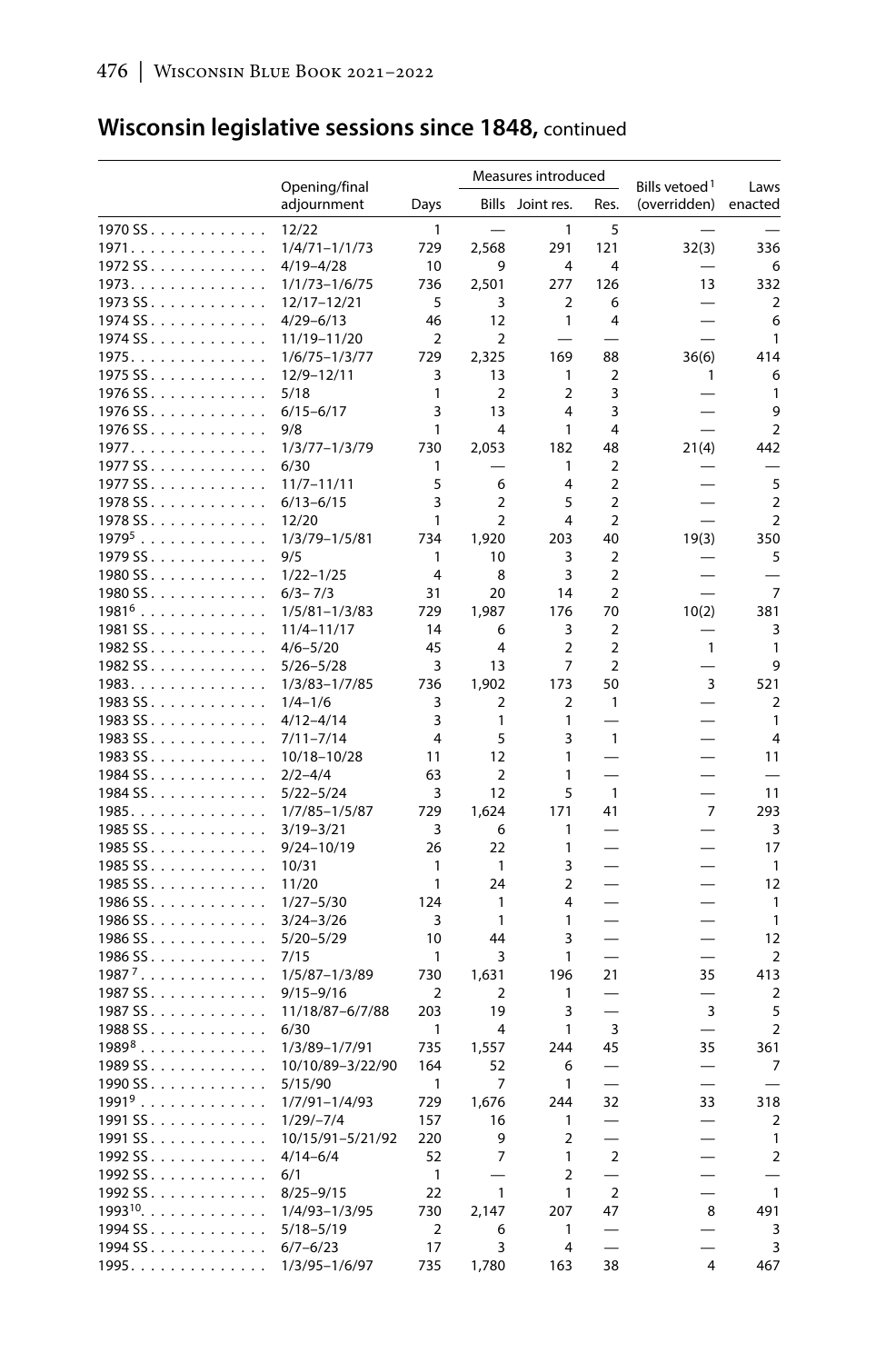|                                                 | Opening/final     |                | Measures introduced      |                                  |                          | Bills vetoed <sup>1</sup> | Laws           |
|-------------------------------------------------|-------------------|----------------|--------------------------|----------------------------------|--------------------------|---------------------------|----------------|
|                                                 | adjournment       | Days           | <b>Bills</b>             | Joint res.                       | Res.                     | (overridden)              | enacted        |
| 1995 SS.                                        | 1/4               | 1              | 1                        | 1                                | $\overline{\phantom{0}}$ |                           | 1              |
| $1995$ SS $\ldots$ $\ldots$ $\ldots$ $\ldots$ . | $9/5 - 10/12$     | 36             | 1                        | 1                                |                          |                           | 1              |
| $1997^{11}$                                     | 1/6/97-1/4/99     | 729            | 1,508                    | 183                              | 30                       | 3                         | 333            |
| $1998$ SS $\ldots$ $\ldots$ $\ldots$ $\ldots$   | $4/21 - 5/21$     | 31             | 13                       | 2                                | $\overline{2}$           |                           | 5              |
| $1999^{12}$                                     | 1/4/99-1/3/01     | 731            | 1,498                    | 168                              | 52                       | 5                         | 196            |
| $1999$ SS $\dots$ $\dots$ $\dots$ $\dots$       | 10/27-11/11       | 16             | 3                        | 1                                |                          |                           | 1              |
| 2000 SS.                                        | $5/4 - 5/9$       | 8              | $\overline{2}$           | $\overline{2}$                   | 1                        |                           | 1              |
| 2001.                                           | $1/3/01 - 1/6/03$ | 734            | 1,436                    | 174                              | 75                       | $\overline{\phantom{0}}$  | 106            |
| 2001 SS.                                        | $5/1 - 5/3$       | 3              | 1                        |                                  | $\overline{\phantom{0}}$ |                           | 1              |
| $2002$ SS $\ldots$ $\ldots$ $\ldots$ $\ldots$   | $1/22 - 7/8$      | 168            | 1                        | $\overline{2}$                   | $\overline{7}$           |                           | $\mathbf{1}$   |
| 2002 SS.                                        | $5/13 - 5/15$     | 3              | $\overline{2}$           | $\overline{\phantom{0}}$         |                          |                           | $\mathbf{1}$   |
| $2003^{13}$                                     | $1/6/03 - 1/3/05$ | 729            | 1,567                    | 164                              | 78                       | 54                        | 326            |
| $2003$ SS $\ldots$ $\ldots$ $\ldots$ $\ldots$   | $1/30 - 2/20$     | 22             | 1                        |                                  |                          |                           | 1              |
| $2005^{14}$                                     | 1/3/05-1/3/07     | 731            | 1,967                    | 196                              | 76                       | 47                        | 489            |
| $2005$ SS $\ldots$ $\ldots$ $\ldots$ $\ldots$   | $1/12 - 1/20$     | 9              | 2                        |                                  |                          |                           | 1              |
| $2006$ SS $\dots$ $\dots$ $\dots$ $\dots$       | $2/14 - 3/7$      | 22             | $\overline{2}$           | $\overline{\phantom{0}}$         | $\overline{\phantom{0}}$ | $\overline{\phantom{0}}$  | 1              |
| 2007.                                           | 1/3/07-1/5/09     | 733            | 1.574                    | 230                              | 50                       | $\mathbf{1}$              | 239            |
| $2007$ SS $\ldots$ $\ldots$ $\ldots$ $\ldots$   | $1/11 - 2/1$      | 22             | $\overline{2}$           | 1                                | $\overline{\phantom{0}}$ |                           | $\mathbf{1}$   |
| 2007 SS.                                        | 10/15-10/23       | 9              | $\overline{2}$           |                                  | $\overline{\phantom{0}}$ |                           |                |
| $2007$ SS $\ldots$ $\ldots$ $\ldots$ $\ldots$   | 12/11/07-5/14/08  | 156            | 1                        | $\mathbf{1}$                     | $\overline{\phantom{0}}$ |                           |                |
| 2008 SS.                                        | $3/12 - 5/14$     | 65             | 1                        | 4                                | 2                        |                           | $\mathbf{1}$   |
| $2008$ SS $\ldots$ $\ldots$ $\ldots$ $\ldots$   | $4/17 - 5/15$     | 29             | 1                        | $\overline{4}$                   | $\overline{2}$           |                           | $\mathbf{1}$   |
| $2009^{15}$                                     | $1/5/09 - 1/3/11$ | 729            | 1,720                    | 221                              | 44                       | 6                         | 406            |
| $2009$ SS $\ldots$ $\ldots$ $\ldots$ $\ldots$   | $6/24 - 6/27$     | $\overline{4}$ | 1                        | $\overline{\phantom{0}}$         | $\overline{\phantom{0}}$ |                           |                |
| $2009$ SS $\ldots$ $\ldots$ $\ldots$ $\ldots$   | 12/16-3/4/10      | 79             | $\overline{2}$           |                                  |                          |                           |                |
| $2011^{16}$                                     | $1/3/11 - 1/7/13$ | 735            | 1,325                    | 211                              | 48                       |                           | 267            |
| $2011$ SS $\ldots$ $\ldots$ $\ldots$ $\ldots$   | $1/4 - 9/27$      | 267            | 27                       | 1                                | 3                        | $\overline{\phantom{0}}$  | 12             |
| $2011$ SS $\ldots$ $\ldots$ $\ldots$ $\ldots$   | $9/29 - 12/8$     | 71             | 48                       |                                  |                          |                           | 7              |
| 2013.                                           | $1/7/13 - 1/5/15$ | 730            | 1.627                    | 214                              | 37                       | $\mathbf{1}$              | 373            |
| $2013$ SS $\ldots$ $\ldots$ $\ldots$ $\ldots$   | 10/10-11/12       | 34             | 8                        |                                  |                          |                           | 4              |
| 2013 SS.                                        | $12/2 - 12/19$    | 18             | $\overline{2}$           | $\overbrace{\phantom{12322111}}$ | $\overline{\phantom{0}}$ | $\overline{\phantom{0}}$  | 1              |
| $2014$ SS $\ldots$ $\ldots$ $\ldots$ $\ldots$   | $1/23 - 3/20$     | 57             | 4                        | $\overline{\phantom{0}}$         | $\overline{\phantom{0}}$ |                           | $\overline{2}$ |
| $2015^{17}$                                     | $1/5/15 - 1/3/17$ | 730            | 1,830                    | 236                              | 45                       | $\overline{2}$            | 392            |
| $2017^{18}$                                     | $1/3/17 - 1/7/19$ | 735            | 1.960                    | 237                              | 39                       | $\overline{\phantom{0}}$  | 349            |
| $2017$ SS $\ldots$ $\ldots$ $\ldots$ $\ldots$   | $1/5 - 6/14$      | 161            | 22                       |                                  | $\overline{\phantom{0}}$ |                           | 11             |
| $2017$ SS $\ldots$ $\ldots$ $\ldots$ $\ldots$   | $8/1 - 9/15$      | 46             | $\overline{2}$           | $\overline{\phantom{0}}$         | $\mathbf{1}$             |                           | 1              |
| 201855                                          | $1/18 - 2/27$     | 41             | 20                       | $\overline{\phantom{0}}$         |                          |                           | 9              |
| 2018 SS                                         | $3/15 - 3/29$     | 15             | 6                        | $\overline{\phantom{0}}$         |                          |                           |                |
| $2019^{19}$ .                                   | 1/7/19-1/4/21     | 729            | 1.970                    | 264                              | 29                       | 20                        | 186            |
| $2019$ SS $\ldots$ $\ldots$ $\ldots$ $\ldots$   | 11/7              | 1              | $\equiv$                 | $\overline{\phantom{0}}$         | $\overline{\phantom{0}}$ | $\overline{\phantom{0}}$  |                |
| 2020 SS.                                        | $1/28 - 4/14$     | 78             | 16                       |                                  |                          |                           |                |
| 2020 SS.                                        | $2/11 - 2/25$     | 15             | $\overline{\phantom{0}}$ |                                  | $\overline{\phantom{0}}$ |                           |                |
| $2020$ SS $\ldots$ $\ldots$ $\ldots$ $\ldots$   | $4/4 - 4/8$       | 5              |                          |                                  |                          |                           |                |
| 2020 SS.                                        | $4/7 - 4/8$       | $\overline{2}$ | $\overline{\phantom{0}}$ |                                  | $\overline{\phantom{0}}$ |                           |                |
| $2020$ SS $.$                                   | $8/31 - 12/22$    | 114            |                          |                                  |                          |                           |                |
|                                                 |                   |                |                          |                                  |                          |                           |                |

### **Wisconsin legislative sessions since 1848,** continued

— Represents zero; Res.–Resolution; SS–Special session.

<sup>1.</sup> Partial vetoes not included. See executive vetoes table. 2. Does not include 18 bills that the lieutenant governor asserted had been vetoed by pocket veto when the governor, to whom they had been sent, died without signing them. 3. Although 1965 Legislature adjourned to 1/11/67, terms automatically expired on 1/2/67. 4. Senate adjourned the special session 11/15/69; assembly, 1/17/70. 5. Extraordinary session held in January 1980. 6. Extraordinary session held in December 1981. 7. Extraordinary sessions held in February, September, and November 1987 and April, May, and June 1988. 8. Extraordinary session held in May 1990. 9. Extraordinary session held in April 1992. 10. Extraordinary session held in June 1994. 11. Extraordinary session held in April 1998. 12. Extraordinary session held in May 2000. 13. Extraordinary sessions held in February, July, August, and December 2003 and March, May, and July 2004. 14. Extraordinary sessions held in July 2005 and April 2006. 15. Extraordinary sessions held in February, May, June, and December 2009 and December 2010. 16. Extraordinary sessions held in June and July 2011. 17. Extraordinary sessions held in February, July, and November 2015. 18. Extraordinary sessions held in March, April, November, and December 2018. 19. Extraordinary sessions held in February 2019 and April 2020. Sources: *Bulletin of the Proceedings of the Wisconsin Legislature*, various editions; Senate and Assembly Journals.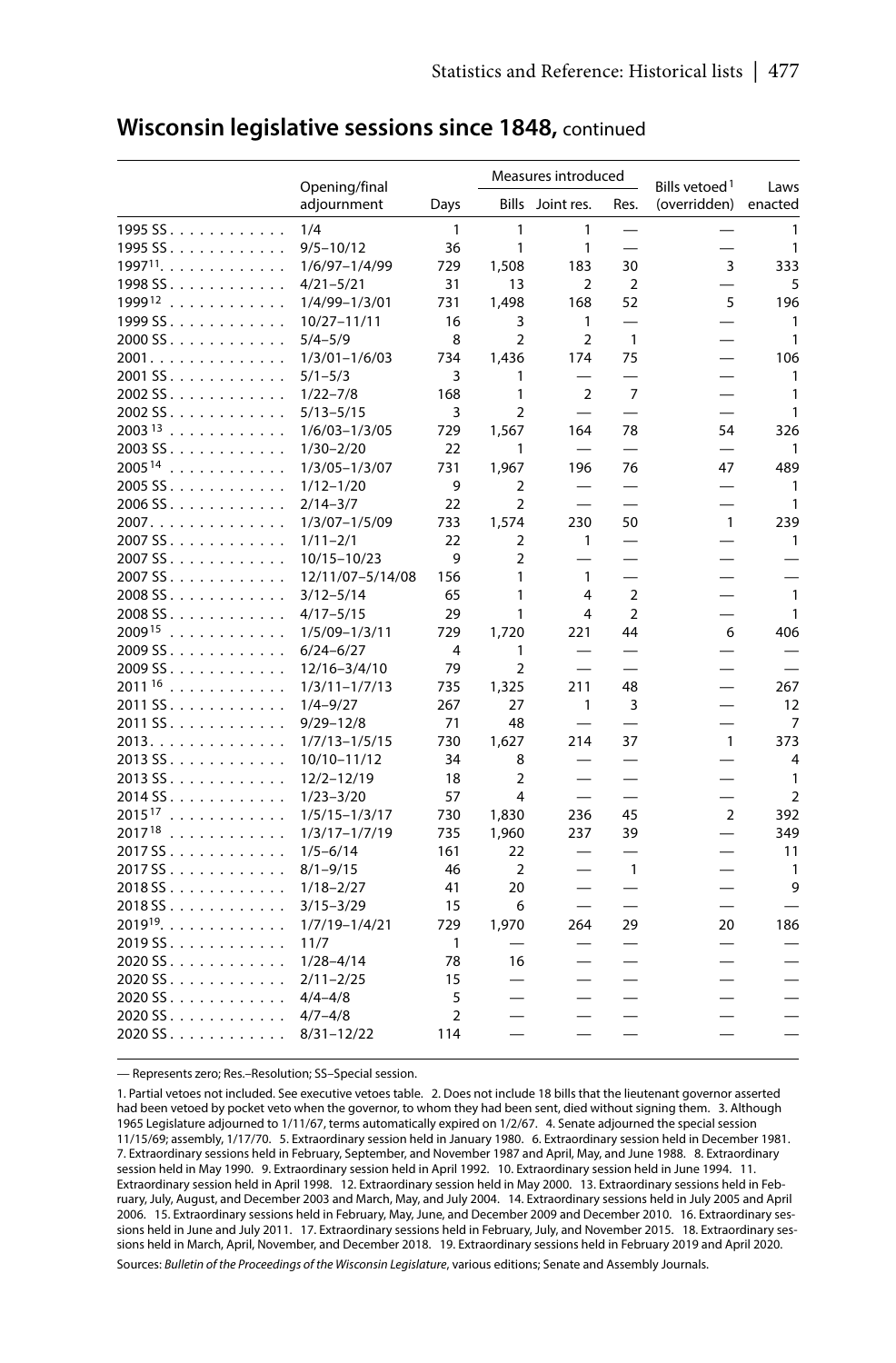### **Executive vetoes since 1931**

| vetoed<br>(overridden)<br>(overridden)<br>Session<br>(overridden)<br>$\overline{2}$<br>58<br>12<br>15<br>1<br>12<br>$\overline{4}$<br>27<br>$\equiv$<br>10<br>1<br>$\overline{\phantom{0}}$<br>$\mathbf{1}$<br>4<br>22<br>17<br>1<br>$\mathbf{1}$<br>39 (20)<br>1(1)<br>$\mathbf{1}$<br>30(5)<br>2(1)<br>$\mathbf{1}$<br>10(1)<br>1<br>17(2)<br>2(1)<br>18<br>$\overline{2}$<br>31(3)<br>4<br>38<br>$\overline{2}$<br>3<br>35(1)<br>1<br>36(4)<br>$\overline{2}$<br>3<br>70(2)<br>72 (4)<br>1<br>$\overline{4}$<br>1<br>24(1)<br>5<br>18<br>27<br>34(1)<br>11<br>8<br>12<br>32(3)<br>13<br>18(3)<br>38(2)<br>37(6)<br>22(4)<br>42 (5)<br>16(3)<br>67(21)<br>21(4)<br>19(3)<br>9(2)<br>45 (1)<br>11(2)<br>121<br>11(1)<br>3<br>70(6)<br>11(1)<br>$\overline{7}$<br>7(1)<br>78 (2)<br>20<br>38<br>290<br>28<br>35<br>208<br>457<br>33<br>13<br>8<br>24<br>78<br>$\overline{4}$<br>21<br>112<br>3<br>8<br>152<br>5<br>10<br>255<br>3<br>315<br>10<br>54<br>131<br>47<br>2<br>139<br>4<br>1<br>33<br>5<br>6<br>81<br>3<br>50<br>$\mathbf{1}$<br>$\overline{4}$<br>57<br>$\overline{2}$<br>5<br>104<br>4<br>98<br>$\overline{2}$<br>78<br>20 |                     | <b>Bills partially</b> | Biennial budget bill        |
|-----------------------------------------------------------------------------------------------------------------------------------------------------------------------------------------------------------------------------------------------------------------------------------------------------------------------------------------------------------------------------------------------------------------------------------------------------------------------------------------------------------------------------------------------------------------------------------------------------------------------------------------------------------------------------------------------------------------------------------------------------------------------------------------------------------------------------------------------------------------------------------------------------------------------------------------------------------------------------------------------------------------------------------------------------------------------------------------------------------------------------------------|---------------------|------------------------|-----------------------------|
|                                                                                                                                                                                                                                                                                                                                                                                                                                                                                                                                                                                                                                                                                                                                                                                                                                                                                                                                                                                                                                                                                                                                         | <b>Bills vetoed</b> |                        | partial vetoes <sup>1</sup> |
|                                                                                                                                                                                                                                                                                                                                                                                                                                                                                                                                                                                                                                                                                                                                                                                                                                                                                                                                                                                                                                                                                                                                         |                     |                        |                             |
|                                                                                                                                                                                                                                                                                                                                                                                                                                                                                                                                                                                                                                                                                                                                                                                                                                                                                                                                                                                                                                                                                                                                         |                     |                        |                             |
|                                                                                                                                                                                                                                                                                                                                                                                                                                                                                                                                                                                                                                                                                                                                                                                                                                                                                                                                                                                                                                                                                                                                         |                     |                        |                             |
|                                                                                                                                                                                                                                                                                                                                                                                                                                                                                                                                                                                                                                                                                                                                                                                                                                                                                                                                                                                                                                                                                                                                         |                     |                        |                             |
|                                                                                                                                                                                                                                                                                                                                                                                                                                                                                                                                                                                                                                                                                                                                                                                                                                                                                                                                                                                                                                                                                                                                         |                     |                        |                             |
|                                                                                                                                                                                                                                                                                                                                                                                                                                                                                                                                                                                                                                                                                                                                                                                                                                                                                                                                                                                                                                                                                                                                         |                     |                        |                             |
|                                                                                                                                                                                                                                                                                                                                                                                                                                                                                                                                                                                                                                                                                                                                                                                                                                                                                                                                                                                                                                                                                                                                         |                     |                        |                             |
|                                                                                                                                                                                                                                                                                                                                                                                                                                                                                                                                                                                                                                                                                                                                                                                                                                                                                                                                                                                                                                                                                                                                         |                     |                        |                             |
|                                                                                                                                                                                                                                                                                                                                                                                                                                                                                                                                                                                                                                                                                                                                                                                                                                                                                                                                                                                                                                                                                                                                         |                     |                        |                             |
|                                                                                                                                                                                                                                                                                                                                                                                                                                                                                                                                                                                                                                                                                                                                                                                                                                                                                                                                                                                                                                                                                                                                         |                     |                        |                             |
|                                                                                                                                                                                                                                                                                                                                                                                                                                                                                                                                                                                                                                                                                                                                                                                                                                                                                                                                                                                                                                                                                                                                         |                     |                        |                             |
|                                                                                                                                                                                                                                                                                                                                                                                                                                                                                                                                                                                                                                                                                                                                                                                                                                                                                                                                                                                                                                                                                                                                         |                     |                        |                             |
|                                                                                                                                                                                                                                                                                                                                                                                                                                                                                                                                                                                                                                                                                                                                                                                                                                                                                                                                                                                                                                                                                                                                         |                     |                        |                             |
|                                                                                                                                                                                                                                                                                                                                                                                                                                                                                                                                                                                                                                                                                                                                                                                                                                                                                                                                                                                                                                                                                                                                         |                     |                        |                             |
|                                                                                                                                                                                                                                                                                                                                                                                                                                                                                                                                                                                                                                                                                                                                                                                                                                                                                                                                                                                                                                                                                                                                         |                     |                        |                             |
|                                                                                                                                                                                                                                                                                                                                                                                                                                                                                                                                                                                                                                                                                                                                                                                                                                                                                                                                                                                                                                                                                                                                         |                     |                        |                             |
|                                                                                                                                                                                                                                                                                                                                                                                                                                                                                                                                                                                                                                                                                                                                                                                                                                                                                                                                                                                                                                                                                                                                         |                     |                        |                             |
|                                                                                                                                                                                                                                                                                                                                                                                                                                                                                                                                                                                                                                                                                                                                                                                                                                                                                                                                                                                                                                                                                                                                         |                     |                        |                             |
|                                                                                                                                                                                                                                                                                                                                                                                                                                                                                                                                                                                                                                                                                                                                                                                                                                                                                                                                                                                                                                                                                                                                         |                     |                        |                             |
|                                                                                                                                                                                                                                                                                                                                                                                                                                                                                                                                                                                                                                                                                                                                                                                                                                                                                                                                                                                                                                                                                                                                         |                     |                        |                             |
|                                                                                                                                                                                                                                                                                                                                                                                                                                                                                                                                                                                                                                                                                                                                                                                                                                                                                                                                                                                                                                                                                                                                         |                     |                        |                             |
|                                                                                                                                                                                                                                                                                                                                                                                                                                                                                                                                                                                                                                                                                                                                                                                                                                                                                                                                                                                                                                                                                                                                         |                     |                        |                             |
|                                                                                                                                                                                                                                                                                                                                                                                                                                                                                                                                                                                                                                                                                                                                                                                                                                                                                                                                                                                                                                                                                                                                         |                     |                        |                             |
|                                                                                                                                                                                                                                                                                                                                                                                                                                                                                                                                                                                                                                                                                                                                                                                                                                                                                                                                                                                                                                                                                                                                         |                     |                        |                             |
|                                                                                                                                                                                                                                                                                                                                                                                                                                                                                                                                                                                                                                                                                                                                                                                                                                                                                                                                                                                                                                                                                                                                         |                     |                        |                             |
|                                                                                                                                                                                                                                                                                                                                                                                                                                                                                                                                                                                                                                                                                                                                                                                                                                                                                                                                                                                                                                                                                                                                         |                     |                        |                             |
|                                                                                                                                                                                                                                                                                                                                                                                                                                                                                                                                                                                                                                                                                                                                                                                                                                                                                                                                                                                                                                                                                                                                         |                     |                        |                             |
|                                                                                                                                                                                                                                                                                                                                                                                                                                                                                                                                                                                                                                                                                                                                                                                                                                                                                                                                                                                                                                                                                                                                         |                     |                        |                             |
|                                                                                                                                                                                                                                                                                                                                                                                                                                                                                                                                                                                                                                                                                                                                                                                                                                                                                                                                                                                                                                                                                                                                         |                     |                        |                             |
|                                                                                                                                                                                                                                                                                                                                                                                                                                                                                                                                                                                                                                                                                                                                                                                                                                                                                                                                                                                                                                                                                                                                         |                     |                        |                             |
|                                                                                                                                                                                                                                                                                                                                                                                                                                                                                                                                                                                                                                                                                                                                                                                                                                                                                                                                                                                                                                                                                                                                         |                     |                        |                             |
|                                                                                                                                                                                                                                                                                                                                                                                                                                                                                                                                                                                                                                                                                                                                                                                                                                                                                                                                                                                                                                                                                                                                         |                     |                        |                             |
|                                                                                                                                                                                                                                                                                                                                                                                                                                                                                                                                                                                                                                                                                                                                                                                                                                                                                                                                                                                                                                                                                                                                         |                     |                        |                             |
|                                                                                                                                                                                                                                                                                                                                                                                                                                                                                                                                                                                                                                                                                                                                                                                                                                                                                                                                                                                                                                                                                                                                         |                     |                        |                             |
|                                                                                                                                                                                                                                                                                                                                                                                                                                                                                                                                                                                                                                                                                                                                                                                                                                                                                                                                                                                                                                                                                                                                         |                     |                        |                             |
|                                                                                                                                                                                                                                                                                                                                                                                                                                                                                                                                                                                                                                                                                                                                                                                                                                                                                                                                                                                                                                                                                                                                         |                     |                        |                             |
|                                                                                                                                                                                                                                                                                                                                                                                                                                                                                                                                                                                                                                                                                                                                                                                                                                                                                                                                                                                                                                                                                                                                         |                     |                        |                             |
|                                                                                                                                                                                                                                                                                                                                                                                                                                                                                                                                                                                                                                                                                                                                                                                                                                                                                                                                                                                                                                                                                                                                         |                     |                        |                             |
|                                                                                                                                                                                                                                                                                                                                                                                                                                                                                                                                                                                                                                                                                                                                                                                                                                                                                                                                                                                                                                                                                                                                         |                     |                        |                             |
|                                                                                                                                                                                                                                                                                                                                                                                                                                                                                                                                                                                                                                                                                                                                                                                                                                                                                                                                                                                                                                                                                                                                         |                     |                        |                             |
|                                                                                                                                                                                                                                                                                                                                                                                                                                                                                                                                                                                                                                                                                                                                                                                                                                                                                                                                                                                                                                                                                                                                         |                     |                        |                             |
|                                                                                                                                                                                                                                                                                                                                                                                                                                                                                                                                                                                                                                                                                                                                                                                                                                                                                                                                                                                                                                                                                                                                         |                     |                        |                             |
|                                                                                                                                                                                                                                                                                                                                                                                                                                                                                                                                                                                                                                                                                                                                                                                                                                                                                                                                                                                                                                                                                                                                         |                     |                        |                             |
|                                                                                                                                                                                                                                                                                                                                                                                                                                                                                                                                                                                                                                                                                                                                                                                                                                                                                                                                                                                                                                                                                                                                         |                     |                        |                             |
|                                                                                                                                                                                                                                                                                                                                                                                                                                                                                                                                                                                                                                                                                                                                                                                                                                                                                                                                                                                                                                                                                                                                         |                     |                        |                             |
|                                                                                                                                                                                                                                                                                                                                                                                                                                                                                                                                                                                                                                                                                                                                                                                                                                                                                                                                                                                                                                                                                                                                         |                     |                        |                             |

— Represents zero.

1. The number of individual veto statements in the governor's veto message. 2. Attorney general ruled veto of 1939 SB-43 was void and it became law (see Vol. 28, *Opinions of the Attorney General*, p. 423). 3. 1953 AB-141, partially vetoed in two separate sections by separate veto messages, is counted as one. 4. Attorney general ruled several vetoes "ineffective" because the governor failed to express his objections (see Vol. 70, *Opinions of the Attorney General*, p. 189).

Source: *Bulletin of the Proceedings of the Wisconsin Legislature*, various editions; Senate and Assembly Journals*.*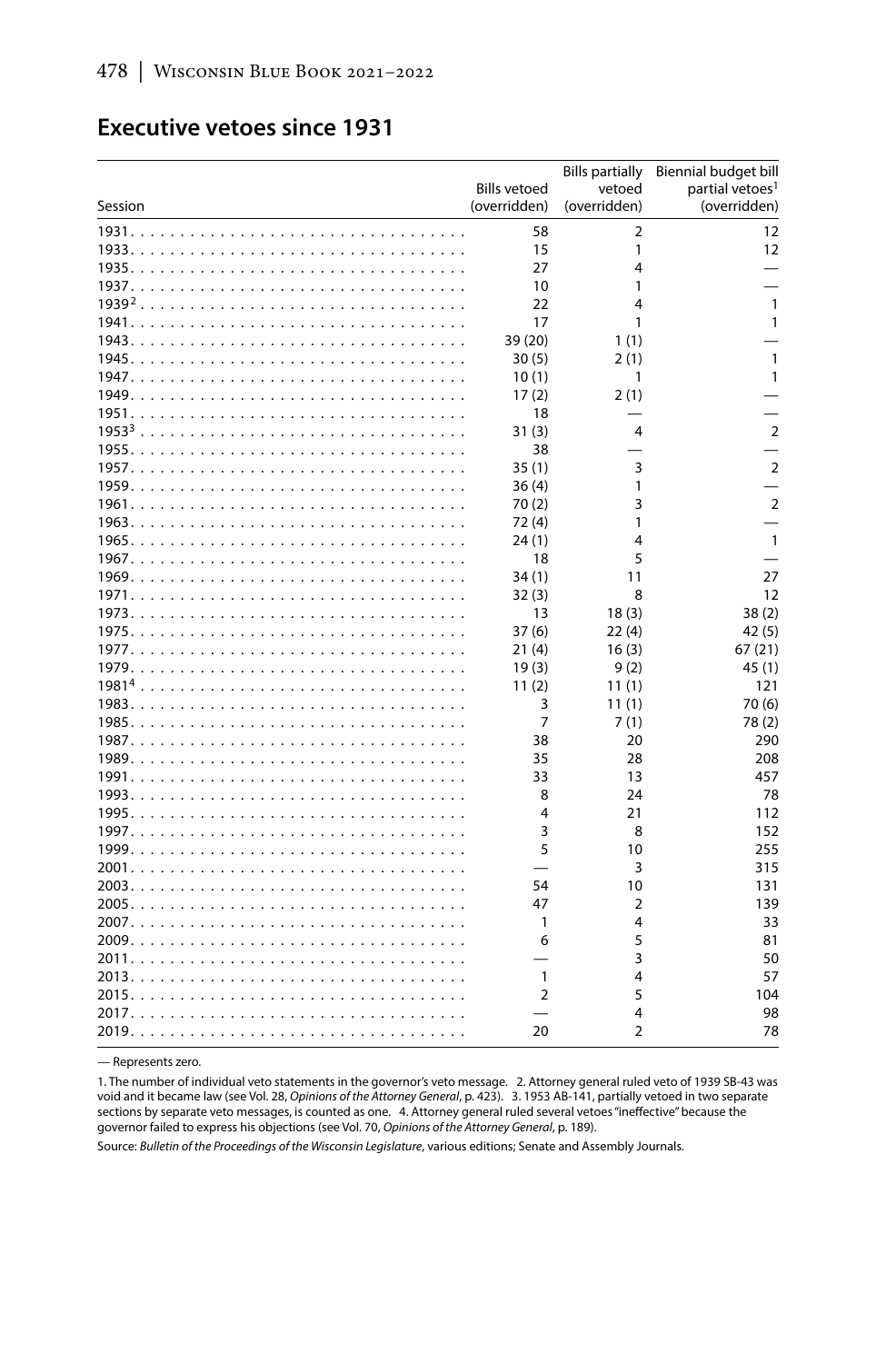| ory of proposed constitutional amendments since 1854 |
|------------------------------------------------------|
|                                                      |
|                                                      |
|                                                      |
|                                                      |
|                                                      |
| i                                                    |

|                     |                  |                                                                                                                                                                                                                                          | Election   |                   |                                                  | Proposed                            |
|---------------------|------------------|------------------------------------------------------------------------------------------------------------------------------------------------------------------------------------------------------------------------------------------|------------|-------------------|--------------------------------------------------|-------------------------------------|
|                     | Article Section  | Subject                                                                                                                                                                                                                                  | result     | Vote totals       | Date                                             | amendment                           |
|                     |                  | Assembl                                                                                                                                                                                                                                  | rejectec   | 6,549-11,580      | Vov. 1854                                        | 854 Ch. 89                          |
|                     |                  | 4-year terms<br>Senators                                                                                                                                                                                                                 | rejectec   | 5,348-11,885      | Nov. 1854                                        | 854 Ch. 89                          |
|                     |                  | Biennia                                                                                                                                                                                                                                  | rejected   | 5,752-11,589      | Nov. 1854                                        | 854 Ch. 89                          |
|                     |                  | Governo                                                                                                                                                                                                                                  | rejectec   | 4,519-32,612      | Vov. 1862                                        | 1862 JR 6                           |
| ≥≥≥⇒≥>              |                  | Change                                                                                                                                                                                                                                   | . ratified | 58,363-24,418     | Nov. 1867                                        | 1866 JR 3                           |
|                     |                  | Change g                                                                                                                                                                                                                                 | ratified   | 47,353-41,764     | Nov. 1869                                        | 1869 JR 2                           |
|                     |                  | is a construction of the set of the set of the set of the set of the set of the set of the set of the set of the set of the set of the set of the set of the set of the set of the set of the set of the set of the set of the<br>Change | ratified   | 47,353-41,764     |                                                  | 1869 JR 2                           |
|                     |                  | ry system modified<br>Grandju                                                                                                                                                                                                            | ratified   | 18,894-18,606     |                                                  | 1870 JR 3                           |
|                     | 31,32            | nd local laws, prohibited on 9 subjects<br>Private a                                                                                                                                                                                     | ratified   | 54,087-3,675      | Nov. 1869<br>Nov. 1870<br>Nov. 1871<br>Nov. 1872 | 1871 JR 1                           |
|                     |                  | Supreme court, 1 chief and 4 associate justices                                                                                                                                                                                          | rejected   | 16,272-29,755     |                                                  |                                     |
|                     |                  | Indebtedness of municipalities limited to 5%                                                                                                                                                                                             | ratified   | 66,061-1,509      | Nov. 1874                                        |                                     |
|                     |                  | Supreme court, 1 chief and 4 associate justices.                                                                                                                                                                                         | ratified   | 79,140-16,763     | Nov. 1877                                        | 1872 JR 8<br>1873 JR 4<br>1877 JR 1 |
|                     |                  | Claims against state, 6-year limit                                                                                                                                                                                                       | ratified   | 33,046-3,371      | Nov. 1877                                        | 1877 JR 4                           |
|                     |                  |                                                                                                                                                                                                                                          | ratified   | 53,532-13,936     | Nov. 1881                                        | 881 AJR 7                           |
|                     | $4, 5, 11$<br>21 | egislators' pay to \$500 a year.<br>Change I <sub>f</sub>                                                                                                                                                                                | . ratified | 53,532-13,936     | Nov. 1881                                        | 1881 AJR 7                          |
|                     |                  |                                                                                                                                                                                                                                          | .ratified  | 36,223-5,347      | Nov. 1882                                        | 1882 JR 5                           |
|                     |                  | County of icers except judicial, vacancies filled by approach of $\cdots$ .                                                                                                                                                              | . ratified | 60,091-8,089      | Nov. 1882                                        | 1882 JR 3                           |
|                     |                  |                                                                                                                                                                                                                                          |            | 60,091-8,089      | Nov. 1882                                        | 1882 JR 3                           |
|                     |                  |                                                                                                                                                                                                                                          |            | 60,091-8,089      | Nov. 1882                                        | 1882 JR 3                           |
|                     |                  |                                                                                                                                                                                                                                          |            | $12,967 - 18,342$ | Nov. 1888                                        | 1887 JR 4                           |
|                     |                  |                                                                                                                                                                                                                                          |            | 25,759-14,712     | Apr. 1889                                        | I889 JR 3                           |
|                     |                  |                                                                                                                                                                                                                                          |            | $15,718-9,015$    | Nov. 1892                                        | 1891 JR 4                           |
|                     |                  | state superintendent, pay fixed by it was a series of the constructed by it was the product of the construction of the constant $\sim$                                                                                                   |            | 38,752-56,506     | Nov. 1896                                        | 1895 JR 2                           |
|                     |                  |                                                                                                                                                                                                                                          |            | 45,823-41,513     | Apr. 1897<br>Nov. 1902                           | 897 JR 9                            |
|                     |                  |                                                                                                                                                                                                                                          |            | 71,550-57,411     |                                                  | 1901 JR 3                           |
|                     |                  |                                                                                                                                                                                                                                          | ratified   | 64,836-44,620     |                                                  | 1901 JR 2                           |
|                     |                  | Banking                                                                                                                                                                                                                                  | ratified   | 64,836-44,620     | Nov. 1902<br>Nov. 1902                           |                                     |
|                     |                  | Free passes prohibited                                                                                                                                                                                                                   | ratified   | 67,781-40,697     | Nov. 1902                                        |                                     |
|                     |                  |                                                                                                                                                                                                                                          | ratified   | 51,377-39,857     | Apr. 1903                                        | 1901 JR 2<br>1901 JR 9<br>1903 JR 7 |
|                     |                  | for full citizens only.<br>Suffrage                                                                                                                                                                                                      | ratified   | 85,838-36,733     | Nov. 1908                                        | 907 JR 25                           |
|                     |                  | Governo                                                                                                                                                                                                                                  | ratified   | 85,958-27,270     | Nov. 1908                                        | 907 JR 13                           |
|                     |                  | Income tax.                                                                                                                                                                                                                              | ratified   | 85,696-37,729     | <b>Nov. 1908</b>                                 | 907 JR 29                           |
| ⋝≧≦⋝⋝⋾⋍⋗⋧⋍⋖⋍⋍⋖⋍⋖⋖⋍⋖ | $-2 - 2 m$       | ナイト・ファイト アイ・アイティー アイ・アイ・アイ・アイ・アイ・アイ・アイ<br>s, appropriations for<br><b>Highway</b>                                                                                                                                                        | ratified   | 16,421-46,739     | Nov. 1908                                        | 1907 JR 18<br>1909 JR 55            |
|                     |                  | contract a determine the determination of the contract of the contract of the contract of the contract of the contract of the contract of the contract of the contract of the contract of the contract of the contract of the            | . ratified | 54,932-52,634     | Nov. 1910                                        |                                     |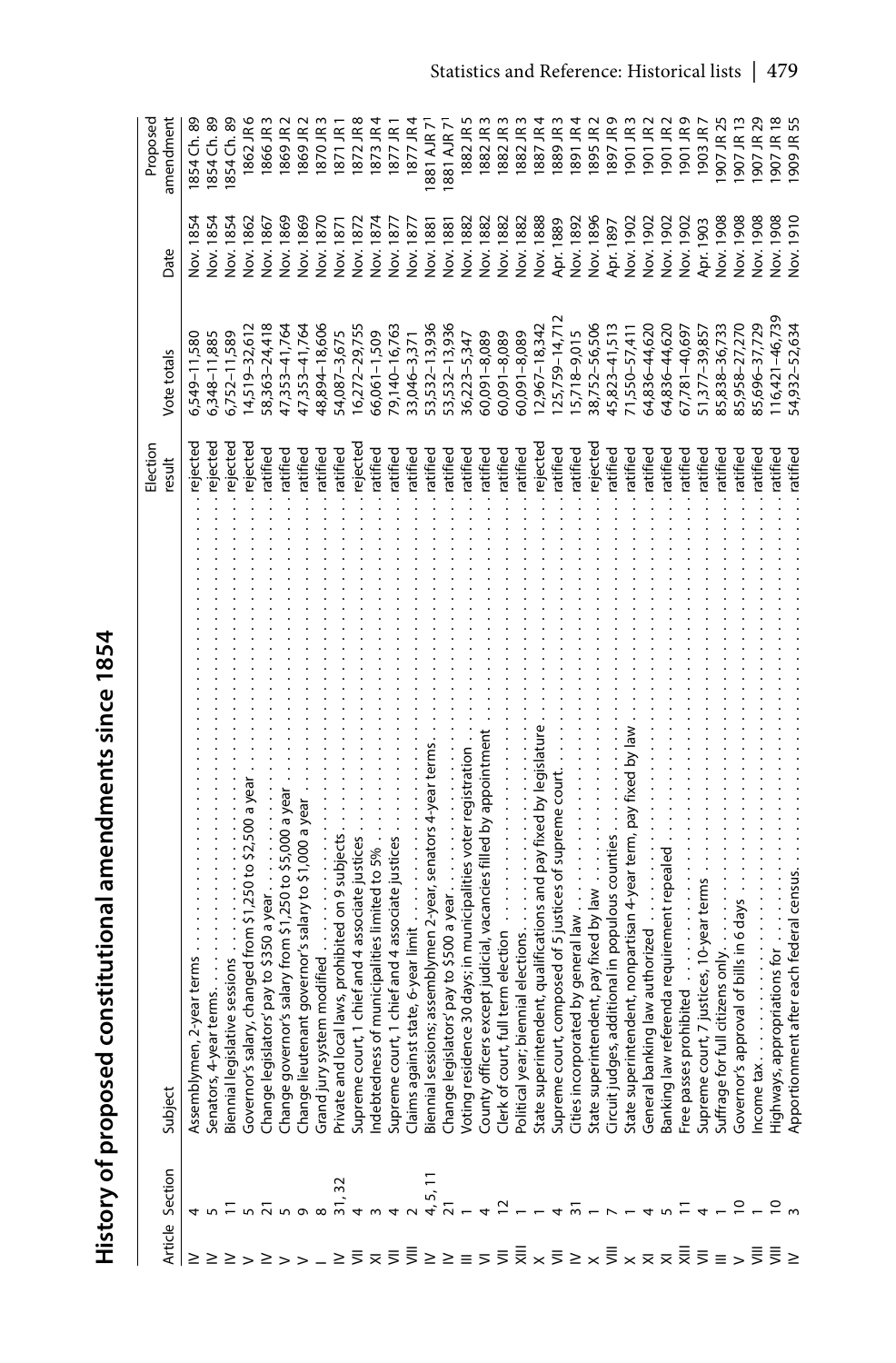|                                                          |                                                                           |                                                                                                                                                                                                                                            | Election   |                   |                                     | Proposed    |
|----------------------------------------------------------|---------------------------------------------------------------------------|--------------------------------------------------------------------------------------------------------------------------------------------------------------------------------------------------------------------------------------------|------------|-------------------|-------------------------------------|-------------|
|                                                          | Article Section                                                           | Subject                                                                                                                                                                                                                                    | result     | Vote totals       | Date                                | amendment   |
|                                                          |                                                                           | legislators' pay to \$1,000 a year<br>Change                                                                                                                                                                                               | rejectec   | 44,153-76,278     | Nov. 1910                           | 1909 JR     |
|                                                          |                                                                           | Water power and forests, appropriations for <sup>2</sup> .                                                                                                                                                                                 | rejectec   | 62,468-45,924     | Nov. 1910                           | 909 Ch. 514 |
|                                                          |                                                                           |                                                                                                                                                                                                                                            | ratified   | 44,855-34,865     | Nov. 1912                           |             |
|                                                          |                                                                           | Judges'<br>City or c                                                                                                                                                                                                                       | ratified   | 46,369-34,975     | Nov. 1912                           | 1911 JR 42  |
|                                                          |                                                                           | 医血管中枢 医血管中枢 医血管中枢 医血管中枢 医血管中枢 医血管中枢 医血管                                                                                                                                                                                                    | ratified   | 48,424-33,931     | Nov. 1912                           | 911 JR 48   |
|                                                          |                                                                           | Public parks, playgrounds, etc.<br>Initiative and referendum                                                                                                                                                                               | rejected   | 84,934-148,536    | Nov. 1914                           | 913 JR 22   |
|                                                          |                                                                           | legislators' pay to \$600 a year, 2 cents a mile for additional round trips                                                                                                                                                                | rejected   | 68,907-157,202    | Nov. 1914                           | 913 JR 24   |
|                                                          |                                                                           | circuits, decreased number, additional judges.<br>Change<br>Judicial                                                                                                                                                                       | rejected   | 63,311-154,827    | Nov. 1914                           | 913 JR 26   |
|                                                          |                                                                           | inuity insurance                                                                                                                                                                                                                           | rejected   | 59,909-170,338    | Nov. 1914                           | 913 JR 35   |
|                                                          |                                                                           | surance<br>State an                                                                                                                                                                                                                        | rejected   | 58,490-165,966    | 1914<br>Nov. 1                      | 1913 JR 12  |
|                                                          |                                                                           |                                                                                                                                                                                                                                            | . rejected | 86,020-141,472    | 1914<br>Nov.1                       | 1913 JR 21  |
|                                                          |                                                                           |                                                                                                                                                                                                                                            | . rejected | 61,122-154,945    | 1914<br>Nov.1                       | 1913 JR 25  |
|                                                          |                                                                           |                                                                                                                                                                                                                                            | . rejected | 71,734-160,761    | Nov. 1914                           | 1913 JR 17  |
|                                                          |                                                                           |                                                                                                                                                                                                                                            | .rejected  | 68,435-150,215    | Nov. 1914                           | 1913 JR 22  |
|                                                          |                                                                           | Recall of civil officers.                                                                                                                                                                                                                  |            | 81,628-144,386    | Nov. 1914                           | 1913 JR 15  |
|                                                          |                                                                           |                                                                                                                                                                                                                                            |            | 26,243-132,258    |                                     | 1919 JR 37  |
|                                                          |                                                                           |                                                                                                                                                                                                                                            |            | 13,786-116,436    | Apr. 1920<br>Apr. 1920              | 1919 JR 92  |
|                                                          |                                                                           |                                                                                                                                                                                                                                            |            | 71,433-156,820    | Nov. 1922                           | 1921 JR 17  |
|                                                          |                                                                           |                                                                                                                                                                                                                                            |            | 61,832-207,594    | Nov. 1922                           | 1921 JR 36  |
|                                                          |                                                                           |                                                                                                                                                                                                                                            |            | 05,234-219,639    | Nov. 1922                           | 1921 JR 37  |
|                                                          |                                                                           |                                                                                                                                                                                                                                            |            | 89,635-250,236    |                                     | 1923 JR 18  |
|                                                          |                                                                           |                                                                                                                                                                                                                                            |            | 240,207-226,562   | Apr. 1924<br>Nov. 1924<br>Nov. 1924 | 1923 JR 64  |
|                                                          |                                                                           |                                                                                                                                                                                                                                            | ratified   | 336,360-173,563   |                                     | 923 JR 57   |
|                                                          |                                                                           |                                                                                                                                                                                                                                            | ratified   | 299,792-190,165   | Nov. 1924                           | 923 JR 34   |
|                                                          |                                                                           |                                                                                                                                                                                                                                            | ratified   | 202, 156-188, 302 | Nov. 1926                           | 925 JR 52   |
|                                                          |                                                                           | elective officials<br>Recall of                                                                                                                                                                                                            | ratified   | 205,868-201,125   | Nov. 1926                           | 1925 JR 16  |
|                                                          |                                                                           |                                                                                                                                                                                                                                            | rejected   | 151,786-199,260   | Apr. 1927<br>Apr. 1927              | 927 JR 12   |
|                                                          |                                                                           | ce tax: forests, minerals<br>Severan                                                                                                                                                                                                       | ratified   | 179,217-141,888   |                                     | 927 JR 13   |
|                                                          |                                                                           | ors' salary repealed; to be fixed by law.<br>Legislat                                                                                                                                                                                      | ratified   | 237,250-212,846   | Apr. 1929                           | 1929 JR 6   |
|                                                          |                                                                           | ratified the more therms is a correct of the construction of the correct of the correct of the correct of the correct of the correct of the correct of the correct of the correct of the correct of the correct of the correct<br>Sheriffs |            | 259,881-210,964   | Apr. 1929                           | 1929 JR 13  |
|                                                          |                                                                           | Item veto on appropriation bills                                                                                                                                                                                                           |            | 252,655-153,703   | <b>Nov. 1930</b>                    | 1929 JR 43  |
|                                                          |                                                                           |                                                                                                                                                                                                                                            |            | 452,605-275,175   | Vov. 1932                           | 931 JR 52   |
| ≥⋚⋚⋇⋇≥≥⋚⋚⋚⋇⋇ <del>⋧</del> ⋧⋛≥⋚ <i>∊</i> ⋝⋇≥⋚⋚⋇⋋⋛≥⋚≥⋝⋋⋋⋋⋚ | 2 2 2 2 3 2 4 5 6 1 1 1 1 - 1 1 2 6 9 4 1 2 7 2 9 9 9 7 2 - 2 4 2 9 9 9 - | $\blacksquare$ identified on $\blacksquare$ is a larger $\blacksquare$ and $\blacksquare$ if $\blacksquare$ is a larger $\blacksquare$ is a larger $\blacksquare$ .                                                                        |            | 427,768-267,120   | Nov. 1932                           | 931 JR 53   |
|                                                          |                                                                           | of section corrected<br>Wording                                                                                                                                                                                                            |            | 436,113-221,563   | Nov. 1932                           | 931 JR 58   |

History of proposed constitutional amendments since 1854, continued **History of proposed constitutional amendments since 1854,** continued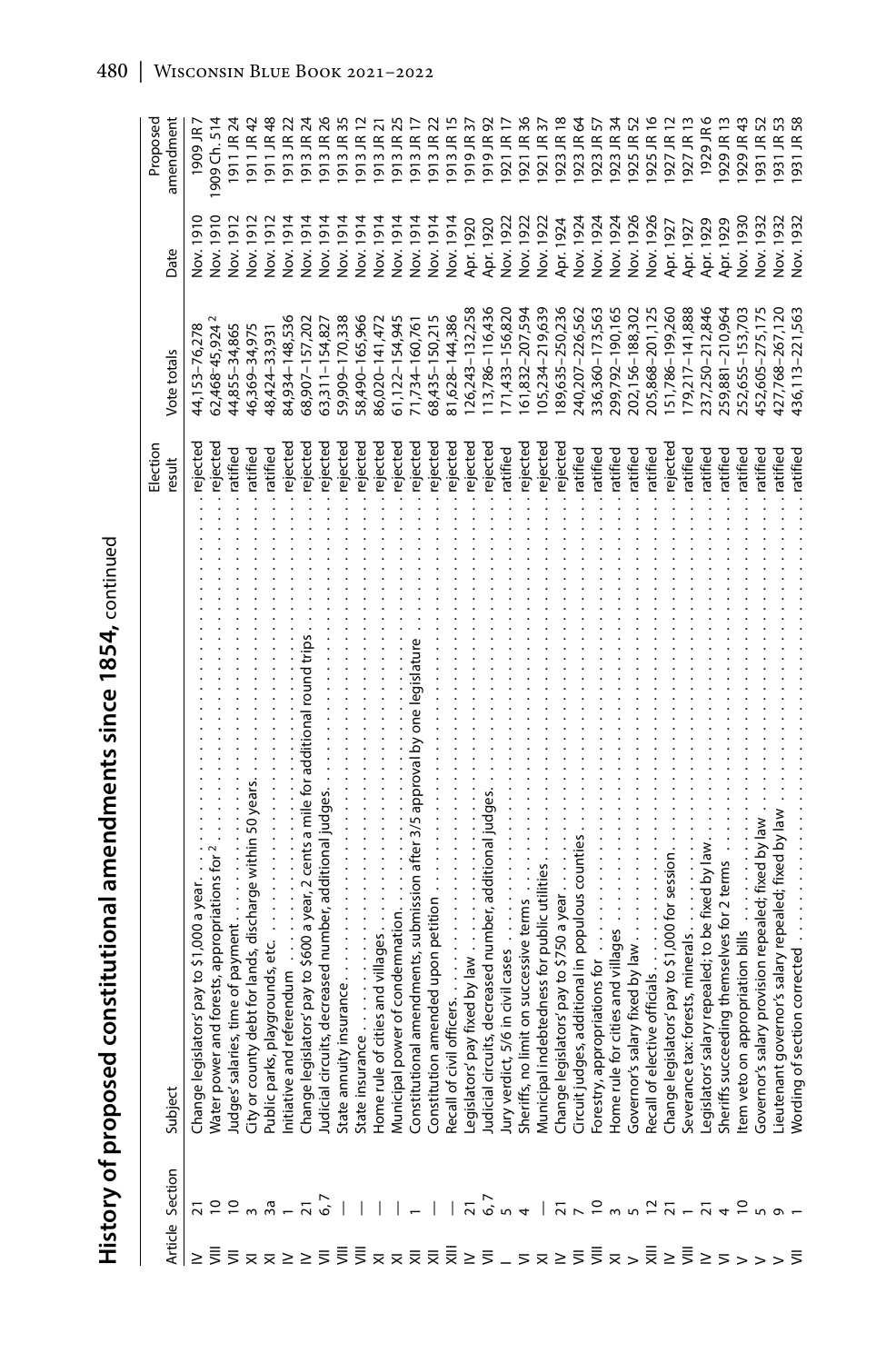|                                                                                                                                                                                                                                | ratified<br>Municipal indebtedness for public utilities                                                                                                                                                                                    | 401,194-279,63       | Nov. 1932                                                                                                                                   | $\widetilde{=}$<br>1931                                            |
|--------------------------------------------------------------------------------------------------------------------------------------------------------------------------------------------------------------------------------|--------------------------------------------------------------------------------------------------------------------------------------------------------------------------------------------------------------------------------------------|----------------------|---------------------------------------------------------------------------------------------------------------------------------------------|--------------------------------------------------------------------|
|                                                                                                                                                                                                                                | Women's suffrage                                                                                                                                                                                                                           | 411,088-166,745      | 193                                                                                                                                         | 933 JR 76                                                          |
|                                                                                                                                                                                                                                | atified<br>sses, permitted as specified.<br>Free pas                                                                                                                                                                                       | 365,971-361,799      | 1936<br>yov.                                                                                                                                | 935 JR 98                                                          |
|                                                                                                                                                                                                                                | ratified<br>Installment payment of real estate taxes                                                                                                                                                                                       | 330,971-134,808      | 541<br>Apr.                                                                                                                                 | 941 JR 18                                                          |
|                                                                                                                                                                                                                                | ratified<br>Justice of peace, abolish office in first class citi                                                                                                                                                                           | 160,965-113,408      | 1945                                                                                                                                        | 1945 JR 2<br>1945 JR 3                                             |
|                                                                                                                                                                                                                                | ratified                                                                                                                                                                                                                                   | 187, 111 - 101, 169  | 1945<br>نق ق                                                                                                                                |                                                                    |
|                                                                                                                                                                                                                                | ejectec                                                                                                                                                                                                                                    | $121, 144 - 170, 13$ |                                                                                                                                             |                                                                    |
|                                                                                                                                                                                                                                | ratified                                                                                                                                                                                                                                   | 480,938-308,072      | Apr. 1946<br>Nov. 1946<br>Nov. 1946                                                                                                         |                                                                    |
|                                                                                                                                                                                                                                | ratified                                                                                                                                                                                                                                   | 480,938-308,072      |                                                                                                                                             | 1945 JR 47<br>1945 JR 73<br>1945 JR 73<br>1945 JR 78               |
|                                                                                                                                                                                                                                | rejectec                                                                                                                                                                                                                                   | 437,817-545,475      | Vov. 1946                                                                                                                                   |                                                                    |
|                                                                                                                                                                                                                                | rejectec<br>relating to exercise of eminent domain by municipalities                                                                                                                                                                       | 210,086-807,318      | Nov. 1948                                                                                                                                   | 947 JR 48                                                          |
|                                                                                                                                                                                                                                | ejectec                                                                                                                                                                                                                                    | 245,412-297,237      |                                                                                                                                             |                                                                    |
|                                                                                                                                                                                                                                | ratified                                                                                                                                                                                                                                   | 311,576-290,736      |                                                                                                                                             | 1949 JR 2<br>1949 JR 1<br>1951 JR 7                                |
|                                                                                                                                                                                                                                | atified                                                                                                                                                                                                                                    | 305,612-186,284      |                                                                                                                                             |                                                                    |
|                                                                                                                                                                                                                                | ratified                                                                                                                                                                                                                                   | 313,739-191,897      |                                                                                                                                             | 1951 JR6                                                           |
|                                                                                                                                                                                                                                | rejectec                                                                                                                                                                                                                                   | 433,043-406,133      |                                                                                                                                             | 1953 JR 9                                                          |
|                                                                                                                                                                                                                                | ratified                                                                                                                                                                                                                                   | 386,972-345,094      |                                                                                                                                             | 1953 JR 12<br>1955 JR 14<br>1955 JR 12<br>1955 JR 53<br>1955 JR 53 |
|                                                                                                                                                                                                                                | ratified                                                                                                                                                                                                                                   | 380,214-177,929      |                                                                                                                                             |                                                                    |
|                                                                                                                                                                                                                                | ratified                                                                                                                                                                                                                                   | 320,376-228,64       |                                                                                                                                             |                                                                    |
|                                                                                                                                                                                                                                | ratified                                                                                                                                                                                                                                   | 365,560-255,284      |                                                                                                                                             |                                                                    |
|                                                                                                                                                                                                                                | rejectec                                                                                                                                                                                                                                   | 269,722-328,603      |                                                                                                                                             |                                                                    |
|                                                                                                                                                                                                                                | ratified                                                                                                                                                                                                                                   | 376,692-193,544      | 4pr. 1949<br>Apr. 1951<br>Apr. 1951<br>Apr. 1953<br>Apr. 1955<br>Apr. 1956<br>Apr. 1956<br>Apr. 1966<br>Apr. 1966<br>Apr. 1966<br>Apr. 1966 | 1955 JR 36<br>1955 JR 54<br>1959 JR 15<br>1959 JR 32               |
|                                                                                                                                                                                                                                | rejectec                                                                                                                                                                                                                                   | 88,715-380,207       |                                                                                                                                             |                                                                    |
|                                                                                                                                                                                                                                | atified                                                                                                                                                                                                                                    | 472, 177-451, 045    |                                                                                                                                             |                                                                    |
|                                                                                                                                                                                                                                | ratified                                                                                                                                                                                                                                   | 686, 104-529, 467    |                                                                                                                                             |                                                                    |
|                                                                                                                                                                                                                                | rejectec                                                                                                                                                                                                                                   | 297,066-307,575      | 1961<br>֦֧֦֝֝<br>׆֥֥׆֥׆֥׆֥׆֥֦֥                                                                                                              | 1961 JR 11<br>1961 JR 10                                           |
|                                                                                                                                                                                                                                | ratified                                                                                                                                                                                                                                   | 498,869-132,728      | 1961                                                                                                                                        |                                                                    |
|                                                                                                                                                                                                                                | rejectec<br>no limit on successive terms<br>Sheriffs,                                                                                                                                                                                      | 283,495-388,238      | 1961                                                                                                                                        | 1961 JR 9                                                          |
|                                                                                                                                                                                                                                | ratified<br>Personal property classified for tax purposes                                                                                                                                                                                  | 381,881-220,434      | 1961                                                                                                                                        | 1961 JR 13<br>1961 JR 12                                           |
|                                                                                                                                                                                                                                | ratified<br>Municipal eminent domain, abolished jury verdict of necessity<br>Debt limit 10% of equalized valuation for integrated aid school district<br>"Indians not taxed" exclusion removed from apportionment formula<br>County exe    | 348,406-259,566      | 1961                                                                                                                                        |                                                                    |
|                                                                                                                                                                                                                                | ratified                                                                                                                                                                                                                                   | 409,963-224,783      | Apr. 1961<br>Nov. 1962<br>Nov. 1962<br>Nov. 1962                                                                                            | 1961 JR8                                                           |
|                                                                                                                                                                                                                                | ratified                                                                                                                                                                                                                                   | 631,296-259,577      |                                                                                                                                             | 961 JR 32                                                          |
|                                                                                                                                                                                                                                | ratified                                                                                                                                                                                                                                   | 527,075-331,393      |                                                                                                                                             | 1961 JR 64<br>1961 JR 64                                           |
|                                                                                                                                                                                                                                | ratified                                                                                                                                                                                                                                   | 527,075-331,393      |                                                                                                                                             |                                                                    |
|                                                                                                                                                                                                                                | ratified<br>executive veto power<br>County                                                                                                                                                                                                 | 524,240-319,378      | Vov. 1962                                                                                                                                   | 961 JR 64                                                          |
|                                                                                                                                                                                                                                | rejectec<br>apportionment of seats in the state legislature.                                                                                                                                                                               | 232,851-277,014      |                                                                                                                                             | 1963 JR 9                                                          |
|                                                                                                                                                                                                                                | rejectec                                                                                                                                                                                                                                   | 216,205-335,774      |                                                                                                                                             | 1963 JR                                                            |
| 31 「「「「いれま」 2322 1 2 1 5 1 5 1 5 5 1 5 5 1 1 3 3 1 2 5 1 5 1 1 5 1 1 5 1 1 5 1 1 5 1 1 1 5 1 1 5 1 1 1 5 1 1 5 1 1 5 1 1 5 1 1 1 5 1 1 5 1 1 5 1 1 5 1 1 5 1 1 5 1 1 5 1 1 5 1 1 5 1 1 5 1 1 1 5 1 1 5 1 1 5 1 1 1 5 1 1 1 5 1 | ratified<br>Time for apportionment of seats in the state legislation for a state legislation for particle and judges scaling term for justices and judges for the state legislation for the state appropriation for forestry increased Max | 285,296-231,702      | Apr. 1963<br>Apr. 1963<br>Apr. 1963<br>Apr. 1964                                                                                            | 1963 JR 8                                                          |
|                                                                                                                                                                                                                                | rejectec                                                                                                                                                                                                                                   | 440,978–536,724      |                                                                                                                                             | 963 JR 32                                                          |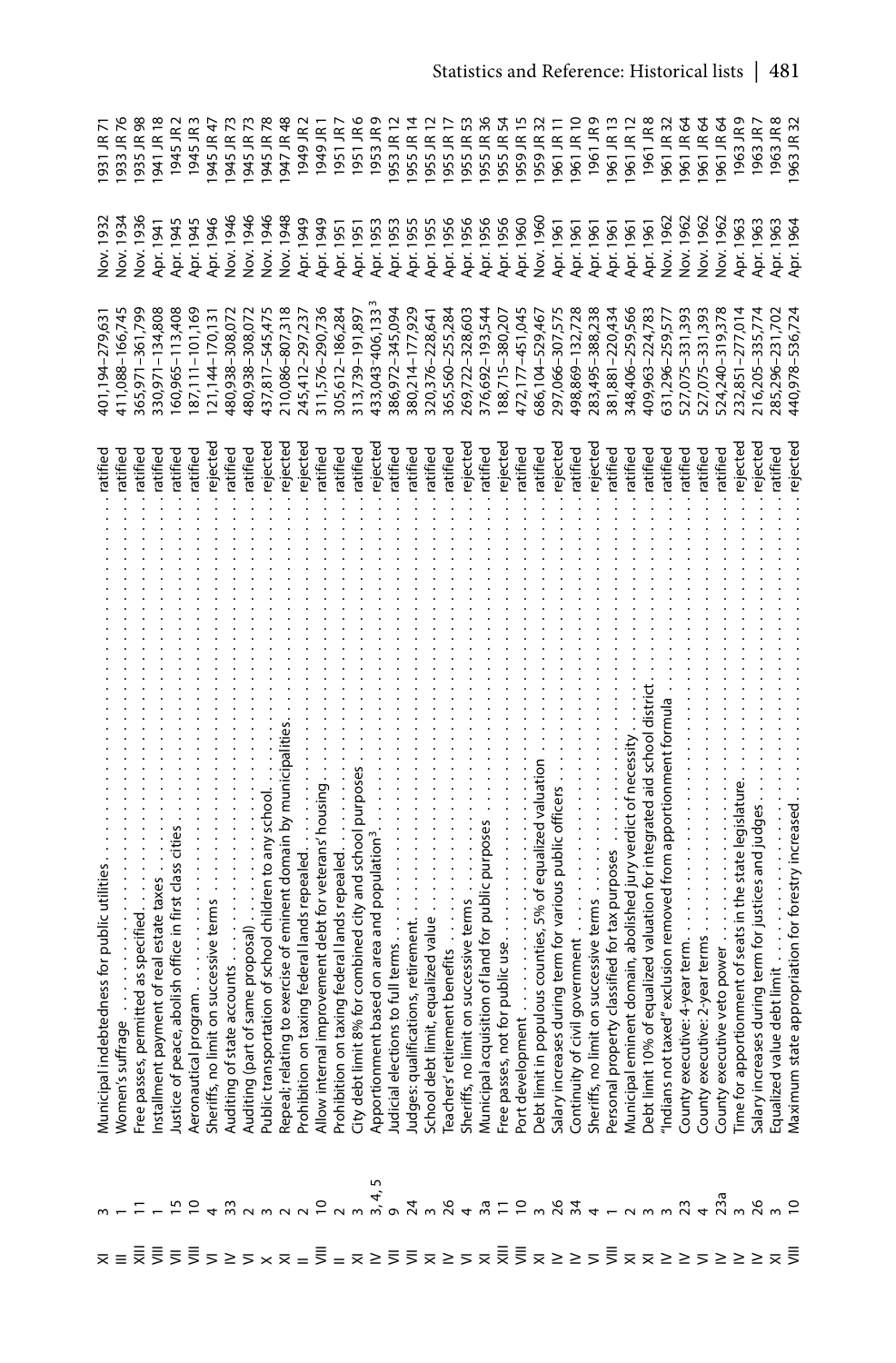| $\frac{1}{2}$                                 |
|-----------------------------------------------|
|                                               |
|                                               |
|                                               |
|                                               |
|                                               |
|                                               |
|                                               |
|                                               |
|                                               |
|                                               |
| ֚֓                                            |
|                                               |
|                                               |
| うとごう りょうりょう するり そうし こうりょう しょうしょう ちょうしょう こうしょう |
|                                               |
|                                               |
|                                               |
|                                               |

|                          |                         |                                                                                                                                                                                                                                                                                                                                              | Election   |                 |                                                                                                      | Proposed                  |
|--------------------------|-------------------------|----------------------------------------------------------------------------------------------------------------------------------------------------------------------------------------------------------------------------------------------------------------------------------------------------------------------------------------------|------------|-----------------|------------------------------------------------------------------------------------------------------|---------------------------|
|                          | Article Section         | Subject                                                                                                                                                                                                                                                                                                                                      | result     | Vote totals     | Date                                                                                                 | amendment                 |
|                          |                         | valuation for debt limit adjusted<br>Property                                                                                                                                                                                                                                                                                                | rejectec   | 336,994-572,276 | Apr. 1964                                                                                            | 1963 JR 33                |
|                          |                         | ional amendments, submission of related items in a single proposition<br>Constitut                                                                                                                                                                                                                                                           | rejected   | 317,676-582,045 | Apr. 1964                                                                                            | SS 1963 JR 1 <sup>4</sup> |
|                          |                         | Coroner and surveyor abolished in counties of 500,000                                                                                                                                                                                                                                                                                        | ratified   | 380,059-215,169 |                                                                                                      | 1965 JR 5                 |
|                          |                         | definition revised<br>Lotteries,                                                                                                                                                                                                                                                                                                             | ratified   | 454,390-194,327 |                                                                                                      | 1965 JR 2                 |
|                          |                         |                                                                                                                                                                                                                                                                                                                                              | ratified   | 362,935-189,641 |                                                                                                      | 965 JR 14                 |
|                          |                         | Le saissance de la construction de la construction de la construction de la construction de la construction de<br>Le présentation de la construction de la construction de la construction de la construction de la construction                                                                                                             | ratified   | 321,434-216,341 | Apr. 1965<br>Apr. 1965<br>Apr. 1966<br>Apr. 1966<br>Apr. 1966<br>Apr. 1966                           | 965 JR 50                 |
|                          |                         | Justices of the peace abolished                                                                                                                                                                                                                                                                                                              | ratified   | 321,434-216,341 |                                                                                                      | 965 JR 50                 |
|                          |                         | $\cdots$ $\cdots$ $\cdots$ $\cdots$ $\cdots$ $\cdots$ $\cdots$ $\cdots$ $\cdots$ $\cdots$ $\cdots$ $\cdots$ $\cdots$ $\cdots$ $\cdots$ $\cdots$ $\cdots$ $\cdots$ $\cdots$ $\cdots$ $\cdots$ $\cdots$ $\cdots$ $\cdots$ $\cdots$ $\cdots$ $\cdots$ $\cdots$ $\cdots$ $\cdots$ $\cdots$ $\cdots$ $\cdots$ $\cdots$ $\cdots$ $\cdots$ $\cdots$ | ratified   | 307,502-199,919 |                                                                                                      | 965 JR 51                 |
|                          |                         |                                                                                                                                                                                                                                                                                                                                              |            |                 |                                                                                                      | 965 JR 58                 |
|                          |                         | Transportation of children to private schools                                                                                                                                                                                                                                                                                                | ratified   | 494,236-377,107 | Apr. 1967                                                                                            | 967 JR 13                 |
|                          |                         | Judicial salary increased during term                                                                                                                                                                                                                                                                                                        | ratified   | 489,989-328,292 | Apr. 1967                                                                                            | 967 JR 17                 |
|                          | 1m, 1n                  | m for governor and lieutenant governor<br>4-year ter                                                                                                                                                                                                                                                                                         | ratified   | 534,368-310,478 | Apr. 1967                                                                                            | 967 JR 10                 |
|                          |                         |                                                                                                                                                                                                                                                                                                                                              | ratified   | 507,339-312,267 | Apr. 1967                                                                                            | 967 JR 11                 |
|                          |                         |                                                                                                                                                                                                                                                                                                                                              |            |                 |                                                                                                      | 967 JR 14                 |
|                          | Έ                       |                                                                                                                                                                                                                                                                                                                                              | ratified   | 520,326-311,974 | Apr. 1967                                                                                            | 967 JR 10                 |
|                          |                         |                                                                                                                                                                                                                                                                                                                                              | ratified   | 514,280-314,873 | 1967<br>Apr. 1                                                                                       | 1967 JR 10                |
|                          | $rac{c}{c}$ $rac{a}{c}$ |                                                                                                                                                                                                                                                                                                                                              | ratified   | 515,962-311,603 | 1967<br>Apr.                                                                                         | 967 JR 10                 |
| $5 \geq \overline{5}$    |                         |                                                                                                                                                                                                                                                                                                                                              | ratified   | 508,242-324,544 | 1967<br>Apr.                                                                                         | 967 JR 12                 |
|                          | $\overline{a}$          | Legislative sessions, more than one permitted in biennium                                                                                                                                                                                                                                                                                    | ratified   | 670,757-267,997 | 1968<br>Apr.                                                                                         | 967 JR 48                 |
|                          |                         | Uniform retirement date for justices and circuit justices on the continuent continuent of the continuent of the continuent of the continuent of the continuent of the continuent of the continuent of the continuent of the co                                                                                                               | ratified   | 734,046-215,455 | 1968<br>Apr. 1                                                                                       | 1967 JR 56                |
|                          |                         | comportances and direct of a continuit of justices and circuit of justices and content of justices and circuit of justices and content of pure in $\cdots$                                                                                                                                                                                   | ratified   | 678,249-245,807 |                                                                                                      | 1967 JR 56                |
| $\overline{5}$           | 772728                  | Forestry approximation from sources other than property tax                                                                                                                                                                                                                                                                                  | ratified   | 652,705-286,512 | Apr. 1968<br>Apr. 1968<br>Apr. 1969<br>Apr. 1969<br>Apr. 1972<br>Apr. 1972<br>Apr. 1972<br>Apr. 1972 | 967 JR 25                 |
| $\geq \geq \overline{5}$ |                         |                                                                                                                                                                                                                                                                                                                                              | ratified   | 326,445-321,851 |                                                                                                      | 1969 JR 2                 |
|                          |                         |                                                                                                                                                                                                                                                                                                                                              | ratified   | 326,445-321,85  |                                                                                                      | 1969 JR 2                 |
|                          |                         |                                                                                                                                                                                                                                                                                                                                              | ratified   | 411,062-258,366 |                                                                                                      | 1969 JR 3                 |
|                          |                         | 医单位异常 医单位医单位 医单位医单位 医单位医单位 医单位 医单位医单位 医中枢<br>Private use of school buildings                                                                                                                                                                                                                                                                 | ratified   | 871,707-298,016 |                                                                                                      | 971 JR 27                 |
| $\geq$ $\leq$ $\times$   |                         |                                                                                                                                                                                                                                                                                                                                              | ratified   | 571,285-515,255 |                                                                                                      | 971 JR 13                 |
|                          |                         | Coroner/medical examiner option                                                                                                                                                                                                                                                                                                              | ratified   | 795,497-323,930 |                                                                                                      | 971 JR 21                 |
|                          |                         | time for religious instruction.<br>Released                                                                                                                                                                                                                                                                                                  | ratified   | 595,075-585,511 |                                                                                                      | 971 JR 28                 |
|                          |                         | Equality of the sexes                                                                                                                                                                                                                                                                                                                        | rejected   | 447,240-520,936 | Apr. 1973                                                                                            | 1973 JR 5                 |
|                          |                         | e bingo authorized<br>Charitabl                                                                                                                                                                                                                                                                                                              | ratified   | 645,544-391,499 | Apr. 1973                                                                                            | 1973 JR 3                 |
|                          | 7 2 3 4 m 2 2 2 2 2     | Increased                                                                                                                                                                                                                                                                                                                                    | ratified   | 396,051-315,545 | Apr. 1974                                                                                            | 973 JR 15                 |
|                          |                         | Removal                                                                                                                                                                                                                                                                                                                                      | ratified   | 493,496-193,867 | Apr. 1974                                                                                            | 973 JR 25                 |
|                          |                         | Taxation of agricultural lands                                                                                                                                                                                                                                                                                                               | . ratified | 353,377-340,518 | Apr. 1974                                                                                            | 973 JR 29                 |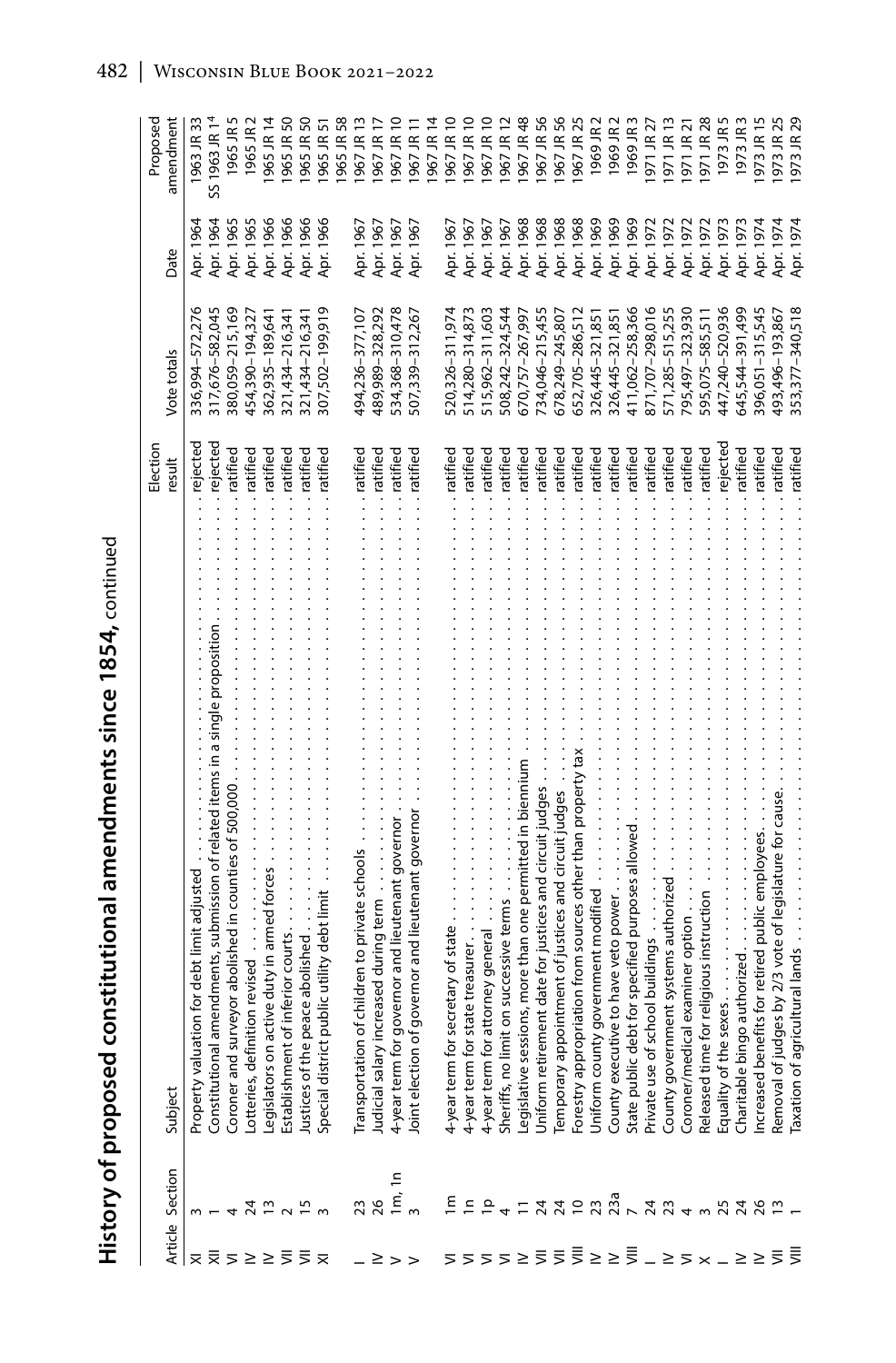|                                                      |                              | ratified<br>lebt for veterans' housing<br>Publicd                                                             | 385,915-300,232   | Apr. 1975                                                                  | 1975 JR                                                                       |
|------------------------------------------------------|------------------------------|---------------------------------------------------------------------------------------------------------------|-------------------|----------------------------------------------------------------------------|-------------------------------------------------------------------------------|
|                                                      | $\frac{7}{3}$ $\frac{10}{3}$ | ejectec<br>improvements for transportation facilities <sup>5</sup><br>nterna                                  | 342,396-341,291   | 1975<br>Apr.                                                               | 1975 JR                                                                       |
|                                                      |                              | rejecteo<br>Exclusion of certain debt from municipal debt limit                                               | 310,434-337,92    | 1975<br>Apr.                                                               | 973 JR 133                                                                    |
|                                                      |                              | atified<br>Dueling: repeal of disenfranch                                                                     | 395,616-282,72    | 1975<br>Apr.                                                               | 1975 JR 4                                                                     |
|                                                      |                              | ejectec<br>Municipal indebtedness increased up to 10% of equalized valuation                                  | 328,097-715,420   | 1976<br>Apr.                                                               |                                                                               |
|                                                      | $\frac{7(2)(a)}{24}$ , 10    | rejected                                                                                                      | 722,658-935,152   | 1976<br>yov.                                                               |                                                                               |
|                                                      |                              | atified                                                                                                       | 483,518-300,473   | 1977                                                                       |                                                                               |
|                                                      |                              | atified<br>court system [also affected   21; IV 17, 26; VII 3-11, 14, 16-23; XIV 16(1)-(4)]                   | 490,437-215,939   | 1977                                                                       |                                                                               |
|                                                      |                              | atified                                                                                                       | 455,350-229,316   | 1977<br>#####                                                              | 1975 JR 6<br>1975 JR 2<br>1977 JR 6<br>1977 JR 7<br>1977 JR 7<br>1977 JR 7    |
|                                                      |                              | atified                                                                                                       | 565,087-151,418   | 1977                                                                       |                                                                               |
|                                                      |                              | ratified                                                                                                      | 506,207-244,170   | 1977                                                                       |                                                                               |
|                                                      |                              | rejectec<br>Town government uniformity<br>Gubernatorial succession.                                           | 79,011-383,395    | 1978                                                                       | 977 JR 18                                                                     |
|                                                      |                              | ratified                                                                                                      | 538,959-187,440   | 1979                                                                       |                                                                               |
|                                                      |                              | ratified<br>Lieutenant governor vacancy                                                                       | 540,186-181,497   | 1979<br>Apr.<br>Apr.                                                       | 1979 JR 3<br>1979 JR 3<br>1979 JR 3<br>1979 JR 3<br>1981 JR 6<br>1981 JR 1981 |
|                                                      |                              | atified<br>presiding officer.<br>Senate                                                                       | 372,734-327,008   |                                                                            |                                                                               |
|                                                      |                              | atified                                                                                                       | 533,620-164,768   | Apr. 1979<br>Apr. 1979<br>Apr. 1981<br>Apr. 1981<br>Apr. 1981<br>Apr. 1982 |                                                                               |
|                                                      |                              | atified                                                                                                       | 505,092 185,405 6 |                                                                            |                                                                               |
|                                                      |                              | atified                                                                                                       | 418,997-186,898   |                                                                            |                                                                               |
|                                                      |                              | atified                                                                                                       | 386,792-250,866   |                                                                            |                                                                               |
|                                                      |                              | atified<br>es in recall elections<br>Primarie                                                                 | 366,635-259,820   |                                                                            |                                                                               |
|                                                      |                              | atified<br>Counties responsible for acts of sheriff                                                           | 316, 156-219, 752 |                                                                            | 981 JR 15                                                                     |
|                                                      |                              | atified<br>Gender-neutral wording [also affected X 1, 2]                                                      | 771,267-479,053   | Vov. 1982                                                                  | 981 JR 29                                                                     |
|                                                      |                              | atified                                                                                                       | 834, 188-321, 33  | Nov. 1982                                                                  | 981 JR 29                                                                     |
|                                                      |                              | atified                                                                                                       | 919,349-238,884   | Vov. 1982                                                                  | 981 JR 29                                                                     |
|                                                      |                              | atified                                                                                                       | 977,438-193,679   | Vov. 1982                                                                  | 981 JR 29                                                                     |
|                                                      |                              | atified<br>e reference to election and term of superintendent of public instruction                           | 934,236-215,961   | Nov. 1982<br>Nov. 1982<br>Nov. 1982                                        | 981 JR 29                                                                     |
|                                                      |                              | atified                                                                                                       | 887,488-295,693   |                                                                            | 981 JR 29                                                                     |
|                                                      |                              | atified<br>e transition from territory to statehood [also affected XIV 4-12; XIV 14, 15]                      | 926,875-223,213   |                                                                            | 981 JR 29                                                                     |
|                                                      |                              | ratified<br>Obsolete transitional provisions of 1977 court reorganization [also affected XIV 16(2), (3), (5)] | 882,091-237,698   | Nov. 1982                                                                  | 981 JR 29                                                                     |
|                                                      |                              | ratified<br>erms on supreme court effective date provision                                                    | 960,540-190,366   | Nov. 1982                                                                  | 981 JR 29                                                                     |
|                                                      |                              | ratified<br>Rewording to parallel Declaration of Independence                                                 | 419,699-65,418    | 1986<br>Apr.                                                               | 985 JR 21                                                                     |
|                                                      |                              | atified<br>Revision of suffrage defined by general law                                                        | 401,911-83,183    | 1986<br>Apr.                                                               | 985 JR 14                                                                     |
|                                                      |                              | atified<br>nizing constitutional text<br>Modern                                                               | 404,273-82,512    | 1986<br>Apr.                                                               | 985 JR 14                                                                     |
|                                                      |                              | ratified<br>Obsolete suffrage right on Indian land                                                            | 381,339-102,090   | 1986<br>Apr.                                                               | 985 JR 14                                                                     |
|                                                      |                              | atified<br>Permitting pari-mutuel on-track betting                                                            | 580,089-529,729   | 1987                                                                       | 1987 JR 3                                                                     |
|                                                      |                              | ratified<br>izing the creation of a state lottery<br>Authori                                                  | 739, 181-391, 942 | 1987                                                                       | 1987 JR 4                                                                     |
|                                                      |                              | rejected<br>izing income tax credits or refunds for property or sales taxes<br>Authori                        | 405,765-406,863   | 1989<br>ត្តិ ក្នុង                                                         | 1989 JR 2                                                                     |
| ⋚⋚⋩⋛⋩⋚≥⋚⋚⋚⋛≥⋋⋛≥⋋ <sub>⋍</sub> ⋧⋩⋛⋝⋷≥≥≥⋇⋇⋩⋩⋩⋷⋹⋛⋛≥≥⋚⋋⋚ |                              | ratified<br>Redefining the partial veto power of the governor                                                 | 87,068-252,48     | 1990                                                                       |                                                                               |
|                                                      |                              | rejectec<br>ng housing for persons of low or moderate income.<br>Providi                                      | 295,823-402,92    | 199<br>φr.                                                                 | 1991 JR.                                                                      |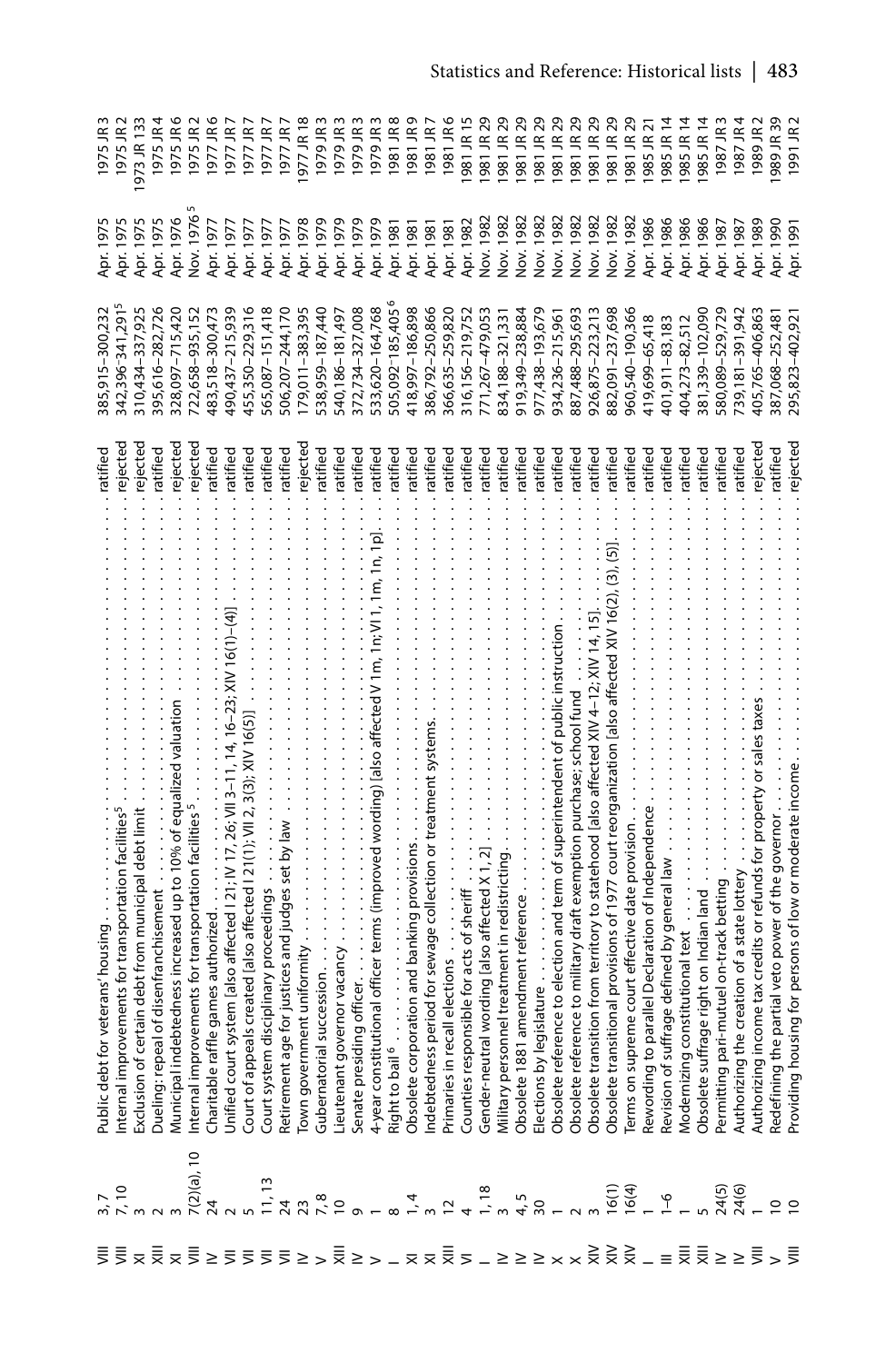| $\sim 1854$ $\sim$                                       |
|----------------------------------------------------------|
|                                                          |
|                                                          |
|                                                          |
|                                                          |
|                                                          |
| .<br>.<br>.<br>.                                         |
|                                                          |
|                                                          |
|                                                          |
|                                                          |
|                                                          |
|                                                          |
|                                                          |
|                                                          |
|                                                          |
|                                                          |
|                                                          |
|                                                          |
|                                                          |
|                                                          |
|                                                          |
|                                                          |
|                                                          |
|                                                          |
|                                                          |
|                                                          |
|                                                          |
|                                                          |
|                                                          |
|                                                          |
|                                                          |
|                                                          |
|                                                          |
|                                                          |
| <br> <br> <br> <br> <br> <br>                            |
|                                                          |
|                                                          |
|                                                          |
|                                                          |
|                                                          |
|                                                          |
| ことらでいる うちょう こうりょうしょう うりょう そうしょう ここりゅう ここり<br>)<br>)<br>) |
|                                                          |
|                                                          |
|                                                          |
|                                                          |
|                                                          |
|                                                          |
|                                                          |
|                                                          |

| Article Section          | Subject                                                                                                                                                                                                                       | Election<br>result | Vote totals       | Date         | amendment<br>Proposed |
|--------------------------|-------------------------------------------------------------------------------------------------------------------------------------------------------------------------------------------------------------------------------|--------------------|-------------------|--------------|-----------------------|
| 7(2)(a)1                 | Railway                                                                                                                                                                                                                       | . ratified         | 650,592-457,690   | Apr. 1992    | 1991 JR 9             |
|                          | Legislati                                                                                                                                                                                                                     | ratified           | 736,832-348,645   | Apr. 1992    | 991 JR 13             |
|                          | residential property tax residence to the control of the control of the control of the control of the control of the control of the control of the control of the control of the control of the control of the control of the | . rejected         | 675,876-1,536,975 | Nov. 1992    | 1991 JR 14            |
|                          |                                                                                                                                                                                                                               | ratified           | 861,405-163,087   | Apr. 1993    | 1993 JR 2             |
|                          | og, limiting "lottery"; divorce under general law [also affected IV 31, 32].<br>Gamblir                                                                                                                                       |                    | 623,987-435,180   | Apr. 1993    | 1993 JR 3             |
|                          | Removal of unnecessary references to masculine gender                                                                                                                                                                         |                    |                   |              |                       |
|                          |                                                                                                                                                                                                                               |                    | 412,032-498,801   | Apr. 1995    | 1995 JR 3             |
| 24(6)(a)                 | Authorizing sports lottery dedicated to athletic facilities                                                                                                                                                                   | . rejected         | 348,818-618,377   | Apr. 1995    | 1995 JR 2             |
|                          | Removal of restriction on judges holding nonjudicial public office after resignation during the                                                                                                                               |                    |                   |              |                       |
|                          | judicial term.                                                                                                                                                                                                                | .rejected          | 390,744-503,239   | Apr. 1995    | 1995 JR4              |
|                          | ty to seek or hold public office if convicted of a felony or a misdemeanor involving<br>Eligibilit                                                                                                                            |                    |                   |              |                       |
|                          | violation of a public trust                                                                                                                                                                                                   | ratified           | 1,292,934-543,516 | Nov. 1996    | 1995 JR 28            |
|                          | Guidening the right to keep and bear arms with the right to keep and bear arms with the right to keep and beam                                                                                                                | ratified           | 1,205,873-425,052 | Nov. 1998    | 1997 JR 21            |
|                          | 4-year term for sheriff; sheriffs permitted to hold nonpartisan office; allowed legislature to                                                                                                                                |                    |                   |              |                       |
| (5), (6)                 |                                                                                                                                                                                                                               | . ratified         | 1,161,942-412,508 | Nov. 1998    | 1997 JR 18            |
| :4(3), (5), (6) Distribu | ting state lottery, bingo and pari-mutuel proceeds for property tax ratified                                                                                                                                                  |                    | 648,903-105,976   | Apr. 1999    | 1999 JR 2             |
|                          |                                                                                                                                                                                                                               | ratified           | 668,459-146,182   | Apr. 2003    | 2003 JR 8             |
|                          | 4-year term for county clerks, treasurers, clerks of circuit court, district attorneys, coroners,                                                                                                                             |                    |                   |              |                       |
|                          | elected surveyors, and registers of deeds [also affected VII 12]                                                                                                                                                              | ratified           | 534,742-177,037   | Apr. 2005    | 2005 JR 2             |
|                          |                                                                                                                                                                                                                               | ratified           | 1,264,310-862,924 | Nov. 2006    | 2005 JR 30            |
|                          | 医皮肤的 医单位的 医单位的 医单位的 医单位的 医单位的 医单位的 医血管<br>Gubernatorial partial veto power                                                                                                                                                    | . ratified         | 575,582-239,613   | Apr. 2008    | 2007 JR 26            |
|                          | ment of transportation and transportation fund [also created VIII 11]. ratified<br>Departr                                                                                                                                    |                    | 1,733,101-434,806 | Nov. 2014    | 2013 JR               |
|                          | of chief justice of the supreme court.<br>Election                                                                                                                                                                            | ratified           | 433,533-384,503   | Apr. 2015    | 2015 JR 2             |
|                          | tion of state treasurer [also affected X 7, 8 and XIV 17] $\ldots$ . $\ldots$ . $\ldots$ . $\ldots$ rejected<br>Eliminat                                                                                                      |                    | 363,562-586,134   | Apr. 2018    | 2017 JR 7             |
|                          | Crime v                                                                                                                                                                                                                       |                    | 1,107,067-371,013 | 2020<br>Apr. | 2019 JR 3             |
|                          | Note: To amend the Wisconsin Constitution, two consecutive legislatures must adopt an identical amendment (known as "first consideration" and "second consideration") and a majority of the electorate must ratify            |                    |                   |              |                       |

the amendment at a subsequent election. See Art. XII, Sec. 1. Since the adoption of the Wisconsin Constitution in 1848, the electorate has voted 146 out of 198 times to amend the constitution, including a vote that the amendment at a subsequent election. See Art. XII, Sec. 1. Since the adoption of the Wisconsin Constitution in 1848, the electorate has voted 146 out of 198 times to amend the constitution, including a vote that was later resubmitted by the legislature and two votes that were declared invalid by the courts. was later resubmitted by the legislature and two votes that were declared invalid by the courts.

AJR-Assembly Joint Resolution; Ch.-Chapter; JR-Joint resolution; SS-Special session. AJR–Assembly Joint Resolution; Ch.–Chapter; JR–Joint resolution; SS–Special session.

Sate ex rel. Thomson v. Zimmeman, 264 Wis. 644 (1953). 4. Special session December 1964. S. Recount resulted in rejection (342,132 to 342,309). However, the Dane County Circuit Court ruled the necount invalid *State ex rel. Thomson v. Zimmerman,* 264 Wis. 644 (1953). 4. Special session December 1964. 5. Recount resulted in rejection (342,132 to 342,309). However, the Dane County Circuit Court ruled the recount invalid due to election irregularites and required that the referendum be resubmitted to the electorate to the electorate November 1976 by the 1975 Wisconsin Legislature through Ch. 224, s.145r, Laws of<br>1975.6. As a result of a Da 1. No other number was assigned to this joint resolution. 2. Ratified but declared invalid by Supreme Court in St*ate ex rel. Owen v. Donald*, 160 Wis. 21 (1915). 3. Ratified but declared invalid by Supreme Court in due to election irregularities and required that the referendum be resubmitted to the electorate electorate. Resubmithed 1976 by the 1975 Wisconsin Legislature through Ch. 224, s.145r, Laws of 1.No other number was assigned to this joint resolution. 2. Ratified but declared invalid by Supreme Court in *State ex rel. Owen v. Donald,* 160 Wis. 21 (1915). 3. Ratified but declared invalid by Supreme Court in 1975. 6. As a result of a Dane County Circuit Court injunction, vote totals were certified April 7, 1982, by the Board of State Canvassers.

Sources: Official records of the Wisconsin Elections Commission; Laws of Wisconsin, 2017 and prior volumes. Sources: Official records of the Wisconsin Elections Commission; *Laws of Wisconsin*, 2017 and prior volumes.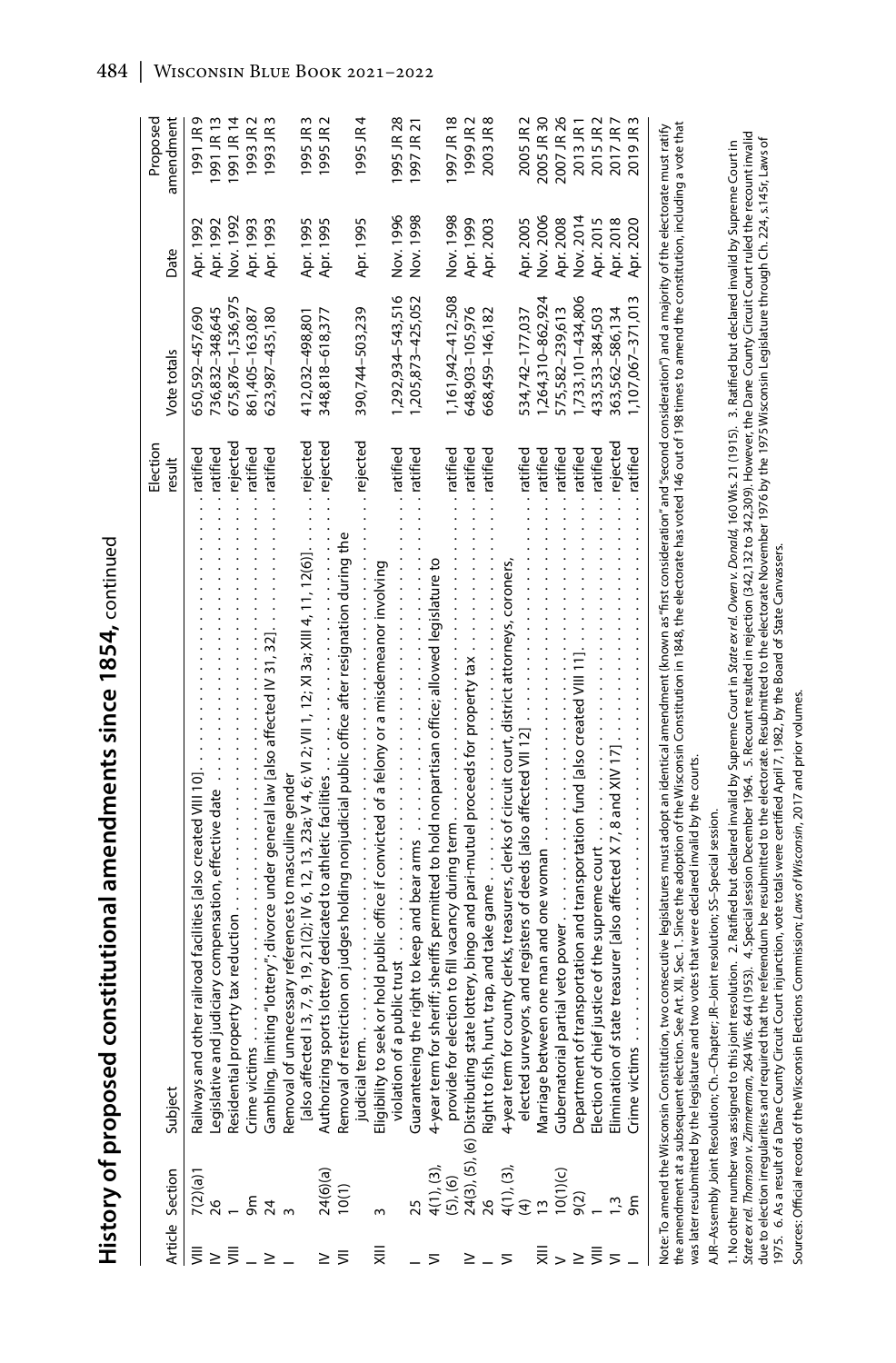| Subject                                                  | Election result | Vote totals         | Date                                | Submitting law               |
|----------------------------------------------------------|-----------------|---------------------|-------------------------------------|------------------------------|
|                                                          | Approvec        | 5,265-4,075         | Nov. 1849                           | 1849 Ch. 137                 |
| State banks; advisory                                    | Approved        | 31,289-9,126        | Nov. 1851                           | 1851 Ch. 143                 |
| 医血管中枢 医血管中枢 医血管中枢 医血管中枢 医血管中枢 医血管中枢 医血管中枢 医血管中枢 医血管中枢 医血 | Approvec        | 32,826-8,711        | Nov. 1852                           | 1852 Ch. 479                 |
|                                                          | Approvec        | 27,519-24,109       | <b>Vov. 1853</b>                    | 1853 Ch. 101                 |
|                                                          | Rejected        | 28,235-41,345       | Vov. 1857                           | 1857 Ch. 44                  |
|                                                          | Approved        | 27,267-2,837        | <b>Vov. 1858</b>                    | 1858 Ch. 98                  |
|                                                          | Approved        | 57,646-2,515        | Vov. 1861                           | 1861 Ch. 242                 |
|                                                          | Approved        | 46,269-7,794        | Vov. 1862                           | 1862 Ch. 203                 |
|                                                          | Rejected        | 46,588-55,59        | Nov. 1865                           | 1865 Ch. 414                 |
|                                                          | Approved        | 49,714-19,151       | Nov. 1866                           | 1866 Ch. 102                 |
|                                                          | Approvec        | 45,796-11,842       | Vov. 1867                           | 1866 Ch. 143; 1867 JR 12     |
|                                                          | Approvec        | 15,499-1,948        | Nov. 1868                           | 1868 Ch. 28                  |
| Incorporation of savings ba                              | Approvec        | $4,029 - 3,069$     | Nov. 1876                           | 1876 Ch. 384                 |
|                                                          | Approved        | 43,581-38,998       | Nov. 1886                           | 1885 Ch. 211                 |
|                                                          | Rejected        | 86,872-92,607       | <b>Nov. 1898</b>                    | 1897 Ch. 303                 |
| Primary election law                                     | Approved        | 30,366-80,102       | Nov. 1904                           | 1903 Ch. 451<br>1905 Ch. 522 |
|                                                          | Rejected        | 45,958-111,139      | Apr. 1906                           |                              |
| Women's suffrage                                         | Rejected        | 135,545-227,024     | Nov. 1912                           | 1911 Ch. 227                 |
| Soldiers' bonus financed by                              | Approvec        | 165,762-57,324      | Sept. 1919                          | 1919 Ch. 667                 |
|                                                          | Approvec        | 419,309-199,876     | Nov. 1920                           | 1919 Ch. 556                 |
|                                                          | Approved        | 349,443-177,603     | <b>Nov. 1926</b>                    | 1925 JR 47                   |
|                                                          | Approved        | 350,337-196,402     | Nov. 1926                           | 1925 JR 47                   |
|                                                          | Approved        | 821,688-200,545     |                                     | 1929 JR 16                   |
|                                                          | Rejected        | 83,716-368,674      | Apr. 1929<br>Apr. 1931<br>Apr. 1932 | 1931 JR 11                   |
|                                                          | Approved        | 396,436-271,786     |                                     | 1931 JR 114                  |
|                                                          | Approved        | 531,915-154,729     | Apr. 1934                           | SS 1933 JR 64                |
|                                                          | Approved        | 403,782-372,524     | Apr. 1940                           | 1939 JR 100                  |
|                                                          | Rejected        | $131,004 - 410,315$ | Apr. 1944                           | 1943 Ch. 525                 |
|                                                          | Rejected        | 313,091-379,740     | Apr. 1947                           | 1947 JR 4                    |
|                                                          | Rejected        | 258,497-825,990     | Nov. 1948                           | 1947 JR 62                   |
|                                                          | Rejected        | 210,821-328,613     | Apr. 1951                           | 1951 JR 13                   |
|                                                          | Rejected        | 589,615-753,092     | Vov. 1952                           | 1951 Ch. 728                 |
|                                                          | Approved        | 550,056-414,680     | Nov. 1954                           | 1953 Ch. 76                  |

Statewide referenda other than constitutional amendments since 1849 **Statewide referenda other than constitutional amendments since 1849**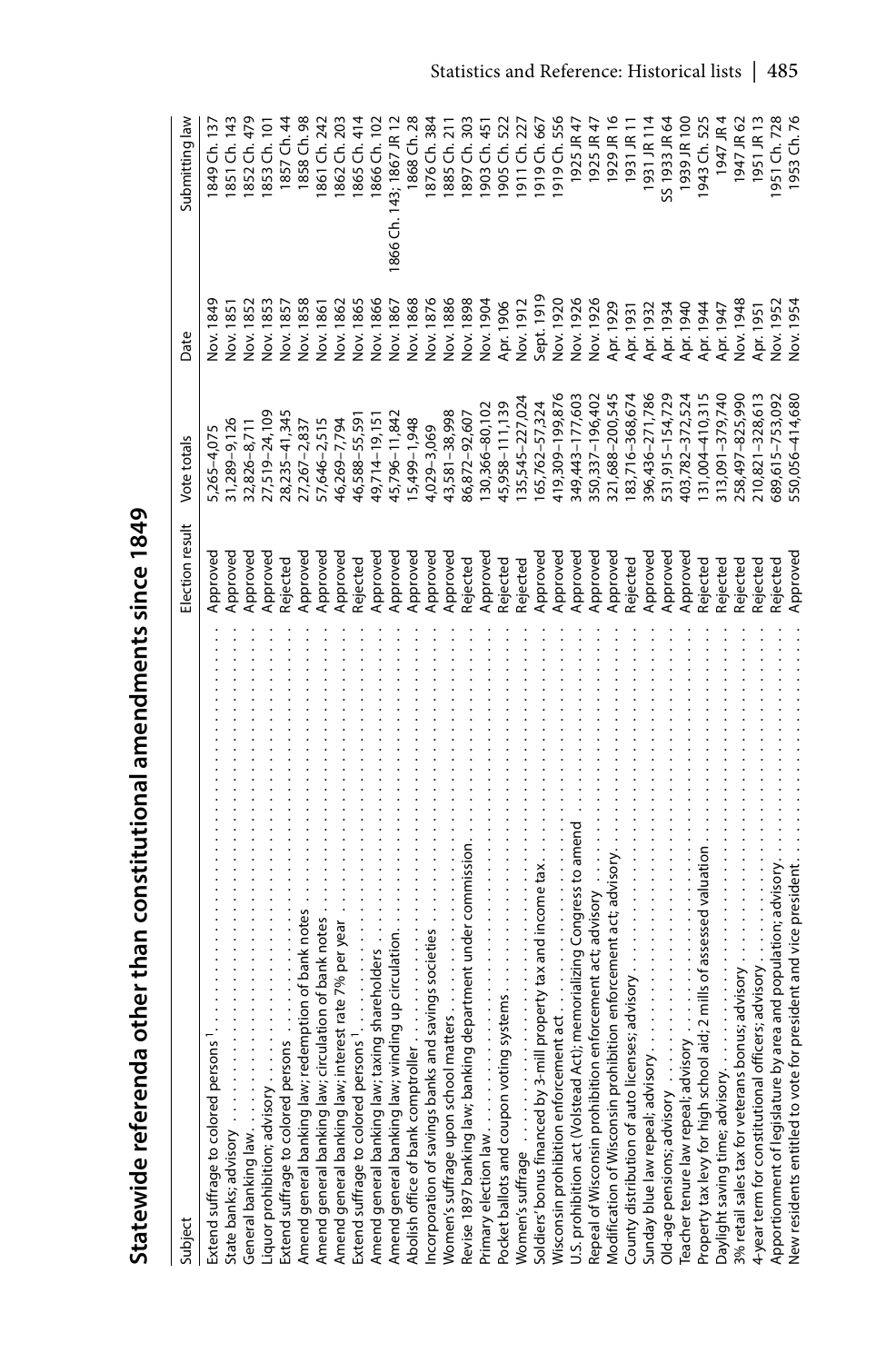| nda other than constitutional amendments since 1849, continued<br>Statewide refere                                                                                                                                                                              |                 |                   |                  |                 |
|-----------------------------------------------------------------------------------------------------------------------------------------------------------------------------------------------------------------------------------------------------------------|-----------------|-------------------|------------------|-----------------|
| Subject                                                                                                                                                                                                                                                         | Election result | Vote totals       | Date             | Submitting law  |
| Statewide educational television tax-supported; advisory                                                                                                                                                                                                        | Rejected        | 308,385-697,262   | Nov. 1954        | 1953 JR 66      |
| .<br>Daylight saving time                                                                                                                                                                                                                                       | Approved        | 578,661-480,656   | Apr. 1957        | 1957 Ch. 6      |
| .<br>Ex-residents entitled to vote for president and vice president.                                                                                                                                                                                            | Approved        | 627,279-229,375   | Nov. 1962        | 1961 Ch. 512    |
|                                                                                                                                                                                                                                                                 | Rejected        | 50,769-889,364    | Apr. 1964        | SS 1963 JR 3    |
|                                                                                                                                                                                                                                                                 | Approved        | 582,389-256,246   | Nov. 1966        | 1965 Chs. 88,89 |
| State control and funding of vocation; advisory                                                                                                                                                                                                                 | Rejected        | 292,560-409,789   | Apr. 1969        | 1969 JR 4       |
|                                                                                                                                                                                                                                                                 | Approved        | 361,630-322,882   | Apr. 1969        | 1969 JR 5       |
| Water pollution abatement                                                                                                                                                                                                                                       | Approved        | 446,763-246,968   | Apr. 1969        | 1969 JR 5       |
|                                                                                                                                                                                                                                                                 | Approved        | ,017,887-660,875  | Nov. 1976        | 1975 Ch. 85     |
| Presidential voting revised                                                                                                                                                                                                                                     | Approved        | 782,181-424,386   | Nov. 1978        | 977 Ch. 394     |
| Overseas voting revised.                                                                                                                                                                                                                                        | Approved        | 558,289-524,029   | Nov. 1978        | 977 Ch. 394     |
| relation districts of the contract of the contract of the contract of the contract of the contract of the contract of the contract of the contract of the contract of the contract of the contract of the contract of the cont<br>Public inland lake protection | Approved        | ,210,452-355,024  | Nov. 1980        | 1979 Ch. 299    |
| udear weapons moratorium and reduction; advisory                                                                                                                                                                                                                | Approved        | 641,514-205,018   | Sept. 1982       | 1981 JR 38      |
| advisory<br>Nuclear waste site locating;                                                                                                                                                                                                                        | Rejected        | 78,327-628,414    | Apr. 1983        | 1983 JR 5       |
|                                                                                                                                                                                                                                                                 | Rejected        | 465,432-604,289   | Apr. 1993        | 1991 WisAct 321 |
| .<br>Gambling casino restrictions; advisory .                                                                                                                                                                                                                   | Approved        | 646,827-416,722   | Apr. 1993        | 1991 WisAct 321 |
|                                                                                                                                                                                                                                                                 | Rejected        | 358,045-702,864   | Apr. 1993        | 1991 WisAct 321 |
|                                                                                                                                                                                                                                                                 | Approved        | 548,580-507,403   | Apr. 1993        | 1991 WisAct 321 |
| 医单位的 医单位的 医单位的 医单位的 医单位的 医单位的 医单位<br>inuation; advisory<br>State-operated lottery conti                                                                                                                                                                         | Approved        | 73,306-287,585    | Apr. 1993        | 1991 WisAct 321 |
| elections to adult children of U.S. citizens living abroad<br>Extended suffrage in federal                                                                                                                                                                      | Approved        | ,293,458-792,975  | <b>Vov. 2000</b> | 1999 WisAct 182 |
| 医前列腺 医单位 医单位 医单位 医单位 医单位 医血清性 医血清性 医血清性 医血清性 医血清性 医血清性<br>Death penalty; advisory.                                                                                                                                                                              | Approved        | 1,166,571-934,508 | Nov. 2006        | 2005 JR 58      |
|                                                                                                                                                                                                                                                                 |                 |                   |                  |                 |

20,231 against; Extend suffrage to colored persons, submitted by supplemental resolution to 1846 Constitution, rejected April 1847, 7,664 votes for, 14,615 against; Ratification of second constitution, submitted by 20,231 against; Extend suffrage to colored persons, submitted by supplemental resolution to 1846 Constitution, rejected April 1847, 7,664 votes for, 14,615 against; Ratification of second constitution, submitted by Note: Statewide referendum questions are submitted to the electorate by the Wisconsin Legislature: 1) to ratify a law extending the right of suffinage (as required by the state constitution): 2) to ratify a law that has Note: Statewide referendum questions are submitted to the electorate by the Wisconsin Legislature: 1) to ratify a law extending the right of suffrage (as required by the state constitution); 2) to ratify a law that has been passed contingent on voter approval; or 3) to seek voter opinion through an advisory referendum. Since 1848, the Wisconsin Legislature has presented 53 referendum questions to the Wisconsin electorate been passed contingent on voter approval; or 3) to seek voter opinion through an advisory referendum. Since 1848, the Wisconsin Legislature has presented 53 referendum questions to the Wisconsin electorate Territorial Laws 1846, page 5 (Jan.31), approved April 1846, 12,334 votes for, 2,487 against; Ratification of first constitution, submitted by Art. XIX, Sec. 9 of 1846 Constitution, rejected April 1847, 14,119 votes for, Territorial Laws 1846, page 5 (Jan.31), approved April 1846, 12,334 votes for 2,487 against; Ratification of first constitution, submitted by Art. XIX, Sec. 9 of 1846 Constitution, rejected April 1847, 14,119 votes for, through the passage of acts or joint resolutions; 39 were ratified. Prior to statehood, the territorial legislature sent four questions to the electorate, as follows: Formation of a state government, submitted by through the passage of acts or joint resolutions; 39 were ratified. Prior to statehood, the territorial legislature sent four questions to the electorate, as follows: Formation of a state government, submitted by Art. XIV, Sec. 9 of 1848 Constitution, approved March 1848, 16,799 votes for, 6,384 against. Art. XIV, Sec. 9 of 1848 Constitution, approved March 1848, 16,799 votes for, 6,384 against.

Ch-Chapter; JR-Joint resolution; SS-Special session. Ch.–Chapter; JR–Joint resolution; SS–Special session. 1. In Gillespie v. Palmer, 20 Wis. 544 (1866), the Wisconsin Supreme Court ruled that Chapter 137, Laws of 1849, extending suffrage to colored persons, was ratified November 6, 1849. 1. In *Gillespie v. Palmer*, 20 Wis. 544 (1866), the Wisconsin Supreme Court ruled that Chapter 137, Laws of 1849, extending suffrage to colored persons, was ratified November 6, 1849.

Sources: Official records of the Wisconsin Elections Commission; Laws of Wisconsin, 2015 and prior volumes. Sources: Official records of the Wisconsin Elections Commission; *Laws of Wisconsin*, 2015 and prior volumes.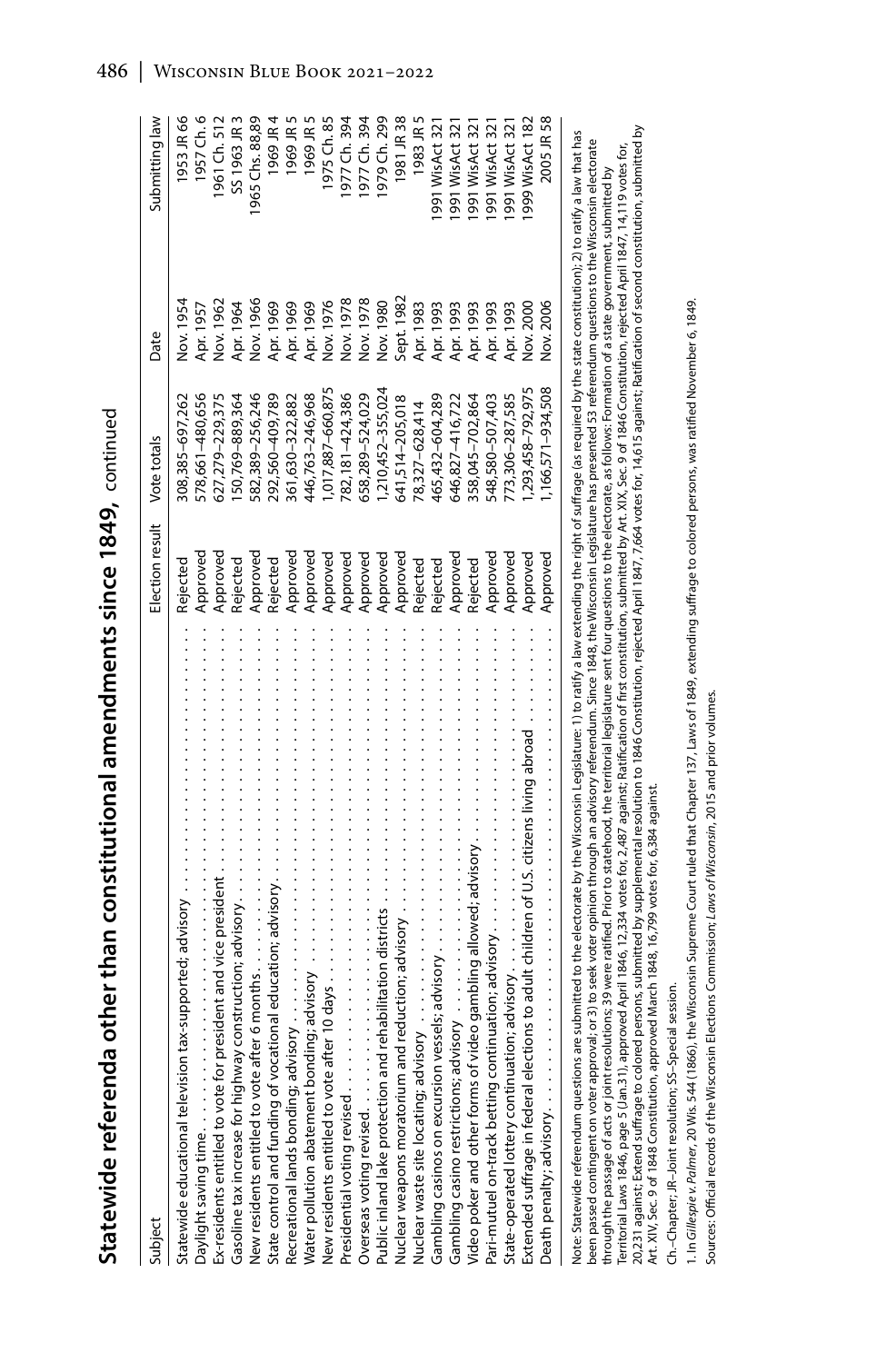### **Wisconsin vote in presidential elections since 1848**

#### **1848—4 electoral votes**

| Lewis Cass-D. 15,001       |  |
|----------------------------|--|
| Zachary Taylor-W 13,747    |  |
| Martin Van Buren-FS 10.418 |  |
| Total. 39,166              |  |

### **1852—5 electoral votes**

| Franklin Pierce-D 33,658 |  |  |  |
|--------------------------|--|--|--|
| Winfield Scott-W 22,210  |  |  |  |
| John P. Hale-FS. 8,814   |  |  |  |
| Total. 64,682            |  |  |  |

#### **1856—5 electoral votes**

| John C. Fremont-R 66,090 |  |
|--------------------------|--|
| James Buchanan-D52.843   |  |
| Millard Fillmore-A. 579  |  |
| Total. 119,512           |  |

### **1860—5 electoral votes**

| Abraham Lincoln-R. 86,113       |
|---------------------------------|
| Stephen A. Douglas-D. . 65,021  |
| John C. Breckinridge-SoD. . 888 |
| John Bell-CU 161                |
| Total. 152,183                  |

### **1864—8 electoral votes**

| Abraham Lincoln-R. 83,458       |  |
|---------------------------------|--|
| George B. McClellan-D. . 65,884 |  |
| Total. 149,342                  |  |

### **1868—8 electoral votes**

| Ulysses S. Grant-R. 108,857 |  |
|-----------------------------|--|
| Horatio Seymour-D. 84,707   |  |
| Total. 193,564              |  |

### **1872—10 electoral votes**

| Ulysses S. Grant-R. 104,994     |  |
|---------------------------------|--|
| Horace Greeley-D & LR. . 86,477 |  |
| Charles O'Conor-D834            |  |
| Total. 192,305                  |  |

#### **1876—10 electoral votes**

| Rutherford B. Hayes-R . 130,668 |  |
|---------------------------------|--|
| Samuel J. Tilden-D 123,927      |  |
| Peter Cooper-G 1,509            |  |
| Green Clay Smith-Pro. 27        |  |
| Total. 256,131                  |  |

#### **1880—10 electoral votes 1908—13 electoral votes**

| James A. Garfield-R. 144,398   |
|--------------------------------|
| Winfield S. Hancock-D. 114.644 |
| James B. Weaver-G 7,986        |
| John W. Phelps-A 91            |
| Neal Dow-Pro 68                |
| Total. 267,187                 |

### **1884—11 electoral votes**

| James G. Blaine-R. 161,157  |  |
|-----------------------------|--|
| Grover Cleveland-D. 146.477 |  |
| John P. St. John-Pro 7,656  |  |
| Benjamin F. Butler-G 4,598  |  |
| Total. 319,888              |  |

### **1888—11 electoral votes**

| Benjamin Harrison-R 176,553 |  |
|-----------------------------|--|
| Grover Cleveland-D. 155,232 |  |
| Clinton B. Fisk-Pro. 14,277 |  |
| Alson J. Streeter-UL. 8,552 |  |
| Total354,614                |  |

### **1892—12 electoral votes**

| Grover Cleveland-D. 177.325    |
|--------------------------------|
| Benjamin Harrison-R., 171,101  |
| John Bidwell-Pro 13,136        |
| James B. Weaver-PPop. . 10,019 |
| Total. 371,581                 |

### **1896—12 electoral votes**

| William McKinley-R 268,135    |  |
|-------------------------------|--|
| William J. Bryan-D. 165,523   |  |
| Joshua Levering-Pro 7,507     |  |
| John M. Palmer-ND. 4,584      |  |
| Charles H. Matchett-SL. 1,314 |  |
| Charles E. Bentley-Nat 346    |  |
| Total. 447,409                |  |

### **1900—12 electoral votes**

| William McKinley-R 265,760  |
|-----------------------------|
| William J. Bryan-D. 159,163 |
| John G. Wooley-Pro. 10,027  |
| Eugene V. Debs-SD 7,048     |
| Joseph F. Malloney-SL 503   |
| Total. 442,501              |
|                             |

### **1904—13 electoral votes**

| Theodore Roosevelt-R. 280,164 |
|-------------------------------|
| Alton B. Parker-D 124,107     |
| Eugene V. Debs-SD 28,220      |
| Silas C. Swallow-Pro 9,770    |
| Thomas E. Watson-PPop530      |
| Charles H. Corregan-SL 223    |
| Total. 443,014                |

| William H. Taft-R. 247,747  |  |
|-----------------------------|--|
| William J. Bryan-D. 166,632 |  |
| Eugene V. Debs-SD 28,164    |  |
| Eugene W. Chafin-Pro 11,564 |  |
| August Gillhaus-SL 314      |  |
| Total. 454,421              |  |

### **1912—13 electoral votes**

| Woodrow Wilson-D. 164,230   |
|-----------------------------|
| William H. Taft-R. 130,596  |
| Theodore Roosevelt-P 62,448 |
| Eugene V. Debs-SD 33,476    |
| Eugene W. Chafin-Pro 8,584  |
| Arthur E. Reimer-SL. 632    |
| Total. 399,966              |

#### **1916—13 electoral votes**

| Charles E. Hughes-R 220,822 |  |
|-----------------------------|--|
| Woodrow Wilson-D. 191,363   |  |
| Allan Benson-S. 27,631      |  |
| J. Frank Hanly-Pro. 7,318   |  |
| Total. 447,134              |  |

#### **1920—13 electoral votes**

| Total. 701,280              |
|-----------------------------|
| Aaron S. Watkins-Pro 8,647  |
| Eugene V. Debs-S 80,635     |
| James M. Cox-D 113,422      |
| Warren G. Harding-R 498,576 |

#### **1924—13 electoral votes**

| Robert M. La Follette-P . 453,678 |
|-----------------------------------|
| Calvin Coolidge-R. 311,614        |
| John W. Davis-D. 68,096           |
| William Z. Foster-Wrk. 3,834      |
| Herman P. Faris-Pro 2,918         |
| Total. 840,140                    |

#### **1928—13 electoral votes**

| Herbert Hoover-R. 544,205    |
|------------------------------|
| Alfred E. Smith-D 450.259    |
| Norman Thomas-S 18,213       |
| William F. Varney-Pro. 2,245 |
| William Z. Foster-Wrk. 1,528 |
| Verne L. Reynolds-SL 381     |
| Total. 1,016,831             |

### **1932—12 electoral votes**

| Franklin D. Roosevelt-D 707,410 |  |
|---------------------------------|--|
| Herbert Hoover-R. 347,741       |  |
| Norman Thomas-S 53,379          |  |
| William Z. Foster-Com 3,112     |  |
| William D. Upshaw-Pro. 2,672    |  |
| Verne L. Reynolds-SL 494        |  |
| Total. 1,114,808                |  |

### **1936—12 electoral votes**

| Franklin D. Roosevelt-D 802,984     |  |
|-------------------------------------|--|
| Alfred M. Landon-R. 380,828         |  |
| William Lemke-U 60,297              |  |
| Norman Thomas—S10,626               |  |
| Earl Browder- $Com. \ldots$ . 2.197 |  |
| David L. Calvin-Pro 1,071           |  |
| John W. Aiken-SL 557                |  |
| Total. 1,258,560                    |  |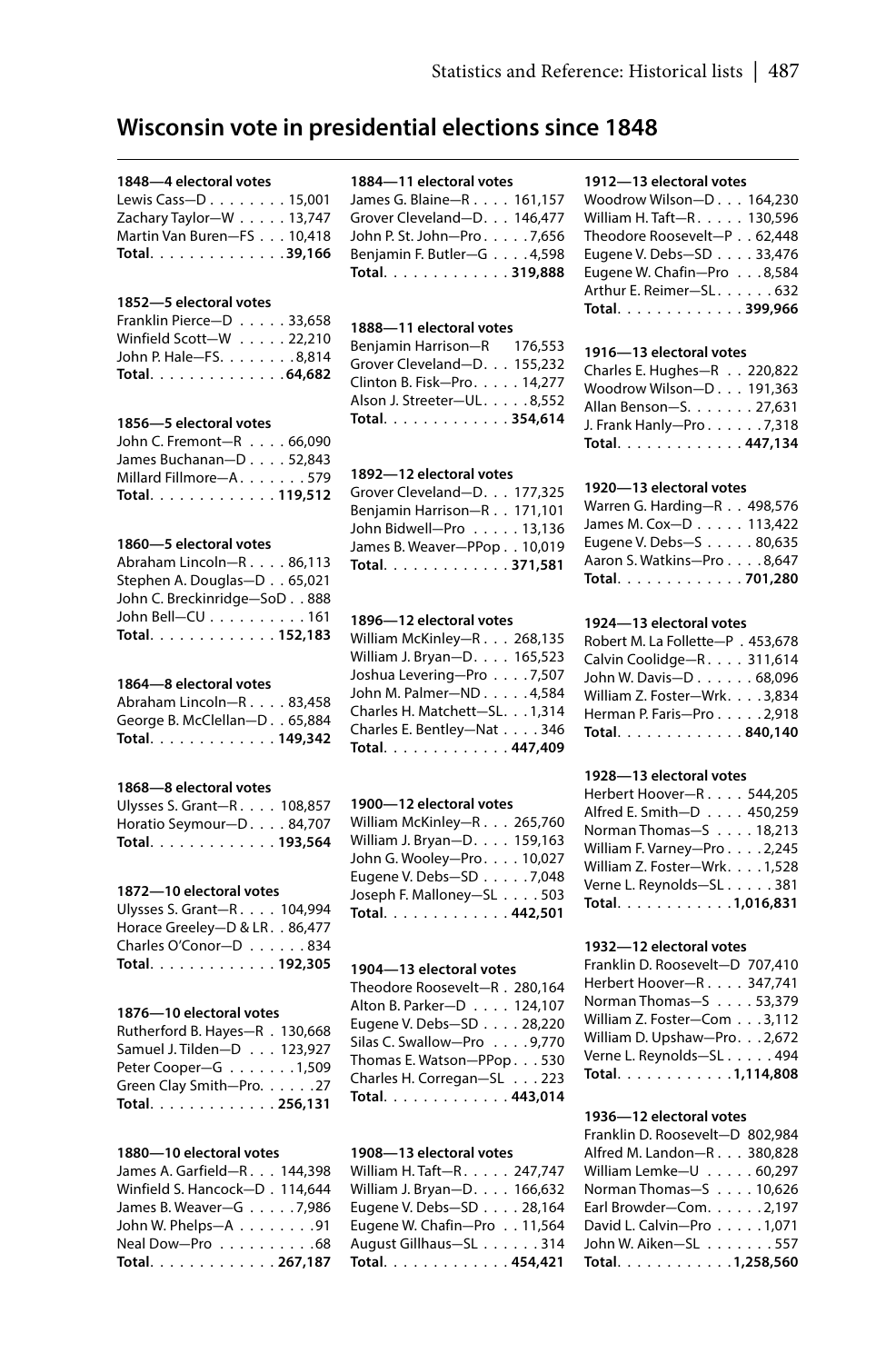## **Wisconsin vote in presidential elections since 1848,** continued

### **1940—12 electoral votes**

| Franklin D. Roosevelt-D 704,821 |  |
|---------------------------------|--|
| Wendell Willkie-R 679,206       |  |
| Norman Thomas-S 15,071          |  |
| Earl Browder-Com. 2,394         |  |
| Roger Babson-Pro. 2,148         |  |
| John W. Aiken-SL 1,882          |  |
| Total. 1,405,522                |  |

### **1944—12 electoral votes**

| Thomas Dewey-R 674,532          |  |
|---------------------------------|--|
| Franklin D. Roosevelt-D 650,413 |  |
| Norman Thomas-S 13,205          |  |
| Edward Teichert-I1,002          |  |
| Total. 1,339,152                |  |

### **1948—12 electoral votes**

| Harry S Truman-D. 647,310 |  |
|---------------------------|--|
| Thomas Dewey-R 590,959    |  |
| Henry Wallace-PP 25,282   |  |
| Norman Thomas-S 12,547    |  |
| Edward Teichert-I. 399    |  |
| Farrell Dobbs-ISW. 303    |  |
| Total. 1,276,800          |  |

#### **1952—12 electoral votes**

| Dwight D. Eisenhower-R 979,744  |
|---------------------------------|
| Adlai E. Stevenson-D. . 622,175 |
| Vincent Hallinan-IP 2,174       |
| Farrell Dobbs-ISW. 1,350        |
| Darlington Hoopes-IS 1,157      |
| Eric Hass-ISL 770               |
| Total. 1,607,370                |

#### **1956—12 electoral votes**

| Dwight D. Eisenhower-R 954,844  |
|---------------------------------|
| Adlai E. Stevenson-D. . 586,768 |
| T. Coleman Andrews-I (Con)      |
| . 6,918                         |
| Darlington Hoopes-I(S) 754      |
| Eric Hass-I (SL) 710            |
| Farrell Dobbs-I (SW) 564        |
| Total. 1,550,558                |

### **1960—12 electoral votes**

| Total. 1,729,082           |  |
|----------------------------|--|
| Eric Hass-I (SL) 1,310     |  |
| Farrell Dobbs-I (SW) 1,792 |  |
| John F. Kennedy-D 830,805  |  |
| Richard M. Nixon-R 895,175 |  |

### **1964—12 electoral votes**

| Lyndon B. Johnson-D 1,050,424                 |  |
|-----------------------------------------------|--|
| Barry M. Goldwater-R. . 638,495               |  |
| Clifton DeBerry-I (SW) 1,692                  |  |
| Eric Hass-I (SL) $\ldots \ldots \ldots 1,204$ |  |
| Total. 1,691,815                              |  |

#### **1968—12 electoral votes**

| Richard M. Nixon-R 809,997       |
|----------------------------------|
| Hubert H. Humphrey-D 748,804     |
| George C. Wallace-I (A). 127,835 |
| Henning A. Blomen-I (SL) . 1,338 |
| Frederick W. Halstead            |
| $-1$ (SW) 1,222                  |
| Total. 1,689,196                 |

### **1972—11 electoral votes**

| Richard M. Nixon-R 989,430             |
|----------------------------------------|
| George S. McGovern-D. 810,174          |
| John G. Schmitz-A. 47,525              |
| Benjamin M. Spock-I (Pop)              |
| . 2,701                                |
| Louis Fisher-I (SL) 998                |
| Gus Hall-I (Com) 663                   |
| Evelyn Reed-I (SW) $\ldots \ldots$ 506 |
| Total. 1,851,997                       |
|                                        |

### **1976—11 electoral votes**

| Jimmy Carter-D 1,040,232           |
|------------------------------------|
| Gerald R. Ford-R. 1,004,987        |
| Eugene J. McCarthy-I. 34,943       |
| Lester Maddox-A 8,552              |
| Frank P. Zeidler-I (S). 4,298      |
| Roger L. MacBride-I (Lib). . 3,814 |
| Peter Camejo-I (SW) 1,691          |
| Margaret Wright-I (Pop) 943        |
| Gus Hall-I (Com) 749               |
| Lyndon H. LaRouche, Jr-            |
| I (USL) 738                        |
| Jules Levin-I (SL). 389            |
| Total. 2,104,175                   |

### **1980—11 electoral votes**

| Ronald Reagan-R 1,088,845    |
|------------------------------|
| Jimmy Carter-D 981,584       |
| John Anderson-I. 160,657     |
| Ed Clark-I (Lib) 29,135      |
| Barry Commoner-I (Cit) 7,767 |
| John Rarick-I (Con) 1,519    |
| David McReynolds-I (S) 808   |
| Gus Hall-I (Com) 772         |
| Deidre Griswold-I (WW) 414   |
| Clifton DeBerry-I (SW) 383   |
| Total. 2,273,221             |

### **1984—11 electoral votes**

| Ronald Reagan-R 1,198,800          |
|------------------------------------|
| Walter F. Mondale-D 995,847        |
| David Bergland-Lib. 4,884          |
| Bob Richards-Con. 3.864            |
| Lyndon H. LaRouche, Jr-1 3,791     |
| Sonia Johnson-I (Cit) 1,456        |
| Dennis L. Serrette-I (WIA) . 1.007 |
| Larry Holmes-I (WW) 619            |
| Gus Hall-I (Com) 597               |
| Melvin T. Mason-I (SW). 445        |
| Total. 2,212,018                   |

### **1988—11 electoral votes** Michael S. Dukakis—D

| . 1,126,794<br>George Bush-R. 1,047,499<br>Ronald Paul-I (Lib). 5,157<br>David E. Duke-I (Pop). 3,056<br>James Warren-I (SW) 2,574<br>Lyndon H. LaRouche, Jr-I (NER) |
|----------------------------------------------------------------------------------------------------------------------------------------------------------------------|
| . 2,302<br>Lenora B. Fulani-I (NA) 1,953<br>Total. 2,191,612                                                                                                         |

### **1992—11 electoral votes**

### **1996—11 electoral votes**

| Bill Clinton-D. 1,071,971  |
|----------------------------|
| Bob Dole-R 845,029         |
| Ross Perot-Rfm 227,339     |
| Ralph Nader-I (WG) 28,723  |
| Howard Phillips-Tax. 8,811 |
| Harry Browne-Lib 7,929     |
| John Hagelin-I (NL) 1,379  |
| Monica Moorehead-I (WW)    |
| . 1,333                    |
| Mary Cal Hollis-I(S). 848  |
| James E. Harris-I (SW) 483 |
| Total. 2,196,169           |
|                            |

#### **2000—11 electoral votes**

| Al Gore-D 1,242,987          |
|------------------------------|
| George W. Bush-R. 1,237,279  |
| Ralph Nader-WG 94,070        |
| Pat Buchanan-I (Rfm). 11,446 |
| Harry Browne-Lib. 6,640      |
| Howard Phillips-Con 2,042    |
| Monica G. Moorehead-I (WW)   |
| . 1,063                      |
| John Hagelin-I (Rfm) 878     |
| James Harris-I (SW) 306      |
| Total. 2,598,607             |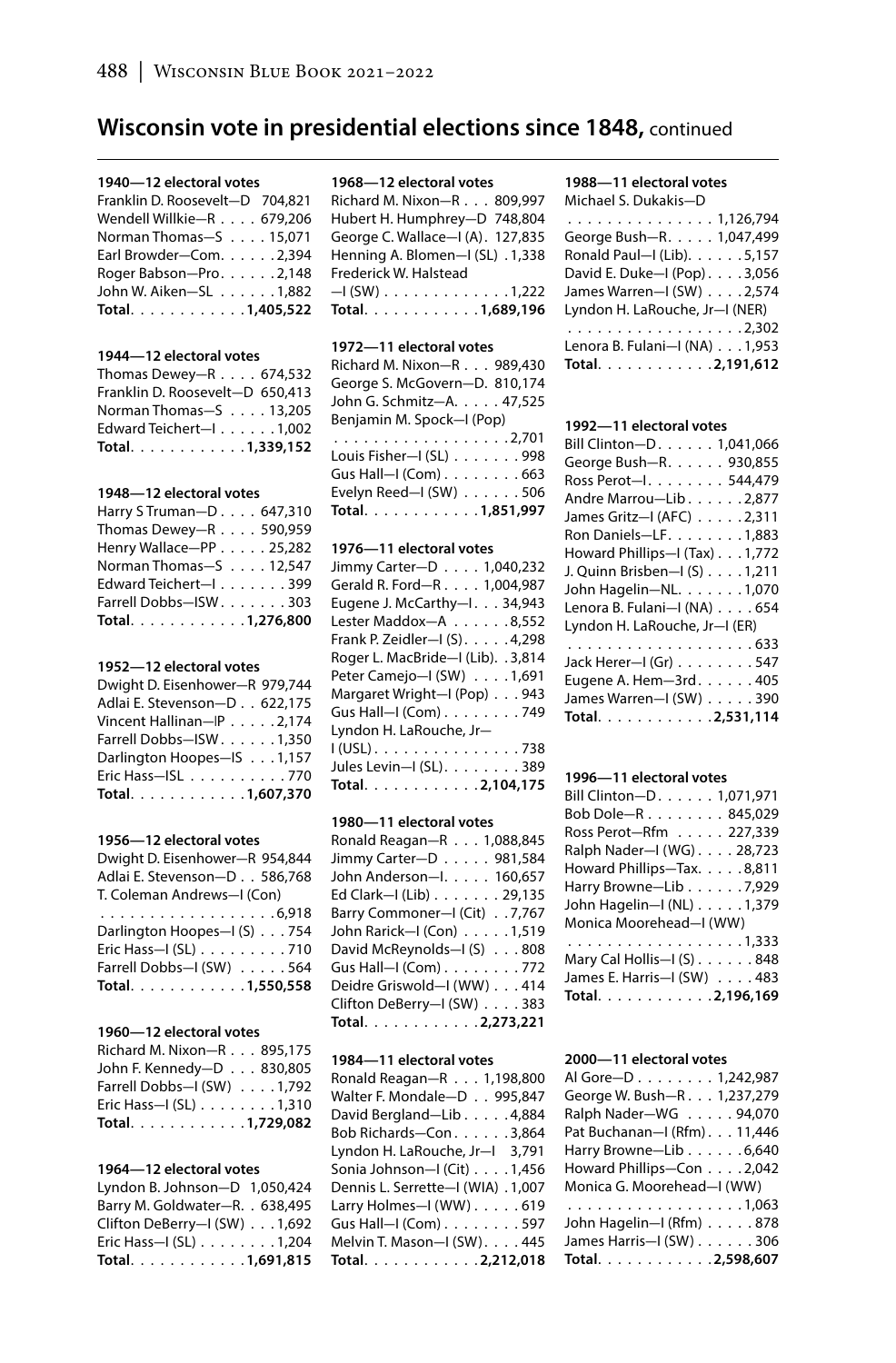### **Wisconsin vote in presidential elections since 1848,** continued

### **2004—10 electoral votes**

| John F. Kerry-D. 1,489,504  |
|-----------------------------|
| George W. Bush-R. 1,478,120 |
| Ralph Nader-I (TBL). 16,390 |
| Michael Badnarik-Lib. 6,464 |
| David Cobb-WG. 2,661        |
| Walter F. Brown-I (SPW) 471 |
| James Harris-I (SW) 411     |
| Total 2.997.007             |

### **2012—10 electoral votes**

**2016—10 electoral votes**

| Barack Obama-D 1,620,985    |
|-----------------------------|
| Mitt Romney—R. 1,407,966    |
| Gary Johnson-I (Lib) 20,439 |
| Jill Stein-I (Grn) 7,665    |
| Virgil Goode—Con 4,930      |
| Jerry White-I (SE) 553      |
| Gloria La Riva-I (S&L) 526  |
| Total. 3,068,434            |

### **2020—10 electoral votes**

| Joseph R. Biden-D 1,630,866 |  |
|-----------------------------|--|
| Donald J. Trump-R 1,610,184 |  |
| Jo Jorgensen-I (Lib) 38,491 |  |
| Brian Carroll-I (ASP) 5,259 |  |
| Don Blankenship-Con. 5,146  |  |
| Total. 3,298,041            |  |

#### **2008—10 electoral votes**

| zu i o— i u electoral votes     |
|---------------------------------|
| Donald J. Trump-R 1,405,284     |
| Hillary Clinton-D. 1,382,536    |
| Gary Johnson-Lib 106,674        |
| Jill Stein-WG 31,072            |
| Darrell L. Castle-Con 12,162    |
| Monica Moorehead-I (WW)         |
| . 1,770                         |
| Rocky Roque De La Fuente-I (AD) |
| . 1,502                         |
| Total. 2,976,150                |
|                                 |

Note: The party designation listed for a candidate is taken from the Congressional Quarterly, *Guide to U.S. Elections*. A candidate whose party did not receive 1% of the vote for a statewide office in the previous election or who failed to meet the alternative requirement of section 5.62, Wis. Stats., must be listed on the Wisconsin ballot as "independent." In this listing, candidates whose party affiliations appear as "I," followed by a party designation in parentheses, were identified on the ballot simply as "independent" although they also provided a party designation or statement of principle.

Under the Electoral College system, each state is entitled to electoral votes equal in number to its total congressional delegation of U.S. Senators and U.S. Representatives.

Some totals include scattered votes for other candidates.

| A—American (Know Nothing)              | LF   |
|----------------------------------------|------|
| <b>AD-American Delta</b>               |      |
| <b>AFC</b> —America First Coalition    | Lil  |
| <b>ASP</b> —American Solidarity Party  | LR   |
| Cit-Citizens                           | N    |
| Com-Communist                          | Na   |
| Con-Constitution                       | ND   |
| <b>CU-Constitutional Union</b>         | NE   |
| D-Democrat                             |      |
| ER-Independents for Economic           | NL   |
| Recovery                               | Р-   |
| <b>FS-Free Soil</b>                    | Po   |
| G—Greenback                            | РP   |
| Gr-Grassroots                          | РP   |
| Grn-Green                              | Pr   |
| I-Independent                          | $R-$ |
| IP-Independent Progressive             | Rf   |
| <b>IS</b> -Independent Socialist       | s-   |
| <b>ISL-Independent Socialist Labor</b> | SC   |
| <b>ISW-Independent Socialist</b>       | SE   |
| Worker                                 | SL   |

**LF**—Labor–Farm/Laborista-Agrario **Lib**—Libertarian **LR**—Liberal Republican **NA**—New Alliance **Nat**—National **ND**—National Democrat **NER**—National Economic Recovery -Natural Law **P**—Progressive **Pop**—Populist **PP**—People's Progressive **Propice**'s (Populist) **Pro**—Prohibition **R**—Republica**n m**—Reform **S**—Socialist **SD**—Social Democrat **Socialist Equality SL**—Socialist Labor

**S&L**—Party for Socialism and Liberation **SocUSA**—Socialist Party USA **SoD**—Southern Democrat **SPW**—Socialist Party of Wis. **SW**—Socialist Worker **Tax**—U.S. Taxpayers **TBL**—The Better Life **3rd**—Third Party **U**—Union **UL**—Union Labor **USL**—U.S. Labor **W**—Whig **WG**—Wisconsin Green **WIA**—Wis. Independent Alliance **Wrk**—Workers **WtP**—We, the People **WW**—Worker's World

Sources: Official records of the Wisconsin Elections Commission and Congressional Quarterly, *Guide to U.S. Elections*, 1994.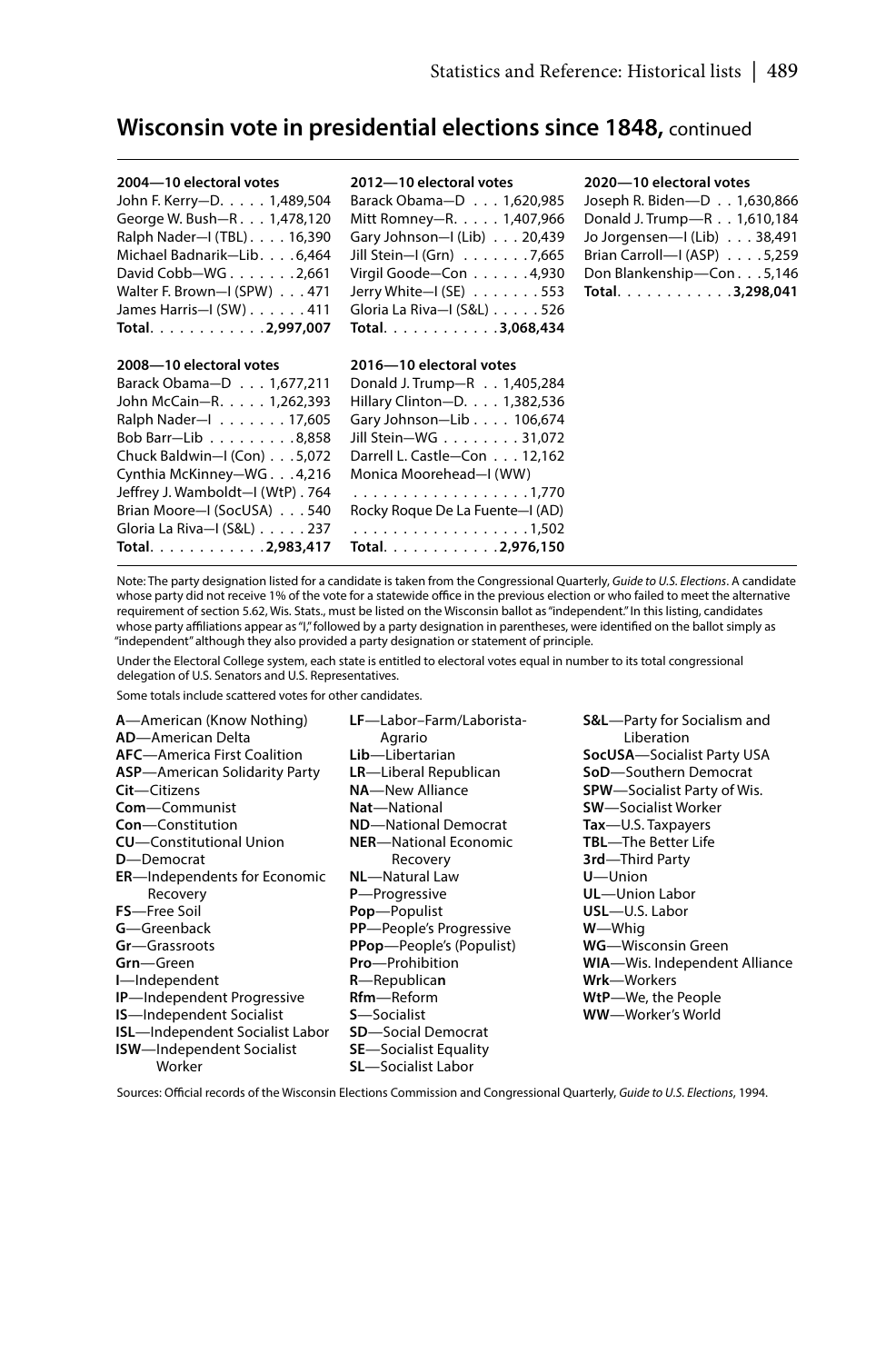### **Wisconsin members of the U.S. Senate since 1848**

| Class 1                                                                                                                                                                                                                                                                                                               |                                                                                                                   | Class 3                                                                                                                                                                                                                                                                         |                                                                                                                                |
|-----------------------------------------------------------------------------------------------------------------------------------------------------------------------------------------------------------------------------------------------------------------------------------------------------------------------|-------------------------------------------------------------------------------------------------------------------|---------------------------------------------------------------------------------------------------------------------------------------------------------------------------------------------------------------------------------------------------------------------------------|--------------------------------------------------------------------------------------------------------------------------------|
|                                                                                                                                                                                                                                                                                                                       | Term                                                                                                              |                                                                                                                                                                                                                                                                                 | Term                                                                                                                           |
| Henry Dodge-D 1848-1857<br>James R. Doolittle-R $\ldots$ ,<br>Matthew H. Carpenter-R.<br>Angus Cameron <sup>1</sup> -R<br>Philetus Sawyer-R.<br>John Lendrum Mitchell-D<br>Joseph Very Quarles-R<br>Robert M. La Follette, Sr. <sup>2</sup> -R<br>Robert M. La Follette, Jr. $3 - R$<br>Robert M. La Follette, Jr.-P. | 1857-1869<br>1869-1875<br>1875-1881<br>1881-1893<br>1893-1899<br>1899-1905<br>1906-1925<br>1925-1935<br>1935-1947 | Isaac P. Walker-D. $\ldots$ ,<br>Charles Durkee-UR<br>Timothy O. Howe-UR.<br>Matthew H. Carpenter-R.<br>Angus Cameron <sup>1</sup> -R<br>John C. Spooner-R $\ldots$<br>William F. Vilas- $D$<br>John C. Spooner- $-R$<br>Isaac Stephenson <sup>5</sup> -R<br>Paul O. Husting-D. | 1848-1855<br>1855-1861<br>1861-1879<br>1879-1881<br>1881-1885<br>1885-1891<br>1891-1897<br>1897-1907<br>1907-1915<br>1915-1917 |
| Joseph R. McCarthy-R $\dots \dots$<br>William Proxmire <sup>4</sup> -D<br>Herbert H. Kohl-D<br>Tammy Baldwin—D. 2013–                                                                                                                                                                                                 | 1947-1957<br>1957-1989<br>1989-2013                                                                               | Irvine L. Lenroot <sup>6</sup> -R.<br>John J. Blaine—R<br>F. Ryan Duffy-D<br>Alexander Wiley-R.<br>Gaylord A. Nelson-D<br>Robert W. Kasten, Jr.-R.<br>Russell D. Feingold-D.<br>Ron Johnson-R. $\dots$ .                                                                        | 1918-1927<br>1927-1933<br>1933-1939<br>1939-1963<br>1963-1981<br>1981-1993<br>1993-2011<br>$2011 -$                            |

Note: Each state has two U.S. Senators, and each serves a six–year term. They were elected by their respective state legislatures until passage of the 17th Amendment to the U.S. Constitution on April 8, 1913, which provided for popular election. Article I, Section 3, Clause 2, of the U.S. Constitution divides senators into three classes so that one–third of the senate is elected every two years. Wisconsin's seats were assigned to Class 1 and Class 3 at statehood.

D–Democrat; P–Progressive; R–Republican; UR–Union Republican.

1. Not a candidate for reelection to Class 1 seat, but elected 3/10/1881 to fill vacancy caused by death of Class 3 Senator Carpenter on 2/24/1881. 2. Elected 1/25/1905 but continued to serve as governor until 1/1/1906. 3. Elected 9/29/1925 to fill vacancy caused by death of Robert La Follette, Sr., on 6/18/1925. 4. Elected 8/27/1957 to fill vacancy caused by death of McCarthy on 5/2/1957. 5. Elected 5/17/1907 to fill vacancy caused by resignation of Spooner on 4/30/1907. 6. Elected 5/2/1918 to fill vacancy caused by death of Husting on 10/21/1917.

Source: Wisconsin Legislative Reference Bureau records.

|                             | Party | District       | Term                 | Residence        |
|-----------------------------|-------|----------------|----------------------|------------------|
| Adams, Henry C. Rep.        |       | $\overline{2}$ | 1903-1906            | Madison          |
| Amlie, Thomas R Rep., Prog. |       | 1              | 1931-1933; 1935-1939 | Elkhorn          |
| Aspin, Les Dem.             |       |                | 1971-1993            | <b>East Troy</b> |
| Atwood, David Rep.          |       | 2              | 1870-1871            | Madison          |
| Babbitt, Clinton Dem.       |       |                | 1891-1893            | Beloit           |
| Babcock, Joseph W. Rep.     |       | 3              | 1893-1907            | Necedah          |
| Baldus, Alvin. Dem.         |       | 3              | 1975-1981            | Menomonie        |
| Baldwin, Tammy Dem.         |       | $\overline{2}$ | 1999-2013            | Madison          |
| Barber, J. Allen Rep.       |       | 3              | 1871-1875            | Lancaster        |
| Barca, Peter W. Dem.        |       |                | 1993-1995            | Kenosha          |
| Barnes, Lyman E Dem.        |       | 8              | 1893-1895            | Appleton         |
| Barney, Samuel S Rep.       |       | 5              | 1895-1903            | West Bend        |
| Barrett, Thomas M Dem.      |       | 5              | 1993-2003            | Milwaukee        |
| Barwig, Charles Dem.        |       | 2              | 1889-1895            | Mayville         |
| Beck, Joseph D Rep.         |       | 7              | 1921-1929            | Viroqua          |
| Berger, Victor L Soc.       |       | 5              | 1911-1913; 1919;     | Milwaukee        |
|                             |       |                | 1923-1929            |                  |
| Biemiller, Andrew J         | Dem.  | 5              | 1945-1947; 1949-1951 | Milwaukee        |
| Billinghurst, Charles Rep.  |       | 3              | 1855-1859            | Juneau           |
| Blanchard, George W Rep.    |       |                | 1933-1935            | Edgerton         |

### **Wisconsin members of the U.S. House of Representatives since 1848**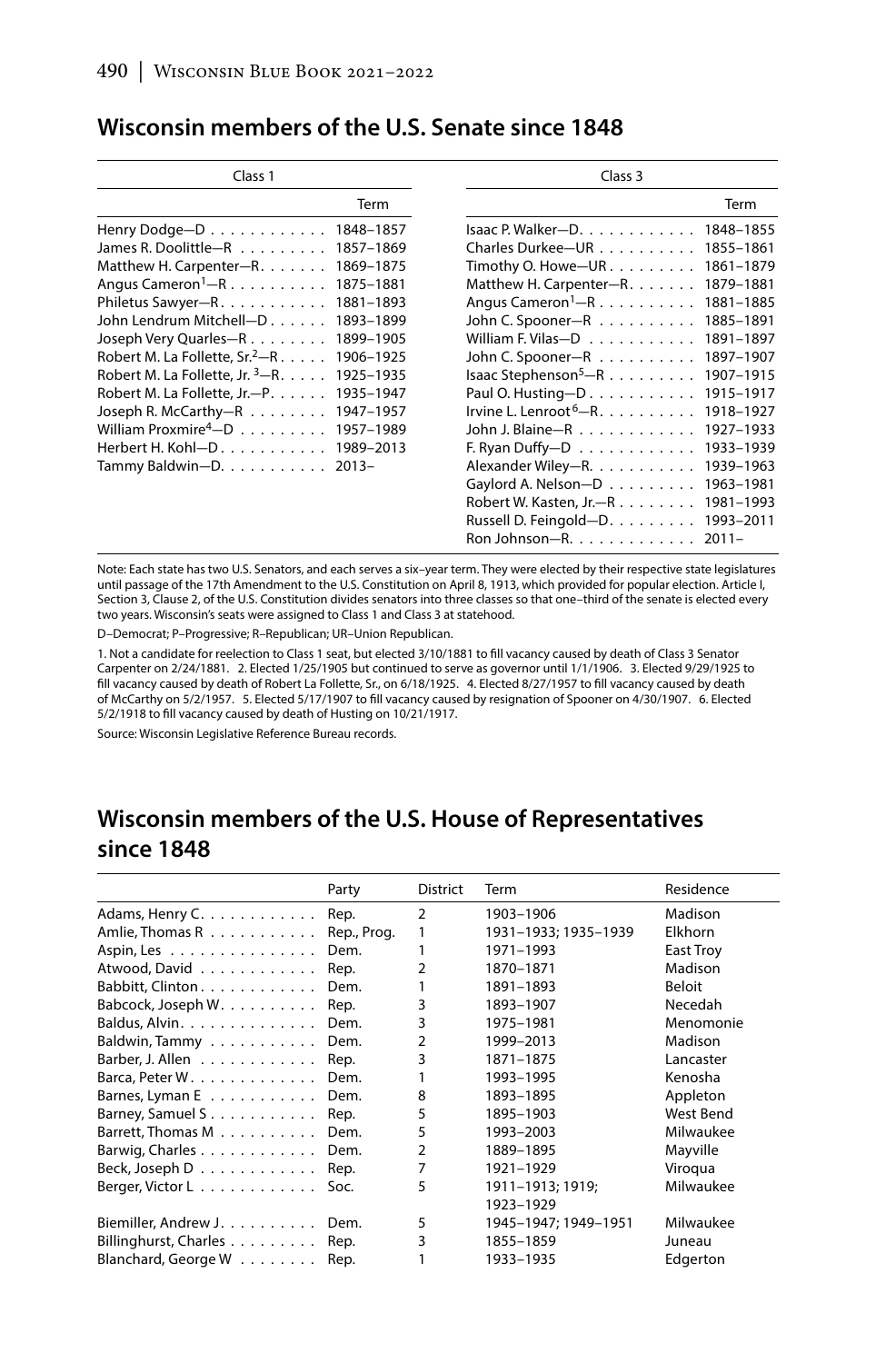# **Wisconsin members of the U.S. House of Representatives**

### **since 1848,** continued

|                                             | Party       | District       | Term                 | Residence                |
|---------------------------------------------|-------------|----------------|----------------------|--------------------------|
| Boileau, Gerald J                           | Rep., Prog. | 8,7            | 1931-1939            | Wausau                   |
| Bolles, Stephen                             | Rep.        | 1              | 1939-1941            | Janesville               |
| Bouck, Gabriel.                             | Dem.        | 6              | 1877-1881            | Oshkosh                  |
| Bragg, Edward S                             | Dem.        | 5, 2           | 1877-1883; 1885-1887 | Fond du Lac              |
| Brickner, George H.                         | Dem.        | 5              | 1889-1895            | Sheboygan Falls          |
| Brophy, John C                              | Rep.        | 4              | 1947-1949            | Milwaukee                |
| Brown, James S                              | Dem.        | 1              | 1863-1865            | Milwaukee                |
| Brown, Webster E.                           | Rep.        | 9,10           | 1901-1907            | Rhinelander              |
| Browne, Edward E                            | Rep.        | 8              | 1913-1931            | Waupaca                  |
| Burchard, Samuel D                          | Dem.        | 5              | 1875-1877            | <b>Beaver Dam</b>        |
| Burke, Michael E                            | Dem.        | 6, 2           | 1911-1917            | <b>Beaver Dam</b>        |
| Bushnell, Allen R                           | Dem.        | 3              | 1891-1893            | Madison                  |
| Byrnes, John W                              | Rep.        | 8              | 1945-1973            | Green Bay                |
| Cannon, Raymond J                           | Dem.        | 4              | 1933-1939            | Milwaukee                |
| Cary, William J.                            | Rep.        | 4              | 1907-1919            | Milwaukee                |
| Caswell, Lucien B.                          | Rep.        | 2,1            | 1875-1883; 1885-1891 | Fort Atkinson            |
| Cate, George W                              | Reform      | 8              | 1875-1877            | <b>Stevens Point</b>     |
| Clark, Charles B.                           | Rep.        | 6              | 1887-1891            | Neenah                   |
| Classon, David G                            | Rep.        | 9              | 1917-1923            | Oconto                   |
| Cobb, Amasa                                 | Rep.        | 3              | 1863-1871            | <b>Mineral Point</b>     |
| Coburn, Frank P.                            | Dem.        | 7              | 1891-1893            | <b>West Salem</b>        |
| Cole, Orasmus.                              | Whig        | $\overline{2}$ | 1849-1851            | Potosi                   |
| Cook, Samuel A.                             | Rep.        | 6              | 1895-1897            | Neenah                   |
| Cooper, Henry Allen                         | Rep.        | 1              | 1893-1919; 1921-1931 | Racine                   |
| Cornell, Robert J                           | Dem.        | 8              | 1975-1979            | De Pere                  |
| Dahle, Herman B                             | Rep.        | $\overline{2}$ | 1899-1903            | Mount Horeb              |
| Darling, Mason C.                           | Dem.        | $\overline{2}$ | 1848-1849            | Fond du Lac              |
| Davidson, James H.                          | Rep.        | 6,8            | 1897-1913; 1917-1918 | Oshkosh                  |
| Davis, Glenn R.                             | Rep.        | 2.9            | 1947-1957; 1965-1975 | Waukesha                 |
| Deuster, Peter V.                           | Dem.        | 4              | 1879-1885            | Milwaukee                |
| Dilweg, La Vern R.                          | Dem.        | 8              | 1943-1945            | Green Bay                |
| Doty, James $D \ldots \ldots \ldots \ldots$ | Dem.        | 3              | 1849-1853            | Neenah                   |
| Duffy, Sean P. $\dots \dots \dots$          | Rep.        | 7              | 2011-2019            | Wausau                   |
| Durkee, Charles.                            | Free Soil   | 1              | 1849-1853            | Kenosha                  |
| Eastman, Ben C.                             | Dem.        | $\overline{2}$ | 1851-1855            | Platteville              |
| Eldredge, Charles A $\dots\dots\dots$       | Dem.        | 4,5            | 1863-1875            | Fond du Lac              |
| Esch, John Jacob                            | Rep.        | 7              | 1899-1921            | La Crosse                |
| Fitzgerald, Scott                           | Rep.        | 5              | $2021 -$             | Clyman                   |
| Flynn, Gerald T                             | Dem.        | 1              | 1959-1961            | Racine                   |
| Frear, James A.                             | Rep.        | 10, 9          | 1913-1935            | Hudson                   |
| Froehlich, Harold V.                        | Rep.        | 8              | 1973-1975            | Appleton                 |
| Gallagher, Mike                             | Rep.        | 8              | $2017 -$             | Allouez                  |
| Gehrmann, Bernard J                         | Prog.       | 10             | 1935-1943            | Mellen                   |
| Green, Mark A.                              | Rep.        | 8              | 1999-2007            | Green Bay                |
| Griffin, Michael                            | Rep.        | 7              | 1894-1899            | Eau Claire               |
| Griswold, Harry W                           | Rep.        | 3              | 1939-1941            | <b>West Salem</b>        |
| Grothman, Glenn.                            | Rep.        | 6              | $2015 -$             | Glenbeulah               |
| Guenther, Richard W.                        | Rep.        | 6, 2           | 1881-1889            | Oshkosh                  |
| Gunderson, Steven.                          | Rep.        | 3              | 1981-1997            | Osseo                    |
| Hanchett, Luther                            | Rep.        | $\overline{2}$ | 1861-1862            | Plover                   |
| Haugen, Nils P.                             | Rep.        | 8,10           | 1887-1895            | <b>Black River Falls</b> |
| Hawkes, Charles, Jr                         | Rep.        | $\overline{2}$ | 1939-1941            | Horicon                  |
| Hazelton, George C                          | Rep.        | 3              | 1877-1883            | Boscobel                 |
| Hazelton, Gerry W                           | Rep.        | $\overline{2}$ | 1871-1875            | Columbus                 |
| Henney, Charles W                           | Dem.        | $\overline{2}$ | 1933-1935            | Portage                  |
| Henry, Robert K                             | Rep.        | $\overline{2}$ | 1945-1947            | Jefferson                |
| Hopkins, Benjamin F.                        | Rep.        | $\overline{2}$ | 1867-1870            | Madison                  |
| Hudd, Thomas R                              | Dem.        | 5              | 1886-1889            | Green Bay                |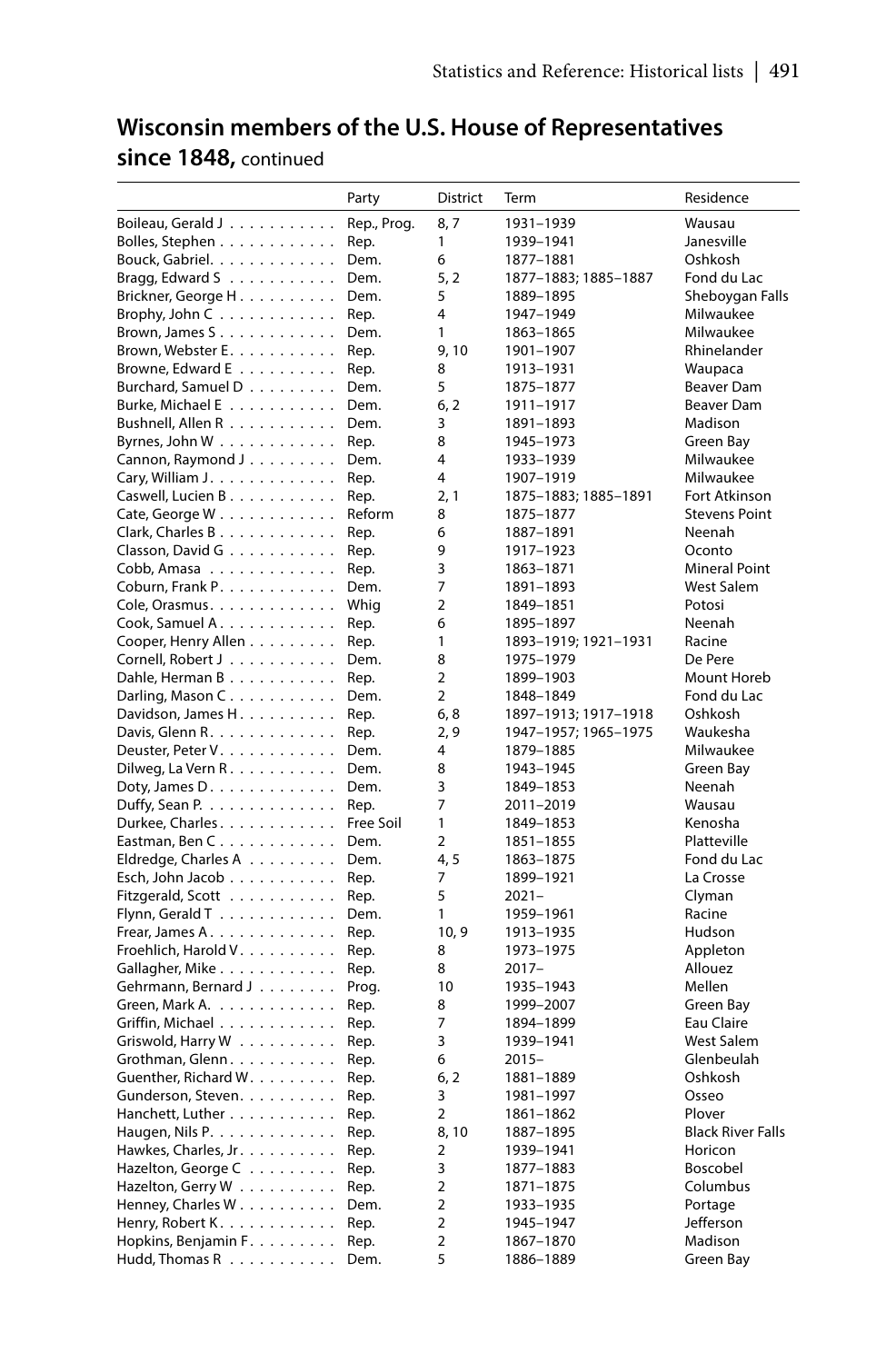# **Wisconsin members of the U.S. House of Representatives**

### **since 1848,** continued

|                                          | Party | District       | Term                 | Residence                |
|------------------------------------------|-------|----------------|----------------------|--------------------------|
| Hughes, James                            | Dem.  | 8              | 1933-1935            | De Pere                  |
| Hull, Merlin                             | Prog. | 7,9            | 1929-1931; 1935-1953 | <b>Black River Falls</b> |
| Humphrey, Herman L                       | Rep.  | 7              | 1877-1883            | Hudson                   |
| Jenkins, John J                          | Rep.  | 10, 11         | 1895-1909            | Chippewa Falls           |
| Johns, Joshua L                          | Rep.  | 8              | 1939-1943            | Appleton                 |
| Johnson, Jay $\ldots \ldots \ldots$      | Dem.  | 8              | 1997-1999            | New Franken              |
| Johnson, Lester R.                       | Dem.  | 9              | 1953-1965            | <b>Black River Falls</b> |
| Jones, Burr $W$                          | Dem.  | 3              | 1883-1885            | Madison                  |
| Kading, Charles A.                       | Rep.  | $\overline{2}$ | 1927-1933            | Watertown                |
| Kagen, Steve.                            | Dem.  | 8              | 2007-2011            | Appleton                 |
| Kasten, Robert W., Jr.                   | Rep.  | 9              | 1975-1979            | Waukesha                 |
| Kastenmeier, Robert W                    | Dem.  | $\overline{2}$ | 1959-1991            | <b>Sun Prairie</b>       |
| Keefe, Frank B.                          | Rep.  | 6              | 1939-1951            | Oshkosh                  |
| Kersten, Charles J.                      | Rep.  | 5              | 1947-1949; 1951-1955 | Whitefish Bay            |
| Kimball, Alanson M.                      | Rep.  | 6              | 1875-1877            | Waushara                 |
| Kind, Ron.                               | Dem.  | 3              | 1997-                | La Crosse                |
| Kleczka, Gerald D                        | Dem.  | 4              | 1984-2005            | Milwaukee                |
| Kleczka, John C.                         | Rep.  | 4              | 1919-1923            | Milwaukee                |
| Klug, Scott L.                           | Rep.  | $\overline{2}$ | 1991-1999            | Madison                  |
| Konop, Thomas F.                         | Dem.  | 9              | 1911-1917            | Kewaunee                 |
| Kopp, Arthur $W$                         | Rep.  | 3              | 1909-1913            | Platteville              |
| Kustermann, Gustav                       | Rep.  | 9              | 1907-1911            | Green Bay                |
| La Follette, Robert M., Sr               | Rep.  | 3              | 1885-1891            | Madison                  |
| Laird, Melvin R                          | Rep.  | 7              | 1953-1969            | Marshfield               |
| Lampert, Florian                         | Rep.  | 6              | 1918-1930            | Oshkosh                  |
| Larrabee, Charles $H$                    | Dem.  | 3              | 1859-1861            | Horicon                  |
| Lenroot, Irvine $L \ldots \ldots \ldots$ | Rep.  | 11             | 1909-1918            | Superior                 |
| Lynch, Thomas $\ldots \ldots \ldots$     | Dem.  | 9              | 1891-1895            | Antigo                   |
| Lynde, William Pitt                      | Dem.  | 1.4            | 1848-1849; 1875-1879 | Milwaukee                |
| Macy, John B.                            | Dem.  | 3              | 1853-1855            | Fond du Lac              |
| Magoon, Henry S.                         | Rep.  | 3              | 1875-1877            | Darlington               |
| McCord, Myron H.                         | Rep.  | 9              | 1889-1891            | Merrill                  |
| McDill, Alexander S                      | Rep.  | 8              | 1873-1875            | Plover                   |
| McIndoe, Walter D                        | Rep.  | 6              | 1863-1867            | Wausau                   |
| McMurray, Howard J                       | Dem.  | 5              | 1943-1945            | Milwaukee                |
| Miller, Lucas M                          | Dem.  | 6              | 1891-1893            | Oshkosh                  |
| Minor, Edward S                          | Rep.  | 8.9            | 1895-1907            | Sturgeon Bay             |
| Mitchell, Alexander                      | Dem.  | 1.4            | 1871-1875            | Milwaukee                |
| Mitchell, John L.                        | Dem.  | 4              | 1891-1893            | Milwaukee                |
| Monahan, James G.                        | Rep.  | 3              | 1919-1921            | Darlington               |
| Moody, James P. $\dots$ .                | Dem.  | 5              | 1983-1993            | Milwaukee                |
| Moore, Gwen S                            | Dem.  | 4              | $2005 -$             | Milwaukee                |
| Morse, Elmer A                           | Rep.  | 10             | 1907-1913            | Antigo                   |
| Murphy, James W.                         | Dem.  | 3              | 1907-1909            | Platteville              |
| Murray, Reid F.                          | Rep.  | 7              | 1939-1953            | Ogdensburg               |
| Nelson, Adolphus P                       | Rep.  | 11             | 1918-1923            | Grantsburg               |
| Nelson, John Mandt                       | Rep.  | 2, 3           | 1906-1919; 1921-1933 | Madison                  |
| Neumann, Mark W                          | Rep.  | 1              | 1995-1999            | Janesville               |
| Obey, David $R$                          | Dem.  | 7              | 1969-2011            | Wausau                   |
| O'Konski, Alvin E                        | Rep.  | 10             | 1943-1973            | Mercer                   |
| $O'M$ alley, Thomas D. P. $\ldots$       | Dem.  | 5              | 1933-1939            | Milwaukee                |
| Otien, Theobald.                         | Rep.  | 4              | 1895-1907            | Milwaukee                |
| Paine, Halbert E.                        | Rep.  | 1              | 1865-1871            | Milwaukee                |
| Peavey, Hubert H.                        | Rep.  | 11, 10         | 1923-1935            | Washburn                 |
| Petri, Thomas E                          | Rep.  | 6              | 1979-2015            | Fond du Lac              |
| Pocan, Mark                              | Dem.  | $\overline{2}$ | 2013-                | <b>Black Earth</b>       |
| Potter, John F.                          | Rep.  | 1              | 1857-1863            | <b>East Troy</b>         |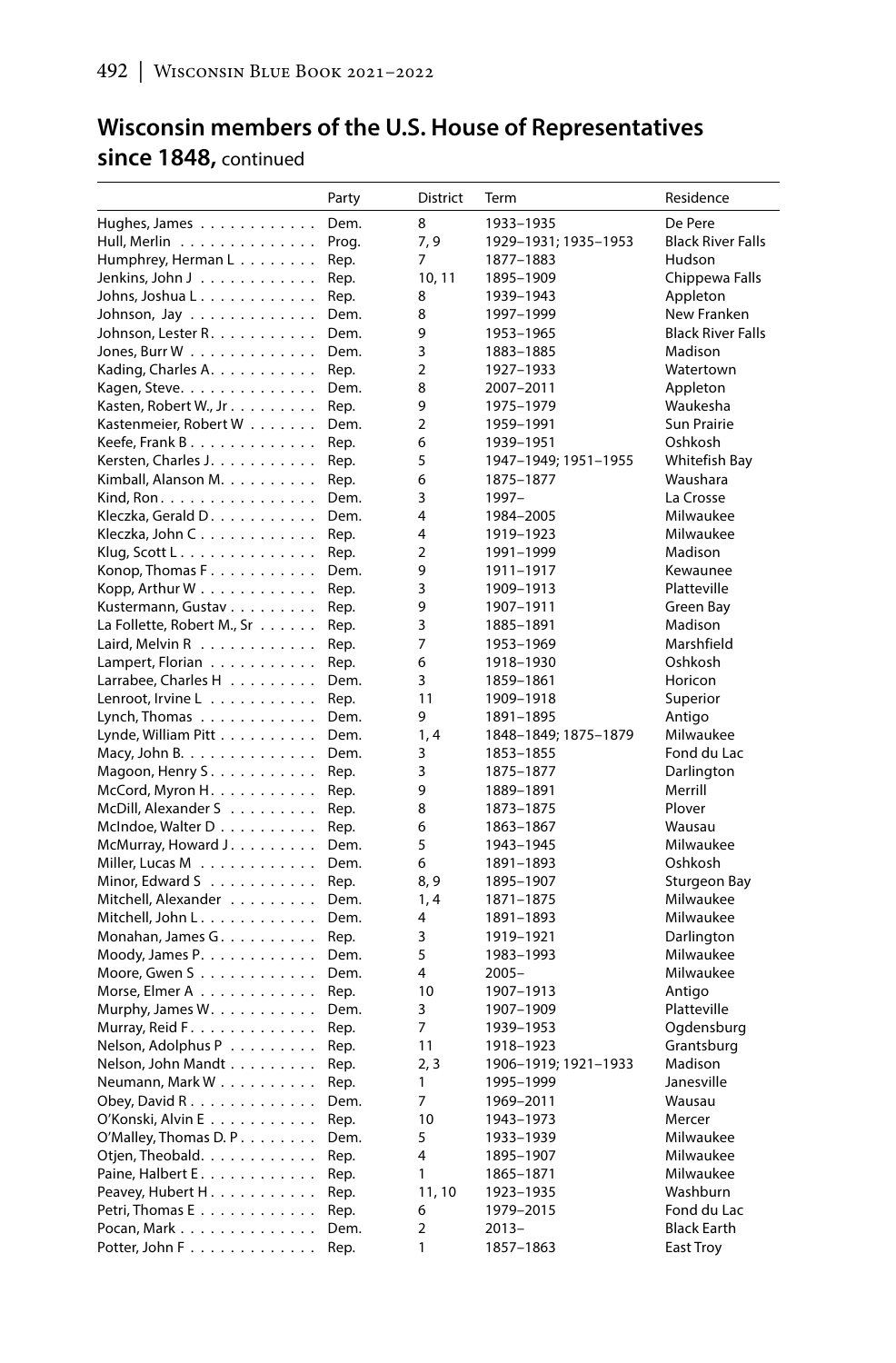# **Wisconsin members of the U.S. House of Representatives**

### **since 1848,** continued

|                                              | Party       | District       | Term                  | Residence                |
|----------------------------------------------|-------------|----------------|-----------------------|--------------------------|
| Pound, Thaddeus C.                           | Rep.        | 8              | 1877-1883             | Chippewa Falls           |
| Price, Hugh H                                | Rep.        | 8              | 1887                  | <b>Black River Falls</b> |
| Price, William T                             | Rep.        | 8              | 1883-1886             | <b>Black River Falls</b> |
| Race, John A.                                | Dem.        | 6              | 1965-1967             | Fond du Lac              |
| Randall, Clifford E.                         | Rep.        | 1              | 1919-1921             | Kenosha                  |
| Rankin, Joseph                               | Dem.        | 5              | 1883-1886             | Manitowoc                |
| Reilly, Michael K.                           | Dem.        | 6              | 1913-1917; 1930-1939  | Fond du Lac              |
| Reuss, Henry S.                              | Dem.        | 5              | 1955-1983             | Milwaukee                |
| Ribble, Reid J.                              | Rep.        | 8              | 2011-2017             | Appleton                 |
| Roth, Toby                                   | Rep.        | 8              | 1979-1997             | Appleton                 |
| Rusk, Jeremiah M.                            | Rep.        | 6.7            | 1871-1877             | Viroqua                  |
| Ryan, Paul                                   | Rep.        | 1              | 1999-2019             | Janesville               |
| Sauerhering, Edward                          | Rep.        | $\overline{2}$ | 1895-1899             | Mayville                 |
| Sauthoff, Harry                              | Prog.       | $\overline{2}$ | 1935-1939; 1941-1945  | Madison                  |
| Sawyer, Philetus                             | Rep.        | 5,6            | 1865-1875             | Oshkosh                  |
| Schadeberg, Henry C                          | Rep.        | 1              | 1961-1965; 1967-1971  | Burlington               |
| Schafer, John C                              | Rep.        | $\overline{4}$ | 1923-1933; 1939-1941  | Milwaukee                |
| Schneider, George J                          | Rep., Prog. | 9.8            | 1923-1933; 1935-1939  | Appleton                 |
| Sensenbrenner, F. James, Jr.                 | Rep.        | 9.5            | 1979-2021             | <b>Menomonee Falls</b>   |
| Shaw, George $B \ldots \ldots \ldots \ldots$ | Rep.        | 7              | 1893-1894             | Eau Claire               |
| Sloan, A. Scott.                             | Rep.        | 3              | 1861-1863             | Beaver Dam               |
| Sloan, Ithamar C                             | Rep.        | $\overline{2}$ | 1863-1867             | Janesville               |
| Smith, Henry.                                | Union Labor | $\overline{4}$ | 1887-1889             | Milwaukee                |
| Smith, Lawrence H.                           | Rep.        | 1              | 1941-1959             | Racine                   |
| Somers, Peter J                              | Dem.        | 4              | 1893-1895             | Milwaukee                |
| Stafford, William H                          | Rep.        | 5              | 1903-1911; 1913-1919; | Milwaukee                |
|                                              |             |                | 1921-1923; 1929-1933  |                          |
| Stalbaum, Lynn E.                            | Dem.        | 1              | 1965-1967             | Racine                   |
| Steiger, William A.                          | Rep.        | 6              | 1967-1978             | Oshkosh                  |
| Steil, Bryan.                                | Rep.        | 1              | $2019-$               | Janesville               |
| Stephenson, Isaac                            | Rep.        | 9              | 1883-1889             | Marinette                |
| Stevenson, William H                         | Rep.        | 3              | 1941-1949             | La Crosse                |
| Stewart, Alexander.                          | Rep.        | 9              | 1895-1901             | Wausau                   |
| Sumner, Daniel H.                            | Dem.        | $\overline{2}$ | 1883-1885             | Waukesha                 |
| Tewes, Donald E                              | Rep.        | $\overline{2}$ | 1957-1959             | Waukesha                 |
| Thill, Lewis D.                              | Rep.        | 5              | 1939-1943             | Milwaukee                |
| Thomas, Ormsby B.                            | Rep.        | 7              | 1885-1891             | Prairie du Chien         |
| Thomson, Vernon W                            | Rep.        | 3              | 1961-1975             | <b>Richland Center</b>   |
| Tiffany, Tom                                 | Rep.        | 7              | $2020 -$              | Minocqua                 |
| Van Pelt, William K                          | Rep.        | 6              | 1951-1963             | Fond du Lac              |
| Van Schaick, Isaac W.                        | Rep.        | 4              | 1885-1887; 1889-1891  | Milwaukee                |
| Voigt, Edward                                | Rep.        | $\overline{2}$ | 1917-1927             | Sheboygan                |
| Washburn, Cadwallader C                      | Rep.        | $\overline{2}$ | 1855-1861;            | Mineral Point,           |
|                                              |             | 6              | 1867-1871             | La Crosse                |
| Wasielewski, Thaddeus F                      | Dem.        | 4              | 1941-1947             | Milwaukee                |
| Weisse, Charles H.                           | Dem.        | 6              | 1903-1911             | Sheboygan Falls          |
| Wells, Daniel, Jr                            | Dem.        | 1              | 1853-1857             | Milwaukee                |
| Wells, Owen A                                | Dem.        | 6              | 1893-1895             | Fond du Lac              |
| Wheeler, Ezra                                | Dem.        | 5              | 1863-1865             | <b>Berlin</b>            |
| Williams, Charles G.                         | Rep.        | 1              | 1873-1883             | Janesville               |
| Winans, John                                 | Dem.        | 1              | 1883-1885             | Janesville               |
| Withrow, Gardner R                           | Rep., Prog. | 7,3            | 1931-1939; 1949-1961  | La Crosse                |
| Woodward, Gilbert M                          | Dem.        | 7              | 1883-1885             | La Crosse                |
| Zablocki, Clement J                          | Dem.        | 4              | 1949-1983             | Milwaukee                |

Dem.–Democrat; Prog.–Progressive; Rep.–Republican; Soc.–Socialist.

Sources: Wisconsin Legislative Reference Bureau, *Wisconsin Blue Book*, various editions; Congressional Quarterly, *Guide to U.S. Elections*, 1985; and official election records.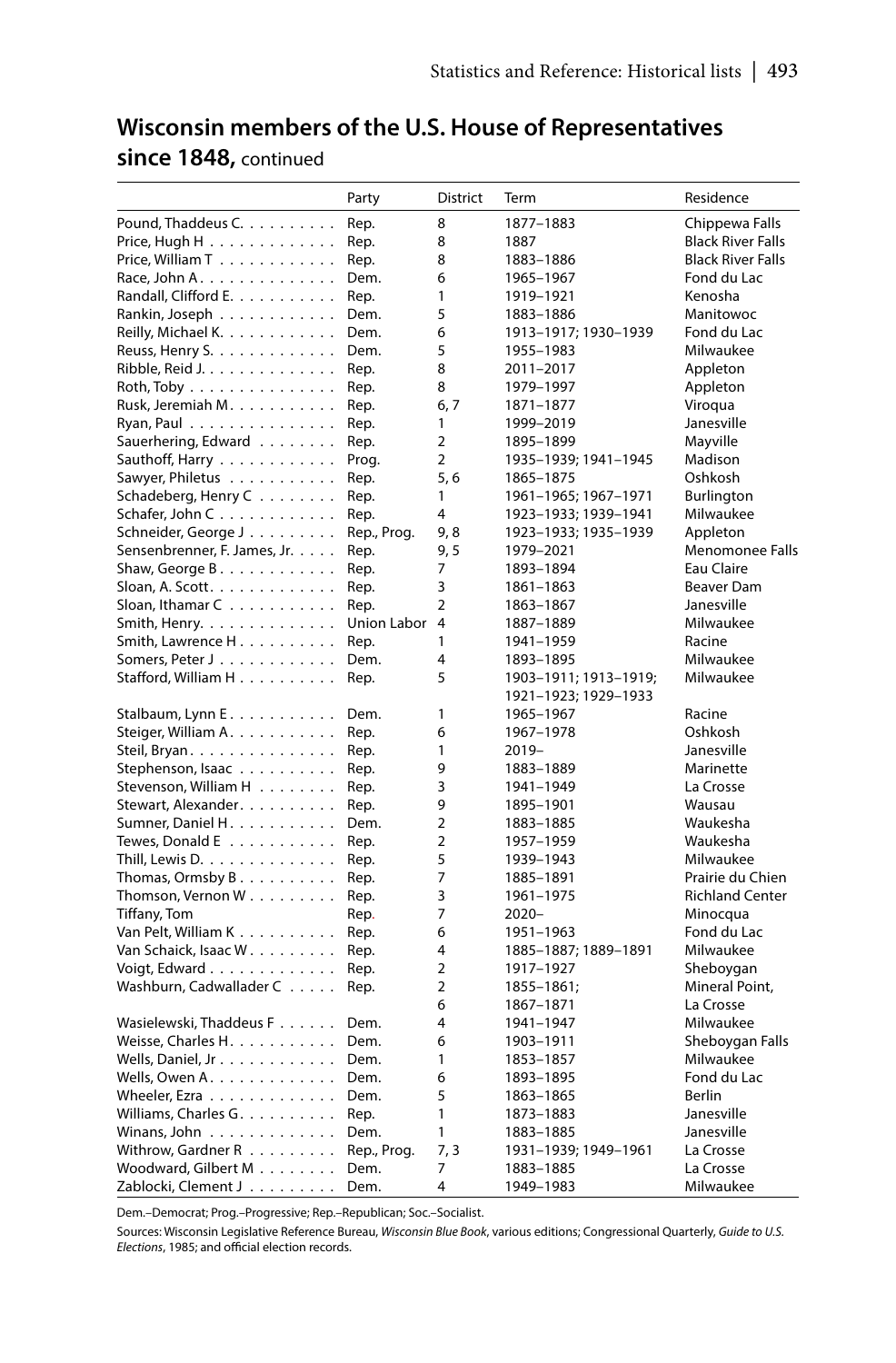# **Wisconsin members of the U.S. House of Representatives since 1941, by district**

| District |                                               | Party | Term                 | Residence              |
|----------|-----------------------------------------------|-------|----------------------|------------------------|
|          | 1Lawrence H. Smith                            | Rep.  | 1941-1959            | Racine                 |
|          | Gerald T. Flynn                               | Dem.  | 1959-1961            | Racine                 |
|          | Henry C. Schadeberg                           | Rep.  | 1961-1965; 1967-1971 | Burlington             |
|          | Lynn E. Stalbaum. $\ldots$ .                  | Dem.  | 1965-1967            | Racine                 |
|          | Les Aspin $1, \ldots, \ldots, \ldots, \ldots$ | Dem.  | 1971-1993            | East Troy              |
|          | Peter W. Barca <sup>1</sup>                   | Dem.  | 1993-1995            | Kenosha                |
|          | Mark W. Neumann                               | Rep.  | 1995-1999            | Janesville             |
|          | Paul Ryan.                                    | Rep.  | 1999-2019            | Janesville             |
|          | Bryan Steil                                   | Rep.  | 2019-                | Janesville             |
|          |                                               |       |                      |                        |
|          | 2. Harry Sauthoff                             | Prog. | 1941-1945            | Madison                |
|          | Robert K. Henry.                              | Rep.  | 1945-1947            | Jefferson              |
|          | Glenn R. Davis.                               | Rep.  | 1947-1957            | Waukesha               |
|          | Donald E. Tewes.                              | Rep.  | 1957-1959            | Waukesha               |
|          | Robert W. Kastenmeier                         | Dem.  | 1959-1991            | Sun Prairie            |
|          | Scott L. Klug. $\dots$ .                      | Rep.  | 1991-1999            | Madison                |
|          | Tammy Baldwin.                                | Dem.  | 1999-2013            | Madison                |
|          | Mark Pocan                                    | Dem.  | $2013 -$             | <b>Black Earth</b>     |
|          | 3 William H. Stevenson                        | Rep.  | 1941-1949            | La Crosse              |
|          | Gardner R. Withrow                            | Rep.  | 1949-1961            | La Crosse              |
|          | Vernon W. Thomson                             | Rep.  | 1961-1975            | <b>Richland Center</b> |
|          | Alvin Baldus                                  | Dem.  | 1975-1981            | Menomonie              |
|          | Steven Gunderson                              | Rep.  | 1981-1997            | Osseo                  |
|          | Ron Kind                                      | Dem.  | 1997-                | La Crosse              |
|          |                                               |       |                      |                        |
|          | 4 <sup>3</sup> Thaddeus F. Wasielewski        | Dem.  | 1941-1947            | Milwaukee              |
|          | John C. Brophy                                | Rep.  | 1947-1949            | Milwaukee              |
|          | Clement J. Zablocki <sup>2</sup> .            | Dem.  | 1949-1983            | Milwaukee              |
|          | Gerald D. Kleczka <sup>2</sup>                | Dem.  | 1984-2005            | Milwaukee              |
|          | Gwen S. Moore                                 | Dem.  | $2005 -$             | Milwaukee              |
|          | $5^3$ Howard J. McMurray                      | Dem.  | 1943-1945            | Milwaukee              |
|          | Andrew J. Biemiller.                          | Dem.  | 1945-1947; 1949-1951 | Milwaukee              |
|          | Charles J. Kersten.                           | Rep.  | 1947-1949; 1951-1955 | Whitefish Bay          |
|          | Henry S. Reuss.                               | Dem.  | 1955-1983            | Milwaukee              |
|          | James P. Moody.                               | Dem.  | 1983-1993            | Milwaukee              |
|          | Thomas M. Barrett                             | Dem.  | 1993-2003            | Milwaukee              |
|          | F. James Sensenbrenner, Jr                    | Rep.  | 2003-2021            | Menomonee Falls        |
|          | Scott Fitzgerald                              | Rep.  | $2021 -$             | Clyman                 |
|          |                                               |       |                      |                        |
|          | $6$ . Frank B. Keefe                          | Rep.  | 1939-1951            | Oshkosh                |
|          | William K. Van Pelt                           | Rep.  | 1951-1965            | Fond du Lac            |
|          | John A. Race.                                 | Dem.  | 1965-1967            | Fond du Lac            |
|          | William A. Steiger <sup>4</sup> .             | Rep.  | 1967-1978            | Oshkosh                |
|          | Thomas E. Petri <sup>4</sup>                  | Rep.  | 1979-2015            | Fond du Lac            |
|          | Glenn Grothman                                | Rep.  | $2015 -$             | Glenbeulah             |
|          | 7. Reid F. Murray                             | Rep.  | 1939-1953            | Ogdensburg             |
|          | Melvin R. Laird <sup>5</sup> . $\dots$ .      | Rep.  | 1953-1969            | Marshfield             |
|          | David R. Obey <sup>5</sup>                    | Dem.  | 1969-2011            | Wausau                 |
|          | Sean P. Duffy $^6$                            | Rep.  | 2011-2019            | Wausau                 |
|          | Tom Tiffany <sup>6</sup>                      | Rep.  | $2020 -$             | Minocqua               |
|          | 8 La Vern R. Dilweg                           | Dem.  | 1943-1945            | Green Bay              |
|          | John R. Byrnes.                               | Rep.  | 1945-1973            | Green Bay              |
|          | Harold V. Froehlich                           | Rep.  | 1973-1975            | Appleton               |
|          | Robert J. Cornell                             | Dem.  | 1975-1979            | De Pere                |
|          | Toby Roth $\ldots \ldots \ldots \ldots$       | Rep.  | 1979-1997            | Appleton               |
|          | Jay Johnson                                   | Dem.  | 1997-1999            | New Franken            |
|          | Mark A. Green                                 | Rep.  | 1999-2007            | Green Bay              |
|          |                                               |       |                      |                        |